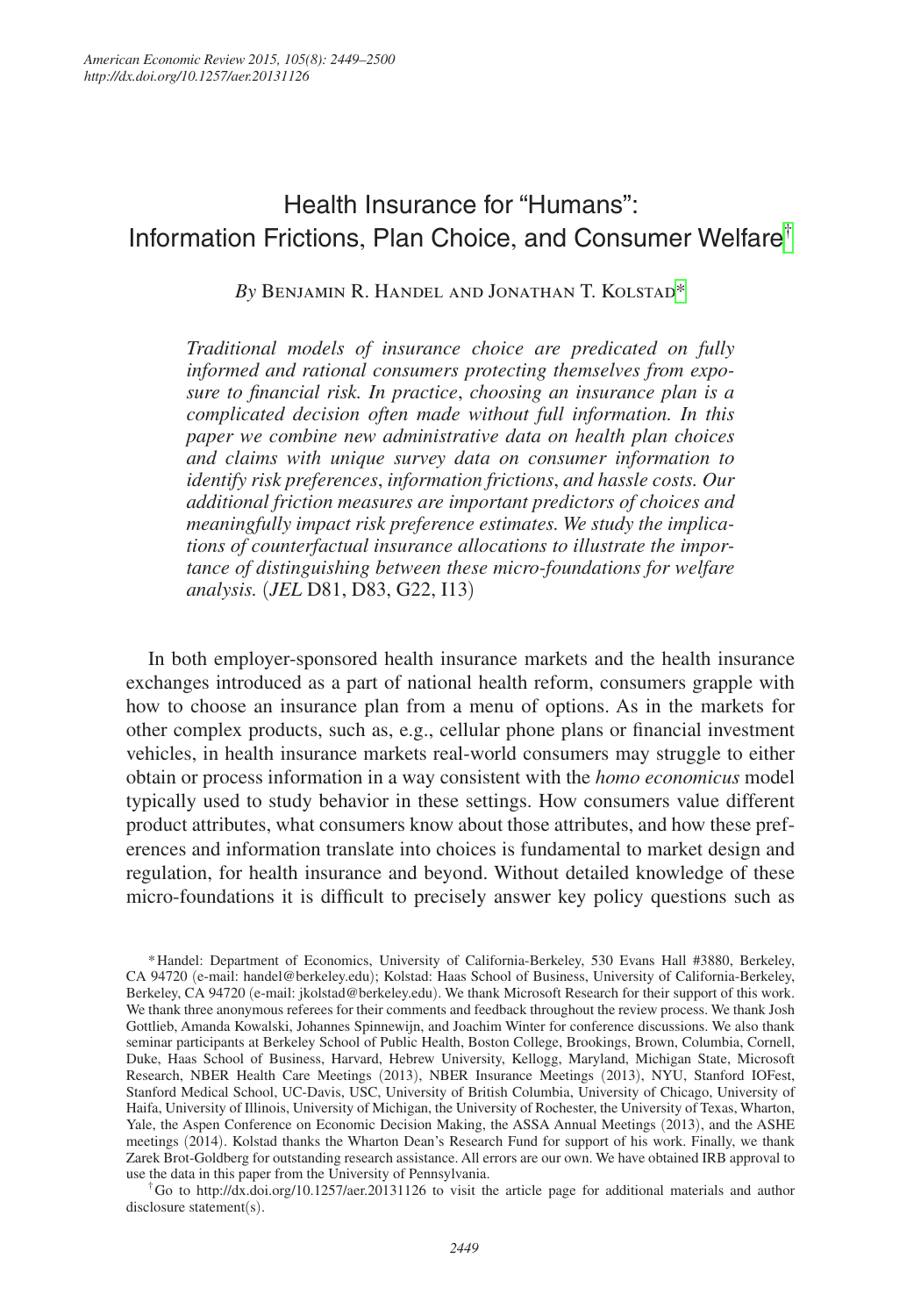which type of plans to allow insurers to offer and how those plans should be presented and priced.

Accordingly, there has been much recent empirical work that seeks to estimate micro-founded models of consumer insurance plan choice and then use those estimates for welfare analysis, in some cases for counterfactual market policies (see, e.g., Cardon and Hendel 2001; Cohen and Einav 2007; Carlin and Town 2010; Bundorf, Levin, and Mahoney 2012; Einav et al. 2013; Abaluck and Gruber 2011; and Handel 2013). One common aspect across these studies is their use of detailed administrative data on plan choices and risk realizations to identify demand factors such as risk preferences and risk expectations. These studies are typically unable to identify multiple unobserved preference factors apart from risk preferences because of the limitations of administrative data: the choices that consumers make, conditional on their risk expectations, are the primary instrument available. As a result, researchers use these observed choices to identify risk preferences, under assumptions that directly specify the roles of other unobserved choice factors, such as the information consumers have about available plan options.

While such assumptions are necessary given the data available in past work, there are many potential unobserved preference elements besides risk preferences that can impact demand for distinct insurance plans. Given that health insurance plans are complex financial objects, it is likely that many consumers are not fully informed about key plan design aspects or even their own medical expenditure risk (see, e.g., Kling et al. 2012; Ketcham et al. 2012; or Fang, Keane, and Silverman 2008). In addition, prior work such as Abaluck and Gruber (2011) and Barseghyan et al. (2013) has shown that consumers may exhibit decision-making biases even conditional on their information sets.<sup>[1](#page-1-0)</sup> Finally, potentially important plan attributes such as time and hassle costs of actually using an insurance plan can differentiate even actuarially identical options but are typically unobserved.

If these foundations matter and are assumed away there are several key implications. First, in structural analyses where researchers are interested in quantifying specific choice foundations, (e.g., risk preferences) and using those estimates for counterfactual choice predictions, omitting relevant unobserved factors will bias the conclusions drawn. Second, distinguishing between such choice factors can be important for welfare analysis, even in nonstructural analyses such as Einav, Finkelstein, and Cullen (2010) that model demand without specific assumptions on choice micro-foundations. In such frameworks, if unobserved preference factors are "welfare-relevant" in the sense that they directly impact consumer welfare conditional on enrollment, then estimating demand is sufficient to conduct some policy analyses; observed choices directly reflect relative "ex post" plan valuations. If, however, unobserved factors such as consumer information or beliefs impact consumers choices, but not consumer welfare once enrolled, then neither reduced form demand curves nor structural analyses that omit such factors provide sufficient measures to conduct welfare analysis. This distinction has been demonstrated

<span id="page-1-0"></span><sup>&</sup>lt;sup>1</sup>Grubb and Osborne (2015) find similar behavior in cellular phone markets, where consumers also chose from menus of potentially complex nonlinear contracts. That paper, as well as the Barseghyan et al. (2013) paper, use complementary approaches (relative to this paper) based on the combination of careful modeling, assumptions on the choice process, and administrative data alone.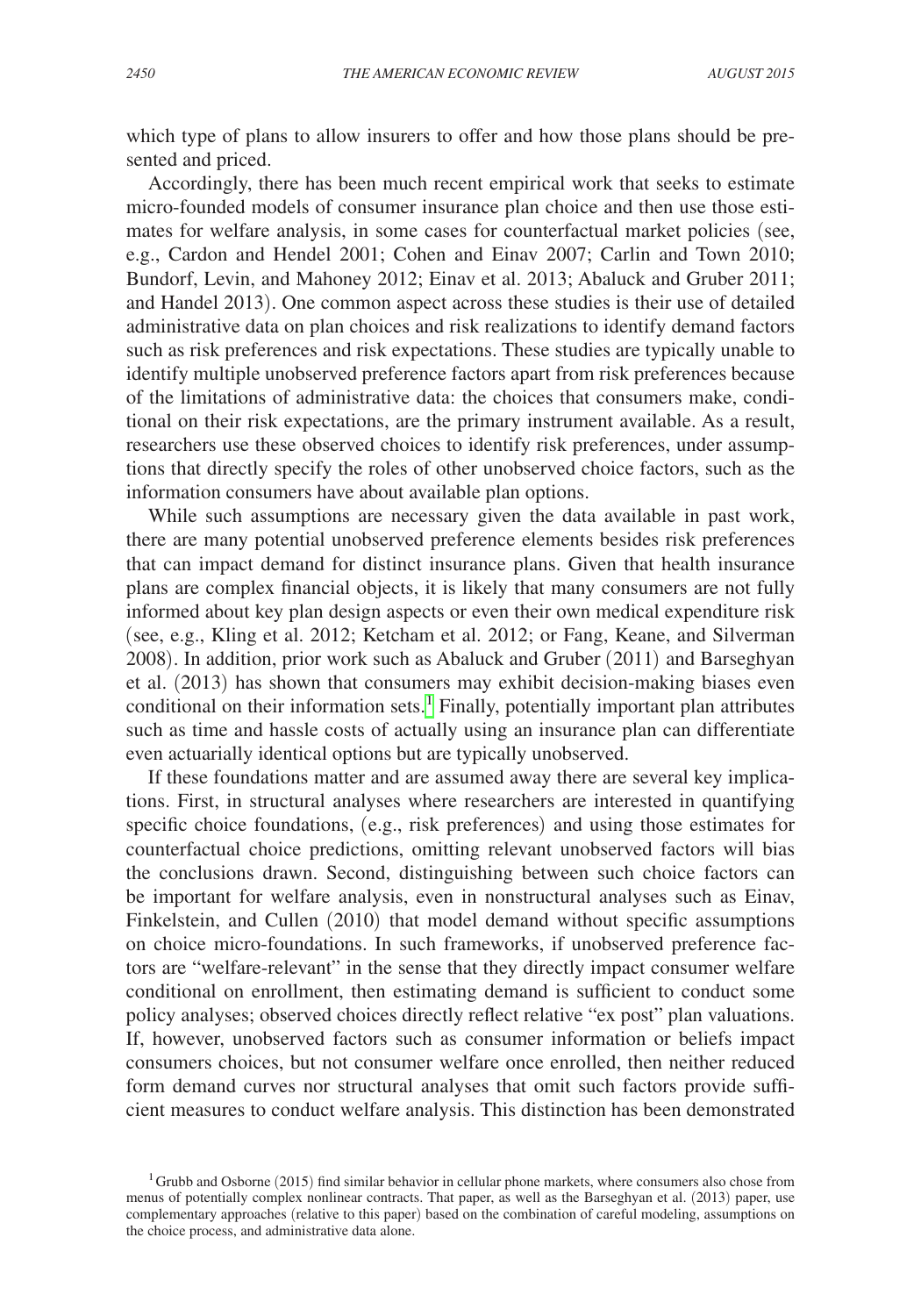theoretically (e.g., Spinnewijn 2012 and Bernheim and Rangel 2009) though, to our knowledge, there is limited empirical work that makes the distinction between welfare-relevant and non-welfare-relevant choice factors.<sup>[2](#page-2-0)</sup> This is due, at least in part, to the challenges to gathering data that identify choice foundations beyond the standard model.

To overcome this empirical challenge, we leverage new proprietary data from a large firm with over 50,000 employees to separately identify consumer risk preferences from a variety of information frictions as well as other typically unobserved demand factors such as plan time and hassle costs. Our approach combines the type of detailed administrative data common to the literature with a comprehensive, economically motivated, survey where consumers' answers are linked to the administrative data at the individual level. The administrative data we collect is a detailed individual-level panel of consumer insurance plan choices from a menu of two plans, subsequent medical claims, demographics, and employment characteristics. The survey, administered electronically to a random sample of 4,500 employees soon after the open enrollment period, asks consumers simple questions designed to measure the information they possess on plan financial characteristics (e.g., deductible, co-insurance, out-of-pocket (OOP) maximum), nonfinancial plan characteristics (e.g., provider network differences), and beliefs about their own total medical expenditure risk. In addition, we ask about the time and hassle costs of plan use that consumers have experienced and that consumers perceive for each plan option. The addition of rich individually-linked survey data to detailed administrative data adds multiple instruments that can be used to distinguish between risk preferences and other potentially important unobserved choice factors.

We present several model-free descriptive analyses to illustrate the importance of information frictions and hassle costs for consumer choices. In our setting, consumers choose between two plan options: a Preferred Provider Option (PPO) with comprehensive risk protection and a high-deductible health plan (HDHP) option with the same medical providers and treatments as the PPO, lower relative upfront premiums, and larger relative risk exposure. First, before incorporating the linked survey data, we show that the choices consumers make suggest substantial risk aversion if risk aversion is the primary unobservable preference factor. Second, we investigate the correlations between answers to information-related survey questions and plan choices, conditional on realized costs, to illustrate that consumers who are relatively less informed about the HDHP option are less likely to choose that plan. For example, consumers were asked whether they can access the same medical providers and treatments in the two plans (they can). Approximately 20 percent of consumers incorrectly believe that the more financially comprehensive PPO plan grants greater medical access while 30 percent answer that they are "not sure" about relative provider access. We show that these consumers are much more likely to choose the PPO relative to individuals who know that the plans grant exactly the same access. We present similar analyses, with similar conclusions, for other information frictions as

<span id="page-2-0"></span><sup>&</sup>lt;sup>2</sup>Beshears et al. (2008) discuss potential ways to distinguish between revealed and normative preferences. In concurrent work, Baicker, Mullainathan, and Schwartzstein (2015) studies medical care utilization with a welfare model that also implies a gap between the choices consumers make and the choices that maximize their welfare if fully informed.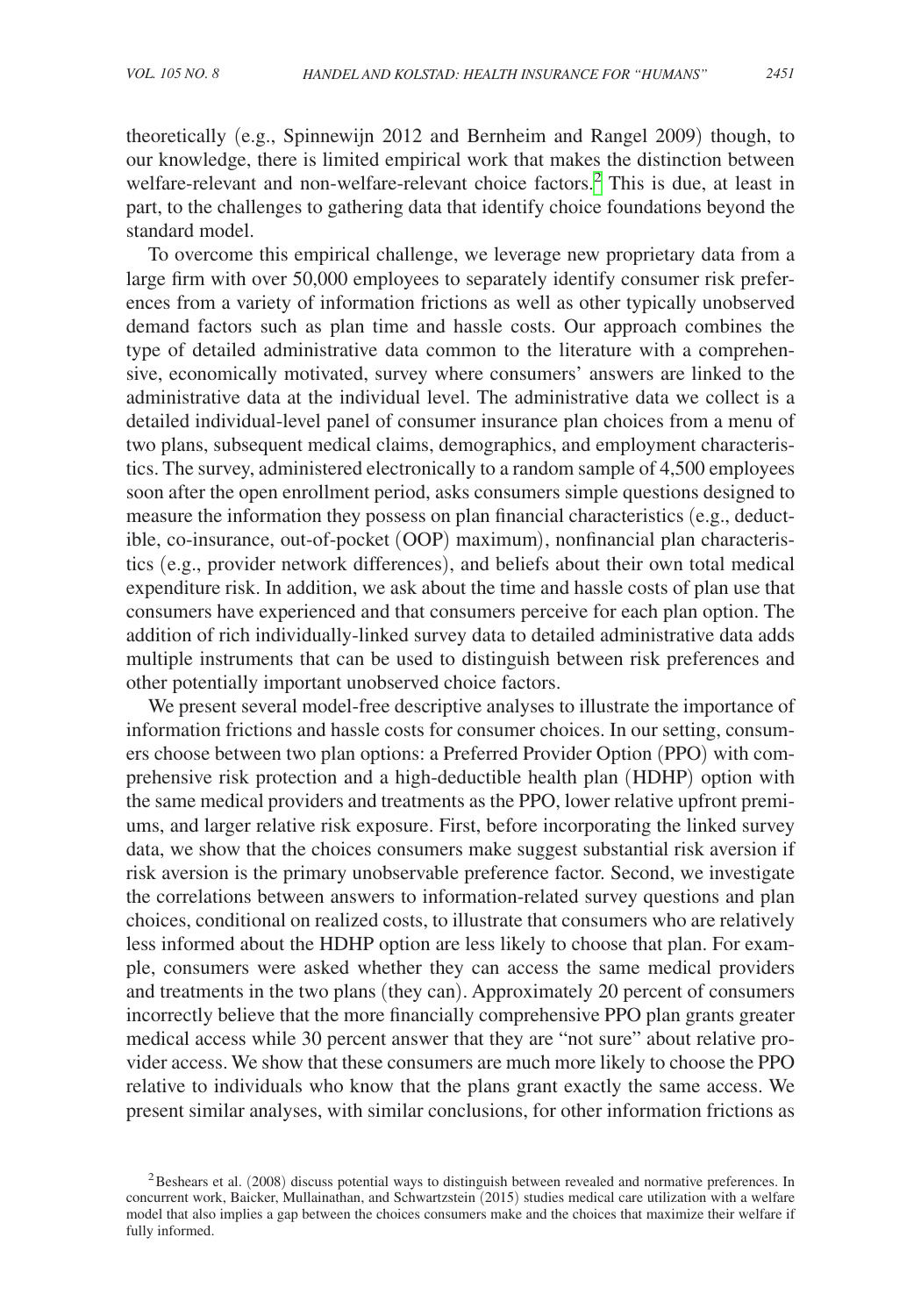well as consumer time and hassle costs. Overall, our descriptive analyses suggest that information frictions and hassle cost perceptions matter for choices and that, if we omit these factors from our choice model, we will overestimate risk preferences in our setting due to the structure of insurance plans and the frictions present.

We next study the importance of explicitly accounting for these additional friction measures by estimating a series of structural choice models. These include (i) a baseline model, based just on administrative data, with risk preferences and health risk; (ii) our primary model that adds information frictions and hassle costs measures derived from the linked survey; and (iii) a types model that aggregates measures of information frictions into a one-dimensional information index. Each model incorporates the output from a detailed ex ante cost model that predicts future health expenditure distributions at the time of plan choices. All models we estimate are static in the sense that they study consumer information sets at a given point in time and thus do not study consumer learning about plan features over time.<sup>[3](#page-3-0)</sup> A key assumption maintained in all models that include friction measures is that those measures are orthogonal to classical risk preferences, conditional on detailed consumer demographic and health information. Comparison between the baseline model, which bears some similarity to those in the literature, and each model with additional frictions allows us to quantify both the importance of these frictions for consumer choices and how much risk preference estimates are biased by omitting these friction measures from the analysis.

Our estimates reveal the importance of the additional friction measures. The baseline model, based on the administrative data alone, predicts substantial risk aversion, with a mean constant absolute risk aversion (CARA) coefficient of  $1.60 \cdot 10^{-3}$ . Framed in terms of a simple hypothetical gamble of similar scale, a consumer with this level of risk aversion would only be indifferent between not taking any action and taking on a gamble in which he gains \$1,000 with a 50 percent chance and loses \$367 with a 50 percent chance. In other words, he would have to be paid a risk premium of roughly \$633 in expectation to take on this risky bet. Incorporating inertia into the model, consumers are estimated to be less risk averse; they would be indifferent between no gamble and the same gamble that loses \$812 with a 50 percent chance rather than \$367.<sup>4</sup> Our primary model—incorporating friction measures leads to lower estimates of risk aversion relative to both baseline models: in the full model with all frictions the consumer would be indifferent if the gamble included a 50 percent loss of \$913, while in the types model this value is \$924.

The most influential frictions we measure are a lack of information about available medical providers/treatments and perceived time and hassle costs for the HDHP plan. For example, a consumer who incorrectly believes that the PPO option grants greater medical access than the HDHP is willing to pay \$2,267 more on average for the PPO relative to a correctly informed consumer. This is despite the

<span id="page-3-0"></span><sup>&</sup>lt;sup>3</sup>Since consumer inertia could be an important factor in our choice setting, the baseline model we emphasize also includes estimates of inertia identified in the administrative data by comparing the choices made by new employees to those made by existing employees. Our conclusions on the impact of including additional frictions for risk preference estimates are robust to the model of inertia used.

<span id="page-3-1"></span><sup>4</sup>This suggests that, in our setting, if one has just administrative data, incorporating inertia into the model matters a lot for risk preference estimates. In the recent literature mentioned earlier, people usually either model inertia explicitly (e.g., Handel 2013) or study active choice settings (e.g., Einav et al. 2013).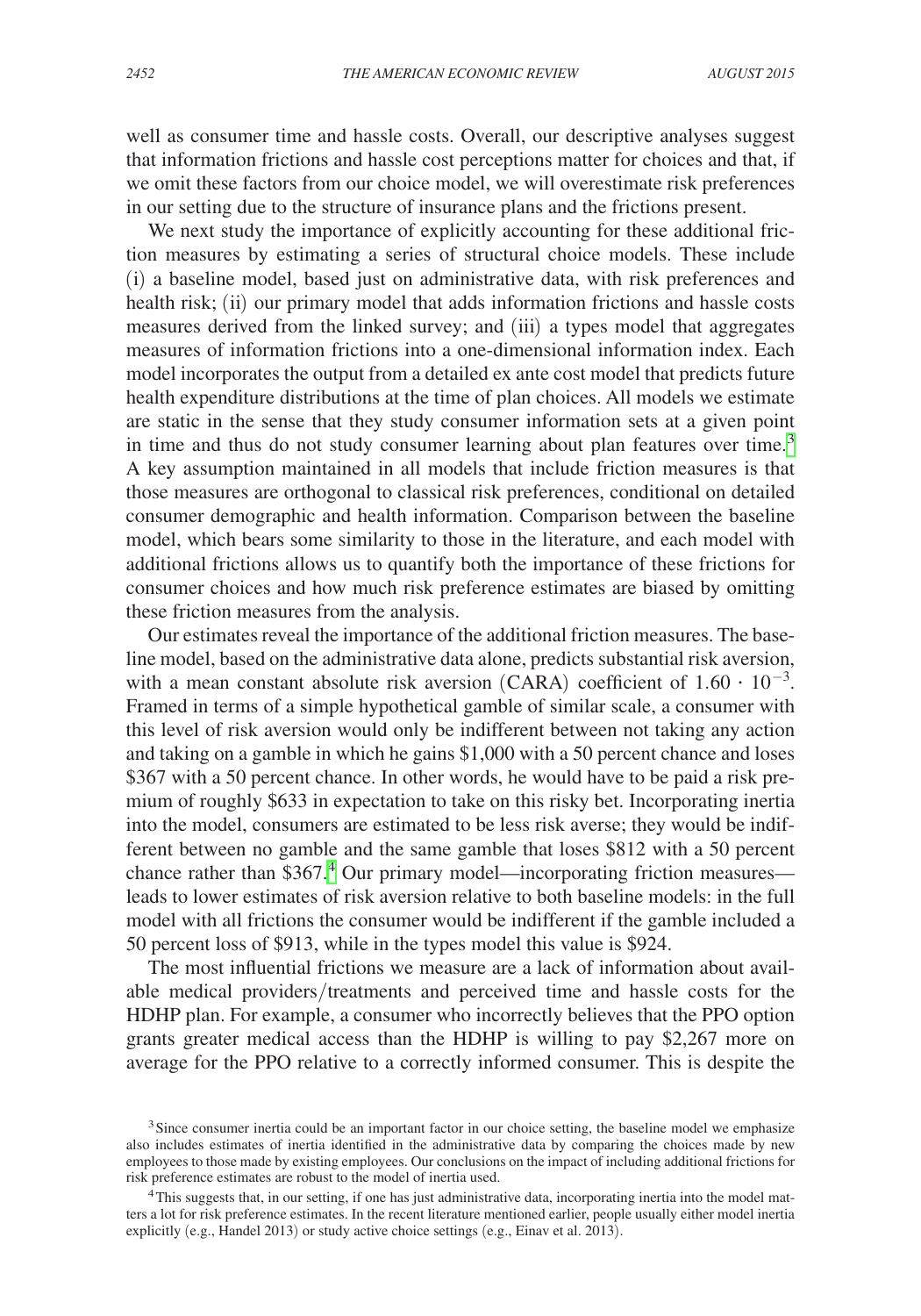fact that, once enrolled, that consumer would have access to exactly the same set of doctors. Aggregating across all frictions measures we include, the average consumer is willing to pay \$1,694 more for the PPO relative to a fully informed consumer with zero perceived hassle costs. Without the linked survey data, these frictions would primarily be proxied for by risk preference estimates as in our baseline model, but, once we include them, the degree of estimated risk aversion is substantially reduced.

Whether consumer choices are driven by risk preferences or the frictions we measure has important implications for market regulation and consumer welfare. We illustrate this by studying the impact of a counterfactual that allocates all consumers in our sample to the HDHP, essentially removing the PPO option from the choice set. This analysis is directly relevant to our setting, as the firm we study actually implemented this policy and removed the PPO option from consumers' choice sets in 2013.<sup>[5](#page-4-0)</sup> For this exercise, we (i) keep all HDHP plan characteristics as observed in our setting and (ii) assume that, even though the frictions we measure impact willingness to pay, conditional on being enrolled in a plan they do not impact welfare. The latter assumption implies that, for example, even if a consumer doesn't know that provider access is identical under both plans, once enrolled in the HDHP this ex ante lack of information doesn't matter for welfare.<sup>6</sup> Our analysis should be seen as examining the implications of increased consumer risk exposure when risk aversion is estimated with and without additional data on the frictions we measure. Even if the willingness to pay associated with our friction measures has some welfare-relevant component, as long as they do not capture classical risk preferences our analysis appropriately reflects the implications of increased consumer risk exposure.[7](#page-4-2)

Relative to the baseline case of risk neutrality, we find that the full model estimates, with lower risk aversion, imply an average welfare loss of \$62 per person from increased risk exposure in moving the entire population to the HDHP. The baseline model with (without) inertia implies a more than double \$148 (\$511) relative loss. We illustrate the implications of these results for a specific policy decision by viewing them in light of the fundamental trade-off between risk protection and moral hazard inherent to optimal insurance design (see, e.g., Zeckhauser 1970). Under the baseline model, with higher risk aversion, a price elasticity of demand for health care utilization of at least 0.280 would be necessary to justify the policy shift to the HDHP, while under the full model the elasticity would be 0.17[8](#page-4-3).<sup>8</sup>

<span id="page-4-2"></span>It is important to note that this counterfactual analysis studies a forced choice, or direct allocation of consumers to plans, rather than the case where consumers choose from a new menu of plans. In general, because our models estimate structural risk preference parameters but include our measures of information frictions in a reduced-form manner, our estimates can be directly applied to investigate consumer welfare losses from risk exposure for a given allocation of consumers to plans. However, we would require additional assumptions to study choice and welfare when consumers can choose between counterfactual plan menus. This implies that, e.g., our estimates do not have specific implications for questions like how many plans should be offered in a market, but do have implications for, e.g., what level of risk exposure regulators allow insurers to offer.

<span id="page-4-3"></span><sup>8</sup>These results assume zero marginal value of medical care forgone. If consumers value the care forgone at the high-deductible plan co-insurance rate, these elasticities are 0.407 and 0.258 respectively.

<span id="page-4-0"></span> $<sup>5</sup>$ It has become increasingly common for large employers to pursue this "full replacement" strategy whereby all existing plan options are replaced with a high deductible plan (see, e.g., Towers Watson 2014).</sup>

<span id="page-4-1"></span> $6$ This same logic extends naturally to other information frictions. On the other hand, time and hassle costs could have tangible welfare implications once enrolled. We examine a range of scenarios from the (baseline) case where hassle costs are not welfare relevant (e.g., due to ex ante misperceptions or counterfactual improvements in plan design) to the case where they are fully relevant upon forced enrollment.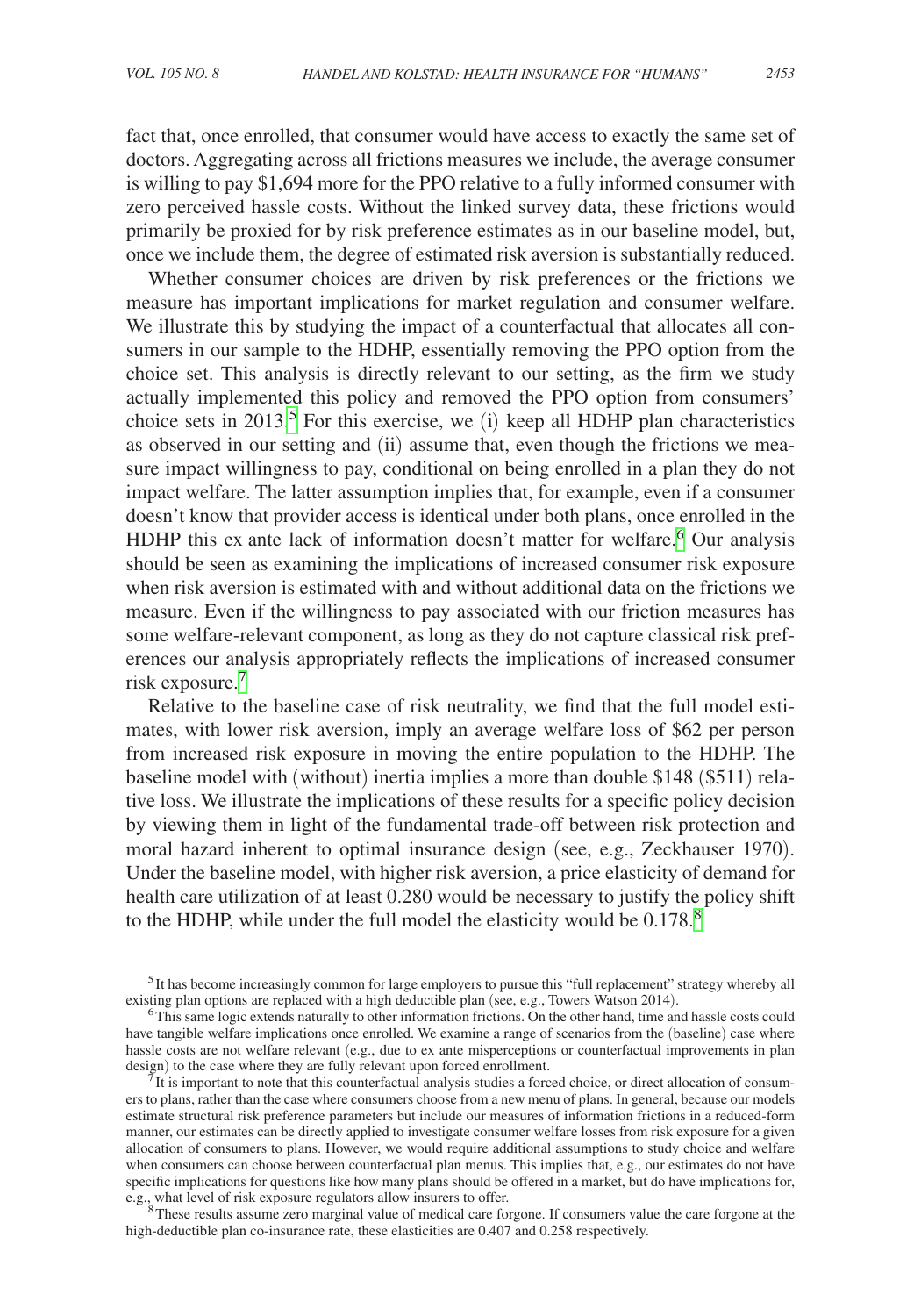For all of our analysis, it is important to keep in mind the potential limitations of our survey data. Broadly, a downside to using survey data is that it relies on elicitations, rather than exogenous variation in administrative data, to identify the extent of the frictions we study. While an "ideal" investigation of these factors would use only administrative data with exogenous variation on many dimensions (such as, e.g., information provision), in practice this has not been done and seems quite difficult. In our specific context the survey data are subject to several potential concerns. First, consumer answers may reflect information about the specific plan dimension studied as well as other correlated factors, implying the answers given are signals about information frictions rather than direct measurements of them. Second, there may be selection into answering the survey on unobservable dimensions that are correlated with information about health plan choices. Third, the survey was conducted after consumers made their plan choices, potentially leading to (i) confirmation bias or (ii) consumer forgetting and learning between open enrollment and the survey administration. Each of these issues could impact the extent to which survey answers reflect consumer information at the time of choice, and, thus, the conclusions drawn from our analysis. We discuss these issues and present some relevant evidence in the context of our descriptive analysis.

We also note that all results presented here are specific to the large employer context that we study. From a theoretical perspective, incorporating information friction and hassle costs measures into typical insurance choice models could either increase or decrease the extent of estimated risk aversion. The direction of this effect will depend directly on the plans consumers can choose between and the relative information they have about each option. We illustrate here that the additional choice factors we study can matter for choice analysis, welfare analysis, and policy analysis, but the exact implications will depend on the specific context.

The paper proceeds as follows. Section I develops a conceptual theory of insurance choice. Section II describes the data, empirical setting, and presents some descriptive analyses. Section III develops our empirical model of insurance choice. Section IV presents results. Section V presents our welfare analysis of the counterfactual insurance allocation we consider while VI concludes.

#### **I. Foundations of Choice in the Health Insurance Market**

#### A. *Standard Model*

The canonical model of preferences for health insurance is based on a risk averse consumer who would prefer to pay a fixed premium to avoid losses in the bad state of the world in which he becomes sick (see, e.g., Arrow 1963 or Rothschild and Stiglitz 1976). In this simple case, the insurance plan decision depends on the consumer's out-of-pocket payment under different scenarios and his degree of risk aversion; health insurance is a tool for financial risk protection. We model this as an individual (or family), indexed by *k*, choosing health insurance plan *j* from a set of options  $J$ . The consumer's utility for plan *j* is

(1) 
$$
u_{kj} = \int_0^\infty f_{kj}(s|\psi_j, \mu_k)u(W_k - P_{kj} - s, \gamma_k) ds.
$$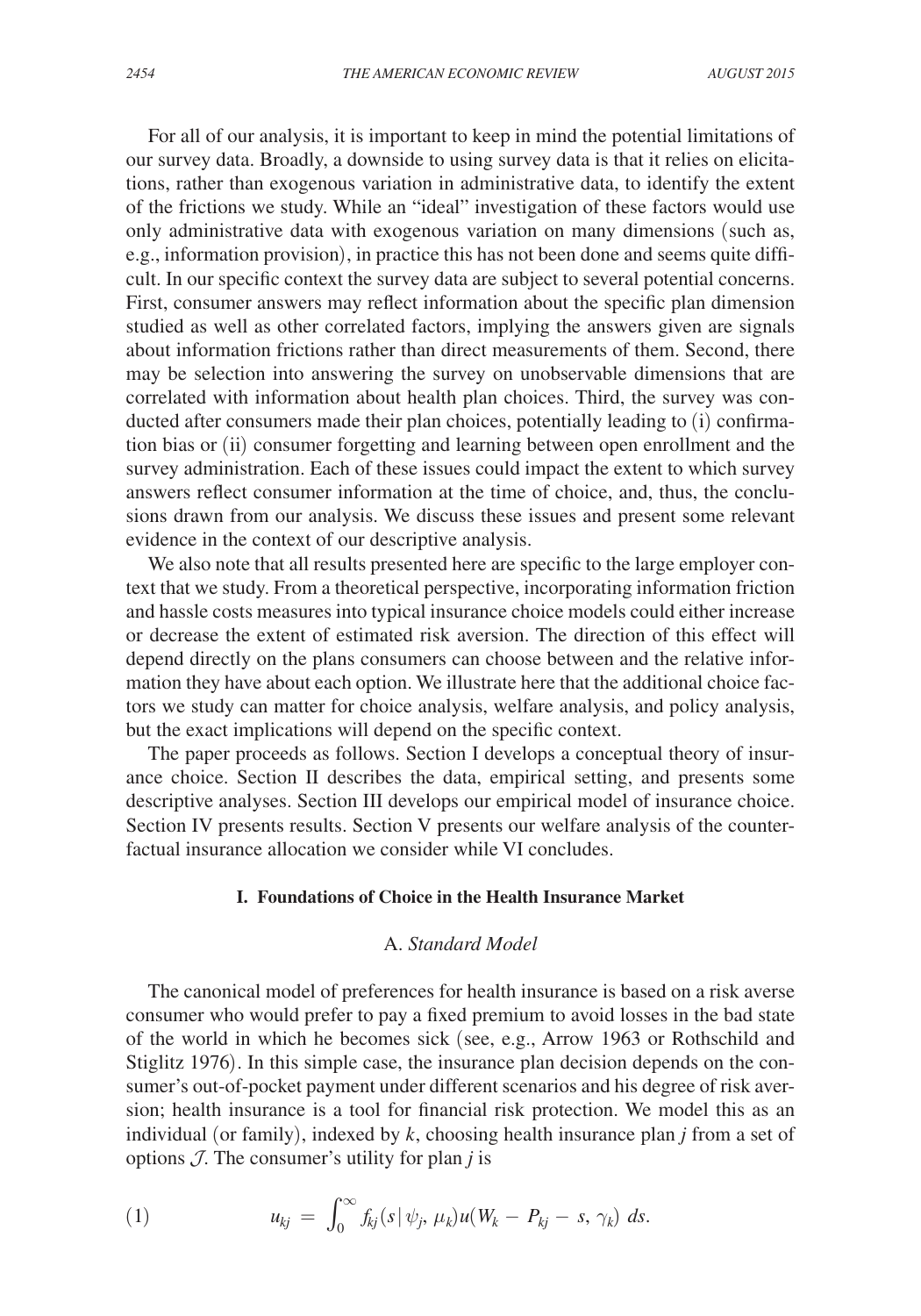Here,  $W_k$  is wealth,  $P_{ki}$  is the premium facing individual  $k$  in plan  $j$ , and  $f_{kj}(s | \psi_j, \mu_k)$  is the probability density of out-of-pocket expenditures in plan *j* for individual *k*. Out-of-pocket spending is determined in each plan by two features: the plan design, indexed by  $\psi_i$ , and the consumer type, indexed by  $\mu_k$ , that captures ex ante health status.<sup>[9](#page-6-0)</sup> Together, the terms of the plan and total spending distribution define the joint density of out-of-pocket spending. The term  $\gamma_k$  is a coefficient of risk aversion for individual *k*.

This simple framework captures the standard model of preferences for insurance. Individuals are willing to pay a higher premium for a plan if it reduces the mean or variance of expected out-of-pocket spending and their willingness to pay for the latter is increasing in risk aversion. The individual making a choice has uncertainty over health care expenditures in different states of the world. However, he does know with certainty the density of expenditures—implicitly he is able to place a probability weight on each of the different illnesses that might befall him, know how much the appropriate treatment would cost, and understand the terms of the different plan options that result in different rates of cost sharing depending on expenditures/ illness states. This workhorse model has a number of important advantages. It is a tractable representation of preferences with a clear empirical analog. Further, the model elements can be observed in widely available administrative datasets (e.g., expected expenditures for an individual and the plan options).<sup>[10](#page-6-1)</sup>

#### B. *Nonfinancial Attributes in Plan Choice*

To better reflect actual choices, we must account for the fact that modern health insurance is not a purely financial product. With the rise of managed care and alternate benefit designs, the insurance one holds can determine the type of care available, the total price paid, and the hospitals and doctors one can access. The introductions of health savings accounts (HSA) and flexible spending accounts (FSA) have introduced additional plan attributes not directly related to consumer risk protection. Plans can also have varying degrees of time and hassle costs linked to plan administration and logistics (e.g., dealing with medical bills). More generally, health insurance plans are differentiated products across a variety of dimensions beyond simple financial risk protection.

We extend the model to account for additional components of the choice problem that are not directly related to financial risk.<sup>11</sup> Plans differ by the network of physicians and hospitals available, the time and hassle costs associated with dealing with claims, and the tax benefits of linked financial accounts. Here, for exposition, we subsume these nonfinancial attributes with a plan-specific shifter  $\pi_j(\psi_j, \mu_k, (1 - t_k))$ that depends on plan design  $(\psi_j)$  and consumer type  $(\mu_k)$  to reflect the fact that utility

<span id="page-6-1"></span><span id="page-6-0"></span>

<sup>&</sup>lt;sup>9</sup>For the case of a family buying insurance,  $\mu_k$  is a vector of health status types for all family members. <sup>10</sup>We note that this model can easily be extended to allow for a trade-off between the value of health care consumed and the price of health care, as in the moral hazard literature. In the model we abstract away from this trade-off, since it is not central to our choice analysis, though we do discuss moral hazard in the context of (i) our identification strategy and (ii) our counterfactual plan allocation analysis.

<span id="page-6-2"></span><sup>&</sup>lt;sup>11</sup> The inclusion of these features in models of insurance choice is not new (see, e.g., Ho 2009; Cutler, McClellan, and Newhouse 2000). However, measurement of these plan attributes, and preferences for them, has been difficult for researchers.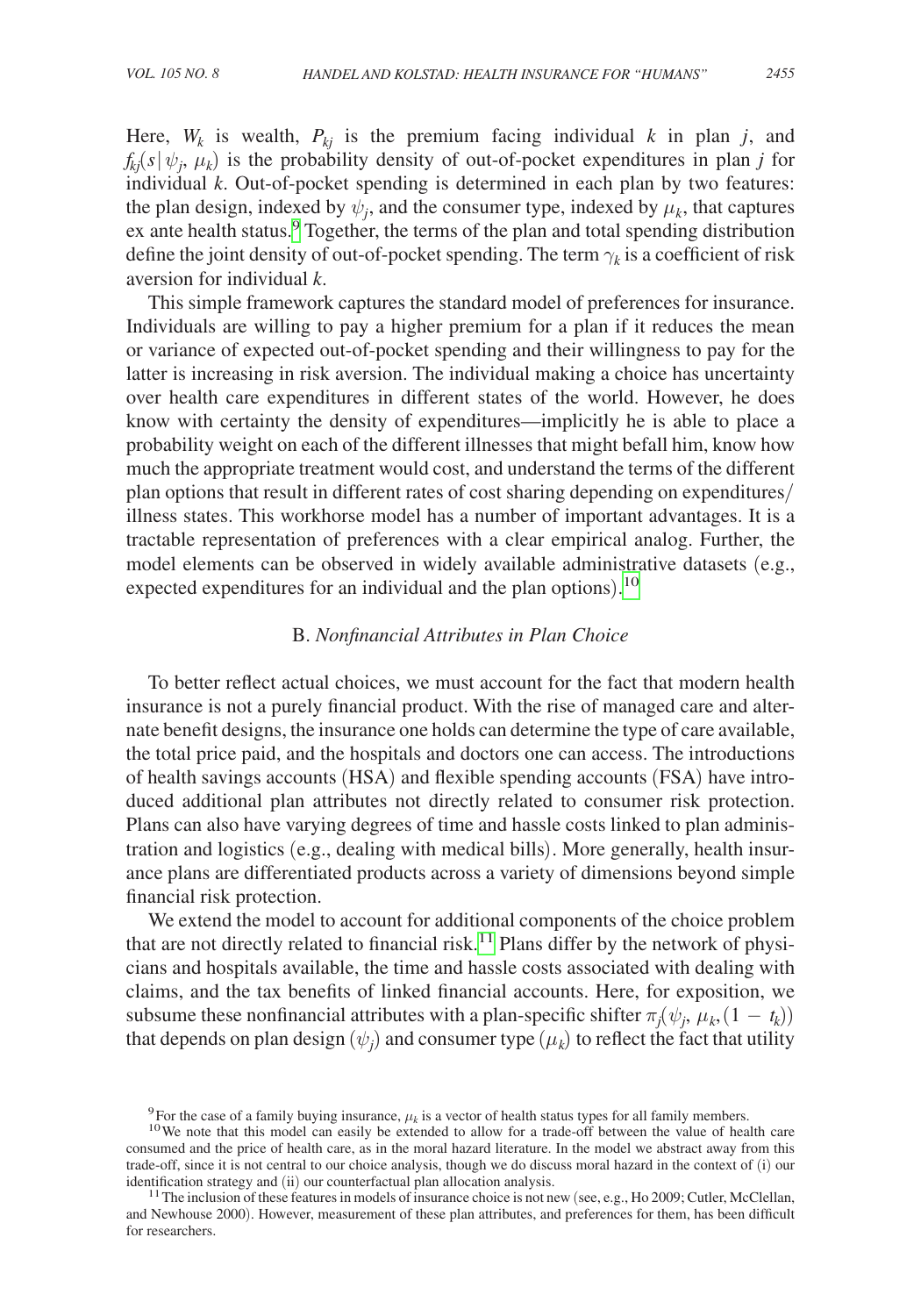for these factors can depend on consumption of care and illness.<sup>[12](#page-7-0)</sup>  $\pi_j$  also depends on an individual's marginal tax rate, to reflect the value of FSA and HSA contributions. Incorporating these features into the model utility from plan *j* for individual *k* yields

$$
(2) \t u_{kj} = \int_0^\infty f_{kj}(s|\psi_j, \mu_k)u(W_k - P_{kj} + \pi_j(\psi_j, \mu_k, (1 - t_k)) - s, \gamma_k) ds.
$$

In this model, consumers still value plans as tools for risk protection, but, in addition, may be willing to pay more for a plan with valuable nonfinancial attributes.

#### C. *Information Frictions in Plan Choice*

In the model above, the choice of insurance plan relies entirely on individuals' risk preferences, their expenditure projections, and their values for plan attributes. Importantly, this model assumes that when individuals make insurance choices they can access and process the information necessary to make correct decisions under uncertainty. Accordingly, individual choices reflect real preferences for trading off premiums in exchange for shifts in either the distribution of out-of-pocket spending or nonfinancial attributes across different plans. This assumption is critical and underlies positive analysis of choice patterns throughout the literature on health insurance markets. Without this assumption, assessing welfare using revealed preference becomes more challenging (see, e.g., Spinnewijn 2012 and Bernheim and Rangel 2009).

There are many ways that choices could differ from the model described in equation (2). The feature that is perhaps most critical and potentially unlikely to hold in practice is that consumers are fully informed about health plan attributes. Without the assumption of full information, in the standard model where preferences are merely over financial risk the consumer might not know or understand the financial attributes that differentiate each plan, implying an inability to accurately forecast spending in each option. Similarly, individuals may not have perfect information on the nonfinancial attributes of plan options (e.g., provider networks and hassle costs), particularly in the absence of having experience with a plan. To model information frictions we allow the true value of the key parameters of the choice model to be observed with error:

$$
\widehat{\mu_k} = \mu_k + \delta_k^{\mu} + \epsilon_k
$$
  

$$
\widehat{\psi}_j = \psi_j + \delta_j^{\psi} + \epsilon_j
$$
  

$$
\widehat{\tau}_k = t_k + \delta_k^{\tau} + \epsilon_k
$$
  

$$
\widehat{\pi}_j = \pi_j + \delta_k^{\pi} + \epsilon_j.
$$

<span id="page-7-0"></span><sup>&</sup>lt;sup>12</sup>In our empirical model, we model each of these nonfinancial attributes as a distinct factor. Here,  $\pi_j$  can be thought of as a utility model for each of these factors.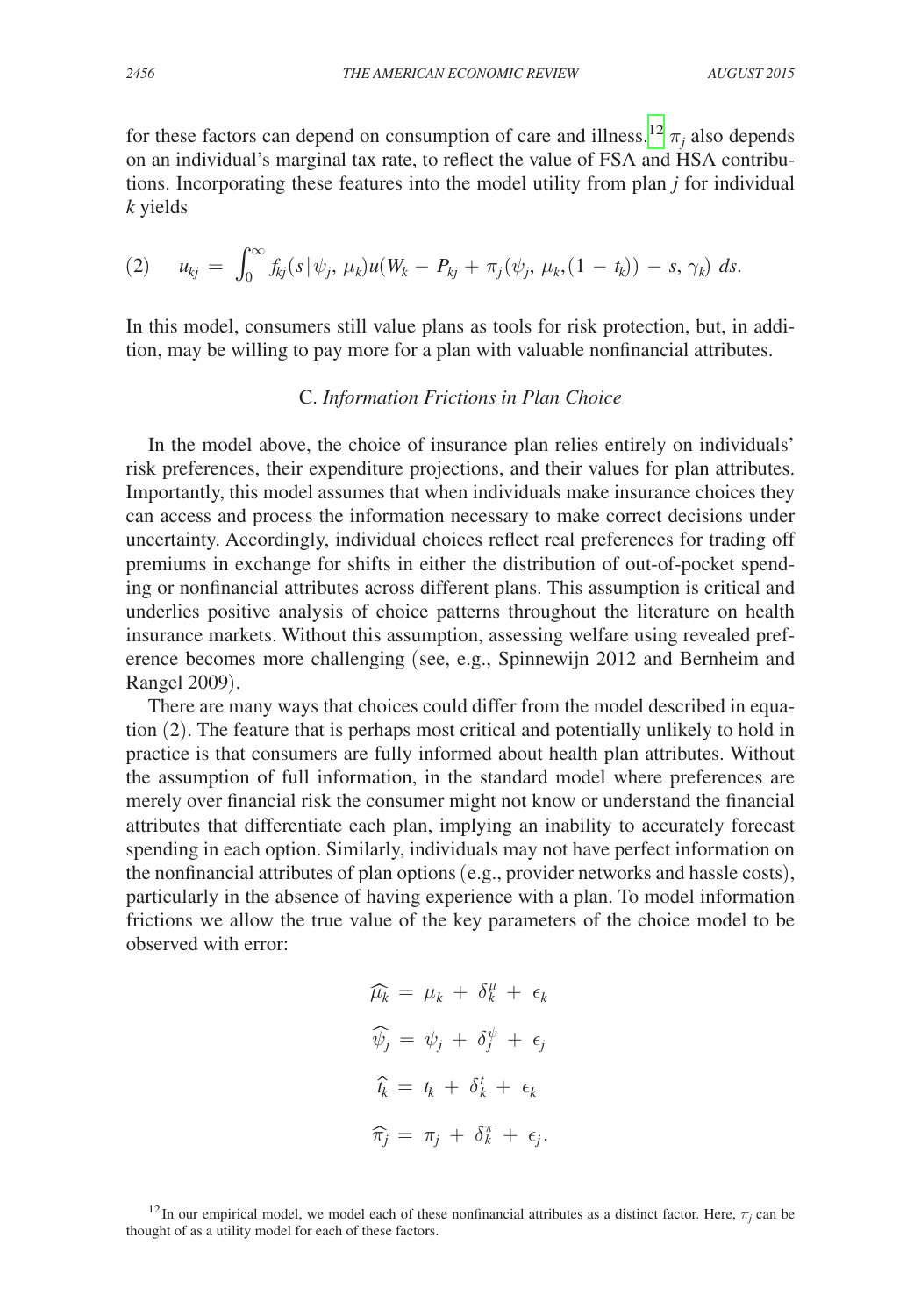We assume that individuals observe each type of plan attribute with two types of error. The first is standard, mean zero, measurement error captured by  $\epsilon$ . The second

is an attribute specific shifter,  $\delta$ , that captures information frictions in the model. Consumer choices no longer necessarily reflect the exact attributes of the plans (and preferences over those attributes) but, instead, beliefs about those attributes that could be incorrect. Incorporating these features into the choice model, consumers plan utility is based on their beliefs about plan attributes and cost as follows:

$$
(3) \quad \widehat{u_{kj}} = \int_0^\infty f_{kj} \left( s \, | \, \widehat{\psi_j}, \, \widehat{\mu_k} \right) u \left( W_k - P_{kj} + \widehat{\pi}_j \left( \widehat{\psi_j}, \, \widehat{\mu_k}, \left( 1 - \widehat{t_k} \right) \right) - s, \, \gamma_k \right) \, ds.
$$

From  $(3)$  we see how information frictions can impact the choice behavior of consumers in potentially important ways. Since both  $\widehat{\psi}_j$  and  $\widehat{\mu}_k$  enter the choice problem and impact the perceptions of (and subsequent responses to) out-of-pocket expenditure risk, even if we observe the choices of individuals who optimize given their beliefs, we cannot necessarily recover key features of the model, such as risk preferences, with typical administrative data. Similarly, if individuals are imperfectly informed about the nonfinancial attributes of the plan this will lead to choices that differ from what would have occurred with full information on the plan's network of physicians, true time and hassle costs, or a correct understanding of the tax benefits of plan features such as an HSA.

While choices may be affected by information frictions, these frictions may not impact true, welfare-relevant, utility conditional on enrolling in a given plan option (captured in equation (2)). For example, if a consumer believes that the providers available in-network in two plans differ, when they are in fact the same, this will impact choices but should not impact actual ex post consumer utility and welfare for one option relative to another. Thus, when information frictions impact choices, the standard model may (i) omit key choice foundations; (ii) have biased estimates of the choice foundations, such as risk preferences; and (iii) lead to biased assessments of the welfare impact of different market environments or policy scenarios.

Whether information frictions exist in practice and, if so, how important they are, is an open question. Addressing this empirically has been a challenge because the data requirements are substantial. To compare the model in equation  $(2)$  to equation (3) requires both data on actual choices and plan attributes as well as measures of information and beliefs about plan attributes (or, alternatively, exogenous variation in the choice environment). Our empirical setting provides exactly that, by combining administrative data on claims and choices of insurance with a detailed survey on consumer information about plan attributes and key risk characteristics. The remainder of the paper focuses on developing an empirical model, related to equation (3), to assess the positive impact of information frictions on choice as well as the impact of including information frictions on welfare predictions for different counterfactual scenarios.

#### **II. Data and Descriptive Analysis**

We study health plan choice and utilization for the employees (and dependents) of a large self-insured employer with approximately 55,000 US employees (in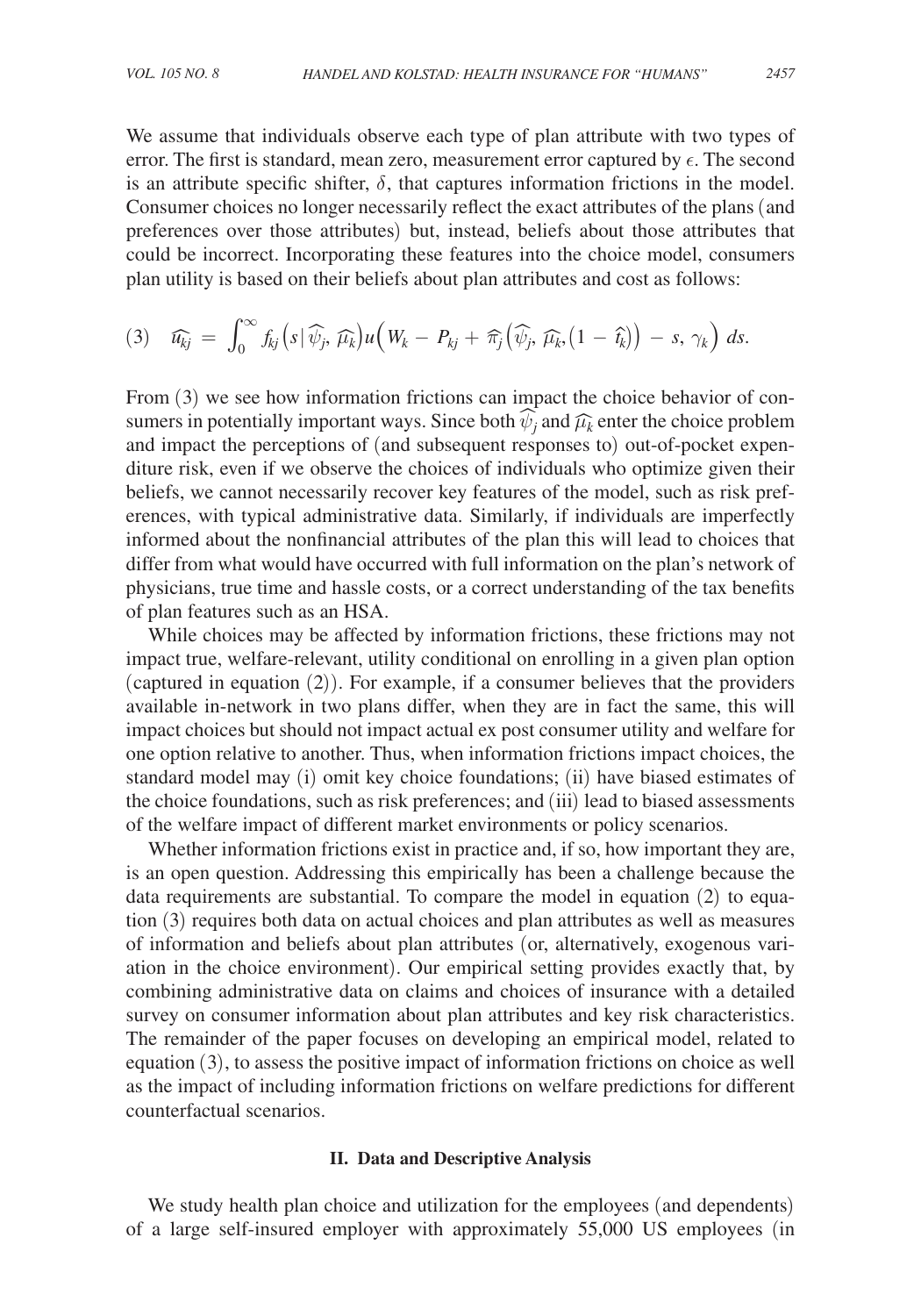2012) covering approximately 160,000 lives. We observe detailed administrative data with several primary components over the time period 2009–2012. First, we observe the health insurance choices that employees have in each year, as well as the choices that they ultimately make. Second, we observe the universe of line-by-line health care claims for all employees and their dependents in all plans. This includes payment information, such as the total payment for a given service and the employee out-of-pocket payment, as well as diagnostic medical information that can be used to model health status. Finally, we observe demographic and linked choice information for each employee. For demographics, this includes, e.g., information on job characteristics, income, age, and gender. For other choices, we observe, e.g., HSA participation and contributions, FSA participation and elections, and 401(k) contributions. These administrative data are similar to those recently used in the literature studying insurance provision at large self-insured firms (see, e.g., Einav et al. 2013; Carlin and Town 2010; or Handel 2013). These data, combined with individually-linked survey data, allow us to move beyond this work and study multiple additional micro-foundations that could impact both plan enrollment and consumer welfare.

The first column o[f Table 1](#page-10-0) presents summary statistics for all employees present in all four years in the data from 2009–2012. There are 41,361 employees present in all four years, covering a total of 115,[13](#page-9-0)6 lives.<sup>13</sup> The employee population is heavily male (76.4 percent), young (49.7 percent less than 40 years old), and high income (50.7 percent less than \$125,000 annually) relative to the general population. Twenty-three percent of employees are single, covering only themselves, with 19 percent covering a spouse only, and 58 percent covering at least a spouse plus a dependent. Mean total medical expenditures for a family was \$10,191 in 2011. While the population we study is specific to our firm, implying the final numbers have limited external validity, we are particularly interested in the results insofar as this population seems more likely to have the education, resources, and cognitive skills to overcome information frictions.

#### A. *Health Insurance Choices*

Over the entire period 2009–2012, employees at the firm choose between two primary health insurance options, a PPO option with generous first dollar coverage and a HDHP with a linked HSA. We focus our analysis on the years 2011–2012 to match the time frame of our linked survey data.<sup>[14](#page-9-1)</sup> The PPO option had the largest share of employees over time, and had been the primary health insurance plan for many years prior to the introduction of the HDHP option in 2009. Since the HDHP introduction, the firm has promoted the financial benefits of that plan to employees in order to incentivize employees to economize on potentially wasteful medical expenditures (while returning some of those savings in the process). For 2013, just

<span id="page-9-0"></span><sup>13</sup>This sample is about 80 percent of the size of the mean number of employees present in *each* year from 2009–2012. We present descriptives for this "full sample" as a baseline since this is the sample we use to estimate models with all employees, as described below. This sample also omits people who select the sparsely chosen HMO option that we exclude from the analysis.<br><sup>14</sup>Depending on the location of the office within the United States, a subset of employees could also choose a

<span id="page-9-1"></span>health maintenance organization (HMO) option. Since approximately 5 percent of employees in the relevant locations choose this option (remaining steady over time) we exclude those who choose the HMO from our analysis and do not include the HMO option in our choice estimation.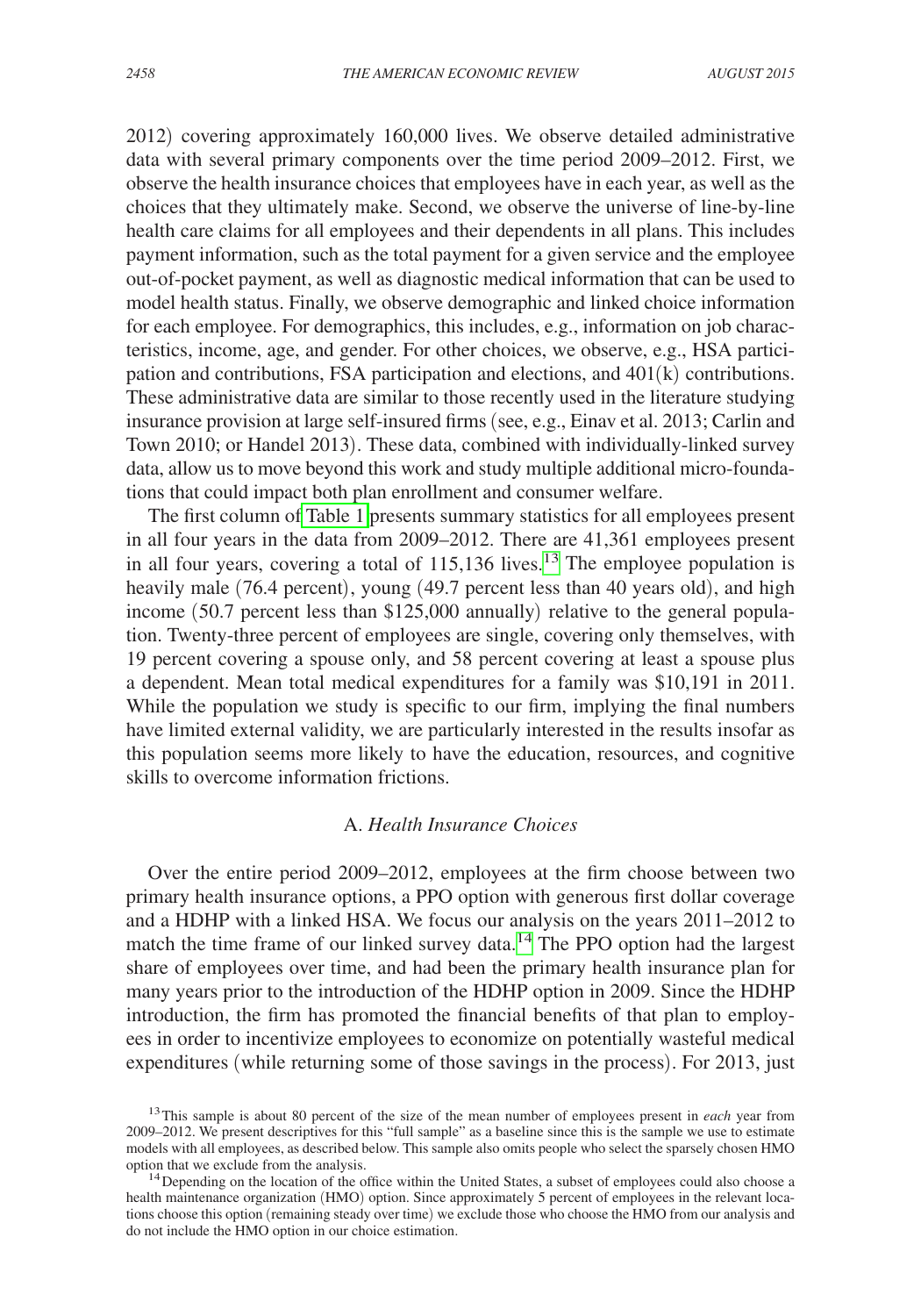<span id="page-10-0"></span>

| Sample demographics       | Full<br>sample | Survey<br>recip. (weighted) | Survey<br>resp. (weighted) |
|---------------------------|----------------|-----------------------------|----------------------------|
| Number of employees       | 41,361         | 4,500                       | 1,661                      |
| $N_d$ : emp. and dep.     | 115,136        | 11,690                      | 4,584                      |
|                           |                |                             |                            |
| 2011 PPO%                 | 88.8           | 89.6                        | 88.7                       |
| 2012 PPO%                 | 82.7           | 83.0                        | 81.6                       |
| 2011 HDHP%                | 11.2           | 10.4                        | 11.3                       |
| 2012 HDHP%                | 17.3           | 17.0                        | 18.4                       |
| Gender (percent male)     | 76.4           | 76.8                        | 75.6                       |
| Age (percent)             |                |                             |                            |
| $18 - 29$                 | 8.6            | 14.9                        | 11.6                       |
| $30 - 39$                 | 41.1           | 43.8                        | 42.7                       |
| $40 - 49$                 | 38.1           | 32.7                        | 34.1                       |
| $50 - 59$                 | 10.9           | 7.7                         | 10.5                       |
| >60                       | 1.3            | 0.9                         | 1.2                        |
| Income (percent)          |                |                             |                            |
| Tier $1$ ( $\rm <$ \$75K) | 2.7            | 2.2                         | 2.2                        |
| Tier 2 (\$75K-\$100K)     | 10.1           | 13.1                        | 14.0                       |
| Tier 3 (\$100K-\$125K)    | 35.3           | 38.9                        | 37.9                       |
| Tier 4 (\$125K-\$150K)    | 30.5           | 29.6                        | 31.3                       |
| Tier 5 (\$150K-\$175K)    | 12.0           | 10.8                        | 10.0                       |
| Tier 6 (\$175K-\$200K)    | 4.7            | 3.5                         | 2.9                        |
| Tier 7 (\$200K-\$225K)    | 2.0            | 1.0                         | 0.9                        |
| Tier 8 (\$225K-\$250K)    | 0.7            | 0.1                         | 0.0                        |
| Tier $9$ ( $>$ \$250K)    | 0.8            | 0.1                         | 0.0                        |
| Family size (percent)     |                |                             |                            |
| 1                         | 23.0           | 29.0                        | 20.9                       |
| $\overline{c}$            | 19.0           | 19.4                        | 21.9                       |
| $3+$                      | 58.0           | 51.6                        | 57.2                       |
| Family spending           |                |                             |                            |
| Mean                      | \$10,191       | \$8,820                     | \$11,247                   |
| Median                    | \$4,275        | \$3,363                     | \$4,305                    |
| 25th                      | \$1,214        | \$878                       | \$1,176                    |
| 75th                      | \$10,948       | \$9,388                     | \$11,555                   |
| 95th                      | \$35,139       | \$32,171                    | \$41,864                   |
| 99th                      | \$87,709       | \$80,370                    | \$87,022                   |

|--|

*Notes:* This table presents summary demographic statistics for the samples we study. The first column represents all employees who were present in our data and have complete records for at least eight months in 2009, 2010, and 2011, and the first month of 2012. The second column represents all employees who received our survey, regardless of whether or not they responded. The third column represents all employees who responded to our survey. Statistics from gender onward represent only 2011, and use the re-weighted statistics for the second and third columns, as described in the text.

past the end of our study period, the firm transitioned away from the PPO option and moved all employees previously enrolled there to the HDHP. Our counterfactual analysis in Section V studies the welfare implications of this change.

Table E1 (presented in online Appendix E) compares the important characteristics of both plans. The PPO and HDHP have substantial differences in financial characteristics (e.g., premium, deductible, out-of-pocket maximum, HSA benefits) but, conditional on these financial elements, are identical on all other key features. Crucially, the HDHP offers access to the same set of in-network providers and the same medical treatments (at the same total cost) as the PPO, both key inputs into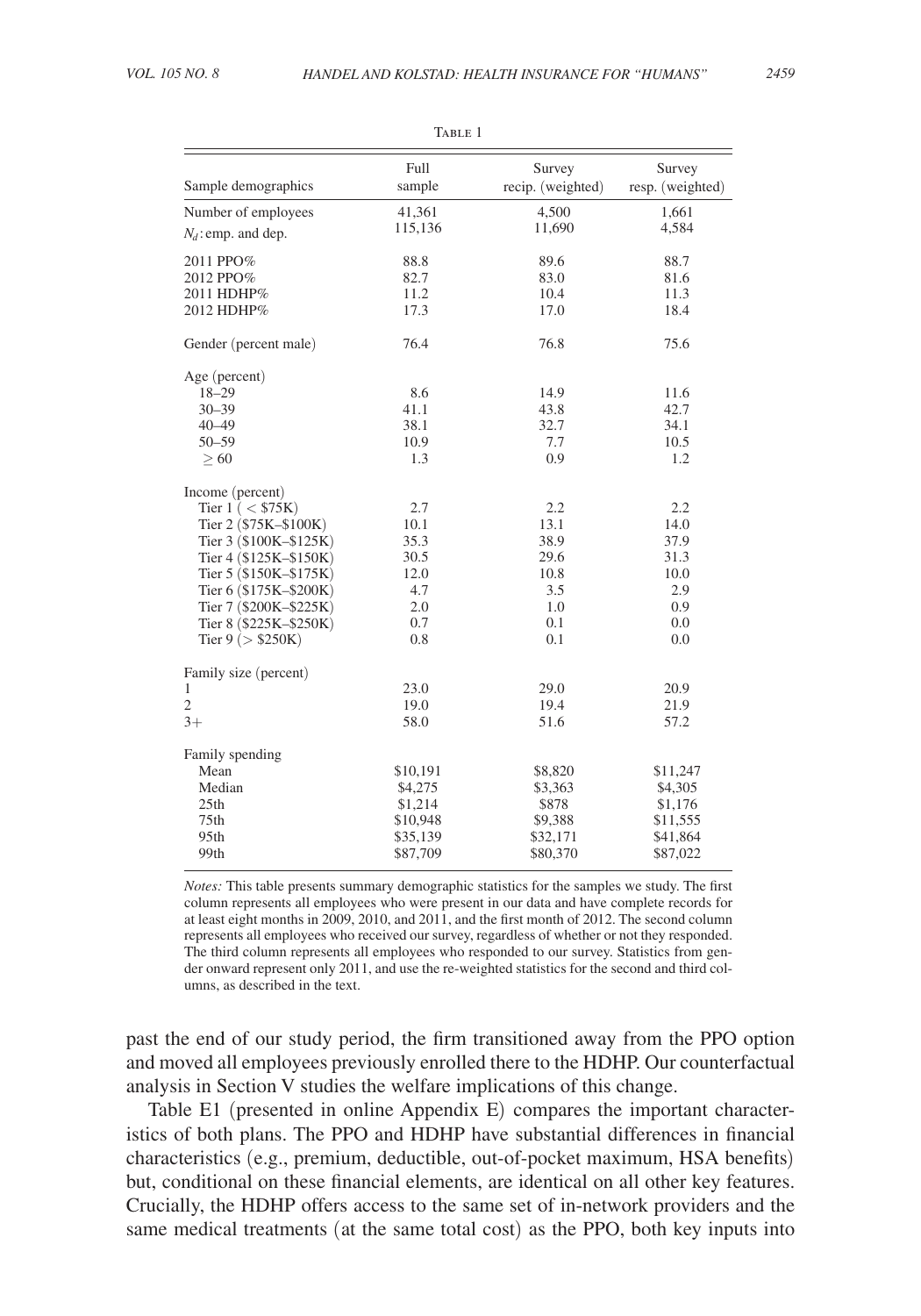plan value. This allows us to model relative consumer welfare from plan enrollment as a function of financial characteristics and subsequent risk exposure, rather than medical care differentiation. On the financial dimension, the PPO option is the simpler and more comprehensive of the two options in terms of cost-sharing: it has no in-network deductible, no in-network co-insurance, and no in-network outof-pocket maximum. Alternatively, the HDHP has a substantial deductible equal to \$1,500 for individuals, \$3,000 for a couple (or parent and one child), and \$3,750 for a family. In that plan, once an employee spends an amount in excess of the deductible, he must then pay co-insurance of 10 percent of allowed costs for in-network providers and 30 percent for out-of-network providers until his total spending exceeds the out-of-pocket maximum—\$2,500 for individuals, \$5,000 for a couple, and \$6,250 for a family—at which point all expenditures are paid by the insurer.

The PPO plan charges no upfront premium while the HDHP provides an upfront subsidy equal to \$1,500 for an individual, \$3,000 for a couple, and \$3,750 for a family. This subsidy should be interpreted as the primary premium for the PPO relative to the HDHP.[15](#page-11-0) The HDHP subsidy is deposited into the HSA linked to that plan and, thus, can be used for medical expenditures on a pretax basis in both the short run and the long run. If employees want to use these funds for nonmedical expenditures at any point in their lives, they can do so on a post-tax basis.<sup>[16](#page-11-1)</sup> The linked HSA can also provide additional value to employees, above and beyond the subsidy, as employees can contribute their own funds pretax to the HSA, up to a maximum of \$3,150 for individuals and \$6,250 for all others (gross of the subsidy). Finally, in addition to the pretax benefits for medical expenditures, all HSA funds can be invested in a pretax manner over time, providing similar benefits to those of a 401(k) investment.

[Figure 1](#page-12-0) integrates all of these plan characteristics and depicts the financial returns to selecting the HDHP option relative to the PPO option for an employee in the family tier.<sup>17</sup> The *x*-axis plots realized total health expenditures (insurer  $+$  insuree) and the *y*-axis plots the financial returns for the HDHP relative to the PPO as a function of those total expenditures. The figure demonstrates that there is a unique level of total expenditure above which the PPO plan is valuable ex post relative to the HDHP. Furthermore, the maximum financial loss from choosing the HDHP is  $$2,500$ .<sup>18</sup> Thus, for a family, the range of potential ex post relative value for the HDHP spans [−\$2,500, +\$3,750]. The figure illustrates how this range shifts up if consumers make valuable incremental HSA contributions. Using the underlying plan design framework depicted in this figure, we compute the share of employees whose total medical expenditures were below the break-even point in 2011, determining those who would have been ex post better off in the HDHP. If we assume consumers make 50 percent of the maximum possible incremental HSA contributions (close to what

<span id="page-11-0"></span><sup>&</sup>lt;sup>15</sup>Throughout our analysis, we presume that consumers treat the subsidy as a relative premium, or relative difference in money between the plans, regardless of whether it represents a gain or loss from their baseline. It is worth noting that the subsidy in our context may be interpreted differently by consumers than if it were a premium (see, e.g., Kőszegi and Rabin 2006 or Kahneman and Tversky 1979) for work that illustrates this point).

<span id="page-11-1"></span>

<span id="page-11-3"></span><span id="page-11-2"></span>

<sup>&</sup>lt;sup>16</sup> If they use these funds before 65 for nonmedical expenditures, they pay an additional tax penalty of 10 percent.<br><sup>17</sup> The same general structure holds for couples and individuals, with shifts in the levels of the key surprising to employees: many thought that the maximum financial loss in the HDHP would be larger.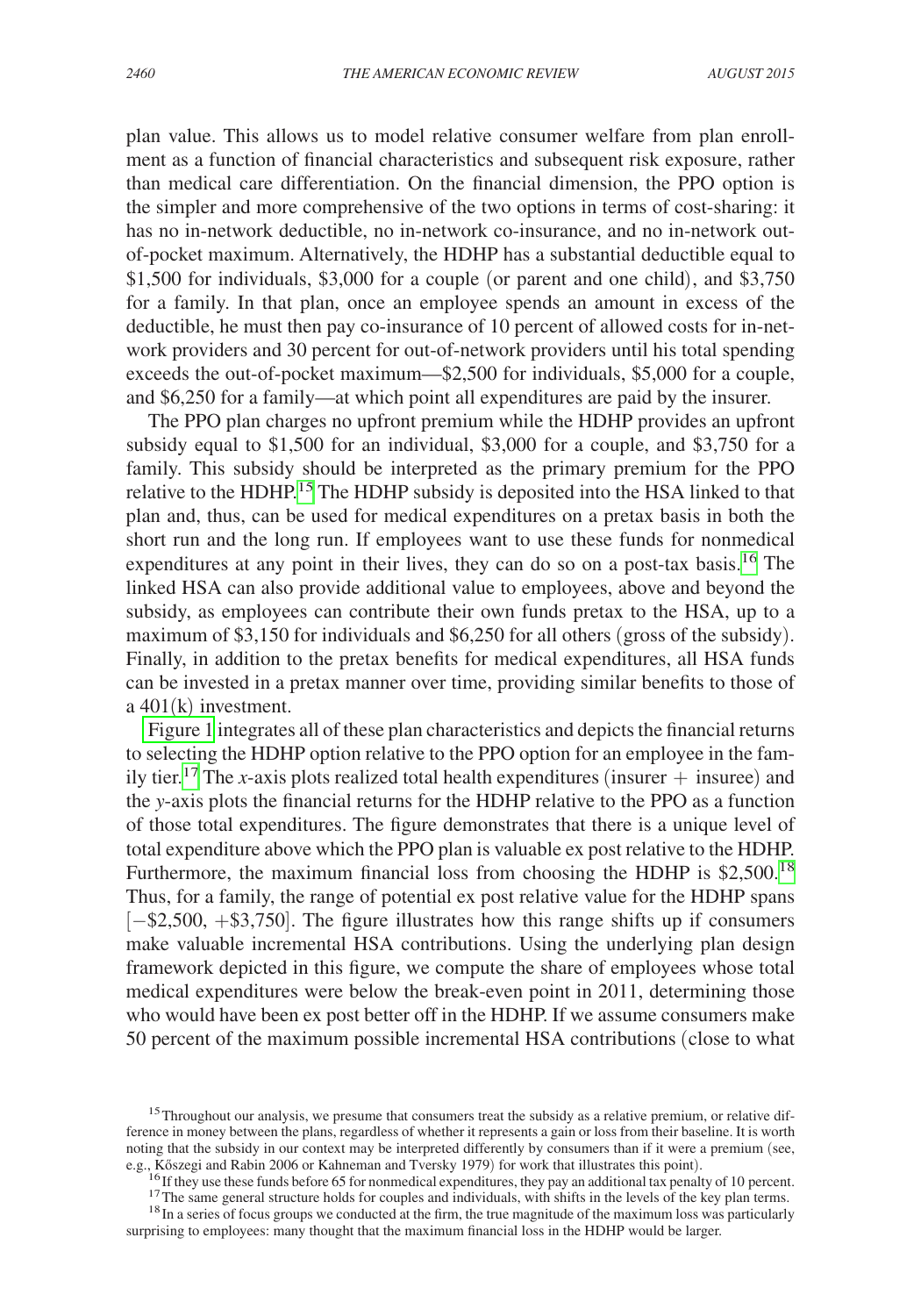<span id="page-12-0"></span>

|--|--|

*Notes:* Description of HDHP financial value relative to the PPO in 2012, for the family tier, as a function of total medical expenditures. This chart assumes that employees contribute 50 percent of the maximum possible incremental amount to their HSA, near the median in the population. Sixty percent of all employees break even, given their respective coverage tiers.

is observed in the data) then 60 percent of employees would have been ex post better off in the HDHP.<sup>[19](#page-12-1)</sup>

Despite the potential value that the HDHP provides for consumers, relatively few choose that plan. As Table 1 reveals, in 2011 11.2 percent of employees in the full sample chose the HDHP, while in 2012 17.3 percent did. The actual choice percentages are much lower than the ex post optimal percentages just described. This simple comparison suggests that consumers are choosing the PPO plan more than they "should" from either an ex post perspective or from a risk-neutral ex ante perspective. An obvious reason for this could be that consumers are risk-averse and value risk protection. Accordingly, the standard approach in the structural empirical literature would rationalize the observed choices by allowing for risk-averse consumers, with respect to financial risk.

Given the actual choices, a model where risk-aversion and health risk are the primary choice drivers yields very high estimates of risk aversion (see results in Section IV). This should not be surprising, given that consumers have limited financial downside risk in the HDHP while there are similar potential gains. Especially in light of the fact that about half of the employees in our sample earn over \$125,000, high risk aversion with respect to purely financial risk seems to be an unsatisfactory explanation for the low proportion of employees choosing the HDHP. This low proportion could, however, also result from other factors that should matter for

<span id="page-12-1"></span><sup>&</sup>lt;sup>19</sup>This analysis assumes a 35 percent marginal tax rate on income, near the average in the population. If we assume that all employees contribute the maximum amount to their HSA, 73 percent would have been better off in that plan ex post. Under the assumption that employees make no incremental HSA contributions, 35 percent would have been better off.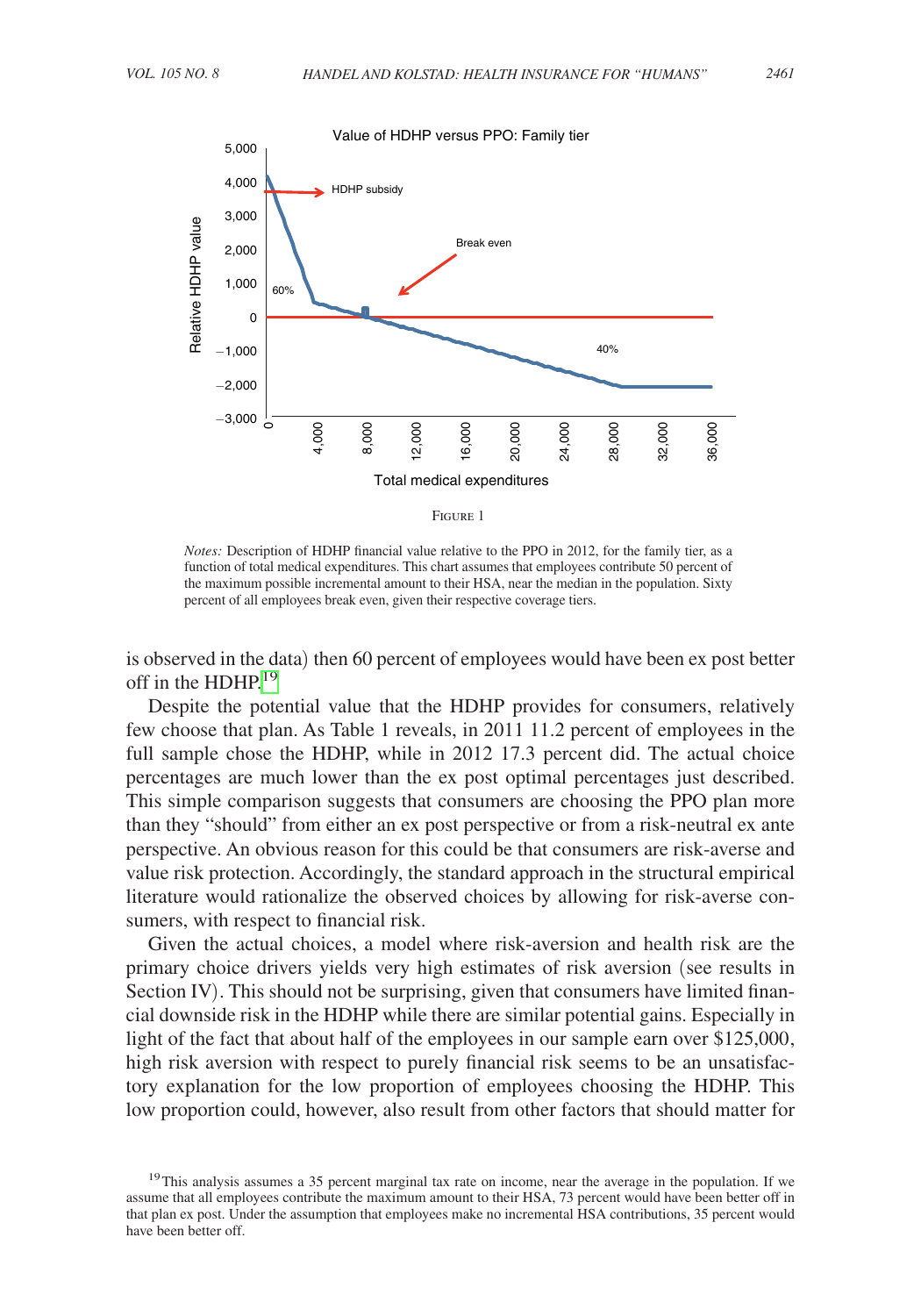consumer choice in insurance markets, such as (i) a lack of information on plan features; (ii) a lack of information on the distribution of possible total medical expenditures; (iii) beliefs about nonfinancial attributes of the plan (i.e., time/hassle costs, physician networks, etc.); or (iv) actual differences in nonfinancial attributes of the plans (e.g., time/hassle costs). This paper focuses on understanding which of these potential alternative micro-foundations can help explain observed choice behavior, as well as their differential welfare implications relative to the traditional explanation of risk aversion.

#### B. *Survey Data and Design*

In order to develop measures of information frictions and beliefs about nonfinancial plan attributes (such as time and hassle costs), we developed a survey instrument. In this section we discuss the key features of the survey as it pertains to our main analysis. In addition, we discuss some of the limitations of using our survey to generate measures of information frictions and hassle costs. Online Appendix A contains a more detailed discussion of the survey questions and methodology.

Our survey instrument was designed in conjunction with both the Human Resources department and the Marketing and Communications department at the employer we study. The survey was administered by the firm's insurance administrator, a large private insurer, using a clear and simple to navigate online format (see online Appendix A for screen shots). The insurance administrator released the survey early in the calendar year of 2012, and it remained open for a period of two weeks, with reminders sent to the recipients just before the end of that period. The survey contained approximately 30 multiple choice questions. No incentive was given in the form of money or a prize to induce response. The survey was sent to 4,500 employees total, coming from three equal sized groups defined as (i) employees enrolled in the HDHP plan for both 2011 and 2012 ("incumbents"); (ii) new HDHP enrollees in 2012 (almost exclusively people who switched from the PPO); and (iii) those in the PPO plan in both 2011 and  $2012<sup>20</sup>$  Of the 1,500 initially contacted in each group, we received responses from 579 incumbent HDHP enrollees, 571 new HDHP enrollees, and 511 PPO enrollees, implying an average overall response rate of 38 percent.

The three survey cohorts were specifically designed to over-sample the HDHP population relative to the PPO population in order to assure enough sample size for the former and ensure sufficient statistical power. In our primary analysis, we re-weight both the survey recipients and survey respondents to reflect the actual plan choice composition in the market. This follows the econometric literature on re-weighting, which advocates re-weighting based on the dimension of explicit oversampling (in our case plan choice). For a further discussion, see, e.g., Solon, Haider, and Wooldridge (2013) or Manski and Lerman (1977). Throughout our analysis, when we refer to our "primary sample," we mean this re-weighted sample of survey respondents (or recipients when relevant).

<span id="page-13-0"></span><sup>&</sup>lt;sup>20</sup> Very few employees enroll in the HDHP in 2011 and switch to the PPO in 2012.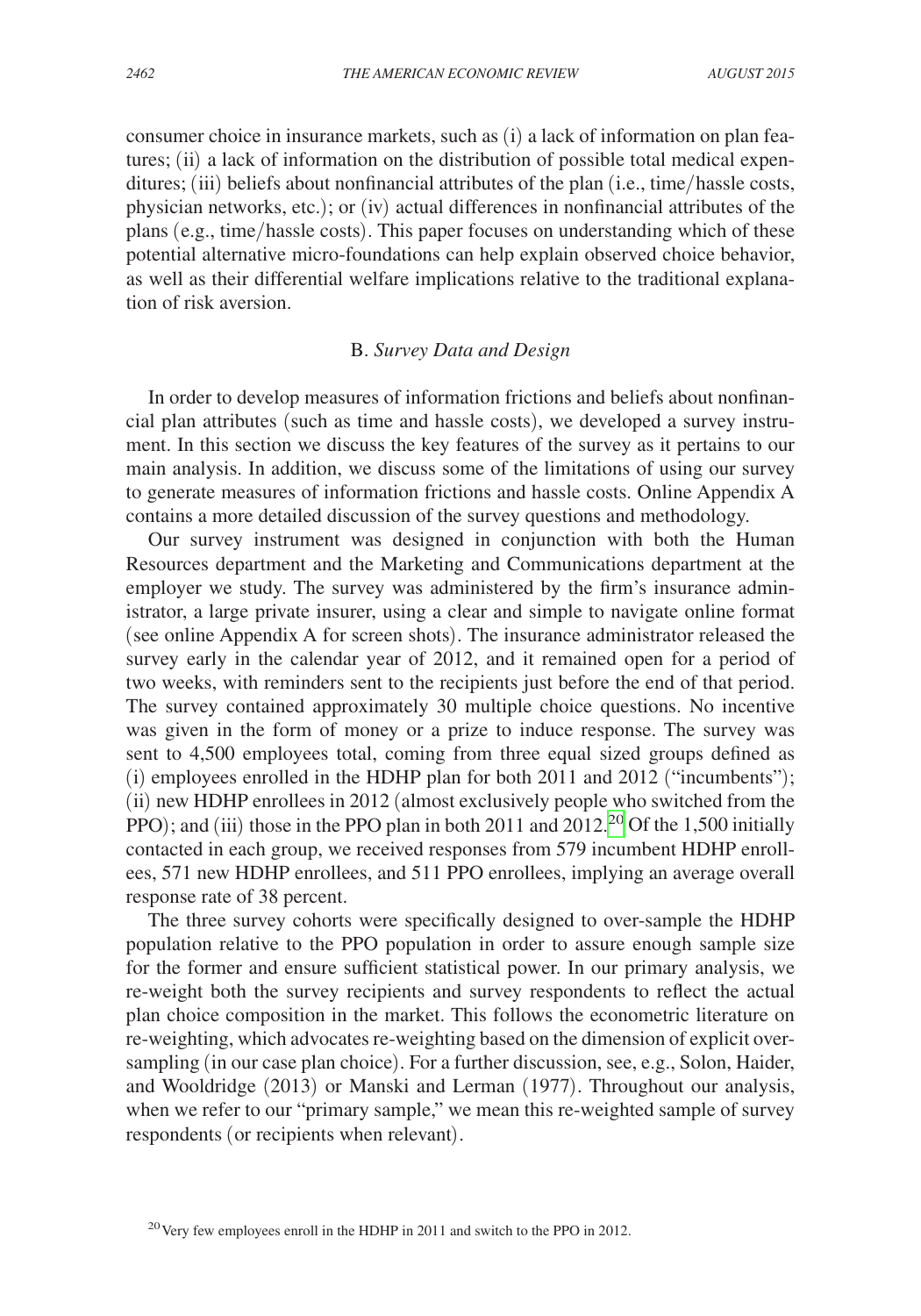The last two columns of Table 1 present summary statistics for the randomly selected survey recipients as well as the total survey respondents (both re-weighted) and compares those samples to the full sample described in the first column. The different populations are, on the whole, quite similar on observable dimensions, mitigating sample selection concerns for the survey respondents sample. Comparing the survey respondents to both the recipients and to the full population reveals that the populations are very similar in terms of age, gender, income, and family size. The average spending is slightly higher among the respondents compared to the overall population, but, comparing spending at different points in the distribution, this appears to be a small effect that is driven by higher spending in the upper tail of the cost distribution for respondents, rather than systematically higher spending across this distribution.<sup>[21,](#page-14-0)[22](#page-14-1)</sup>

We designed the survey to contain only multiple choice questions in order to have a simple format where we could clearly interpret question answers.<sup>23</sup> Each multiple choice question was motivated by our desire to learn about a specific dimension of consumer information, experience, or decision-making as described in our model in Section I. [Tables 2](#page-15-0) and 3 summarize the primary questions used in our analysis and the responses from the survey population, broken down by cohort.

The questions focus on four major areas of the benefits choice. The first targeted area assesses knowledge of the financial features of benefit design in the HDHP. These questions target information frictions directly as they ask respondents to correctly answer questions about key features of the HDHP. Each respondent was asked to correctly identify the deductible, co-insurance rate, out-of-pocket maximum, HSA subsidy level, and tax benefits for HSA contributions from a set of options[.24](#page-14-3) The second set of questions focused on a related source of information frictions: beliefs about plan attributes and medical expenditures. Respondents were asked whether the PPO or HDHP had any differences in the networks of providers available through each (recall they are identical). The survey also asked a set of questions to determine whether respondents were able to assess past medical expenditures and likely future medical expenditures. The third area of focus was on time and hassle costs associated with the HDHP. These included questions about the time and resources required to manage both the HSA and the HDHP (e.g., collecting and submitting receipts for care to be reimbursed from their HSA). In addition to directly eliciting beliefs about the time required, we asked questions about preferences for hassle in the HDHP. Finally, we asked a set of questions to ascertain the

<span id="page-14-0"></span><sup>&</sup>lt;sup>21</sup> Of course, the respondents could differ on unobservable dimensions (such as knowledge or degree of interaction with health benefits). We discuss this issue in depth at the end of this section.

<span id="page-14-1"></span><sup>&</sup>lt;sup>22</sup>We note that the survey recipients were selected at random from the entire population *after* removing a few thousand executive and top-level employees from the potential recipient pool. As a result, the recipient pool is slightly younger, slightly lower income, a little more likely to be single, and have slightly lower health ca

<span id="page-14-2"></span><sup>&</sup>lt;sup>23</sup> We considered, e.g., including some belief elicitation or risk preference elicitation questions, but ultimately, together with the firm's Human Resources group, concluded we could best achieve our goals through transparent,

<span id="page-14-3"></span><sup>&</sup>lt;sup>24</sup>Throughout the survey, much of our focus is on consumer information about and experience with the HDHP. An implicit assumption is that consumers have a similar amount of information about the simpler PPO option, and that, consequently, their answers to survey questions about the HDHP represent the relative difference in information about the HDHP and PPO. This could be thought of as assuming that everyone has close to full information about the PPO plan, which is likely reasonable since the plan design is extremely simple and the plan has been in place for many years. This assumption is supported by the questions we do ask consumers about the PPO.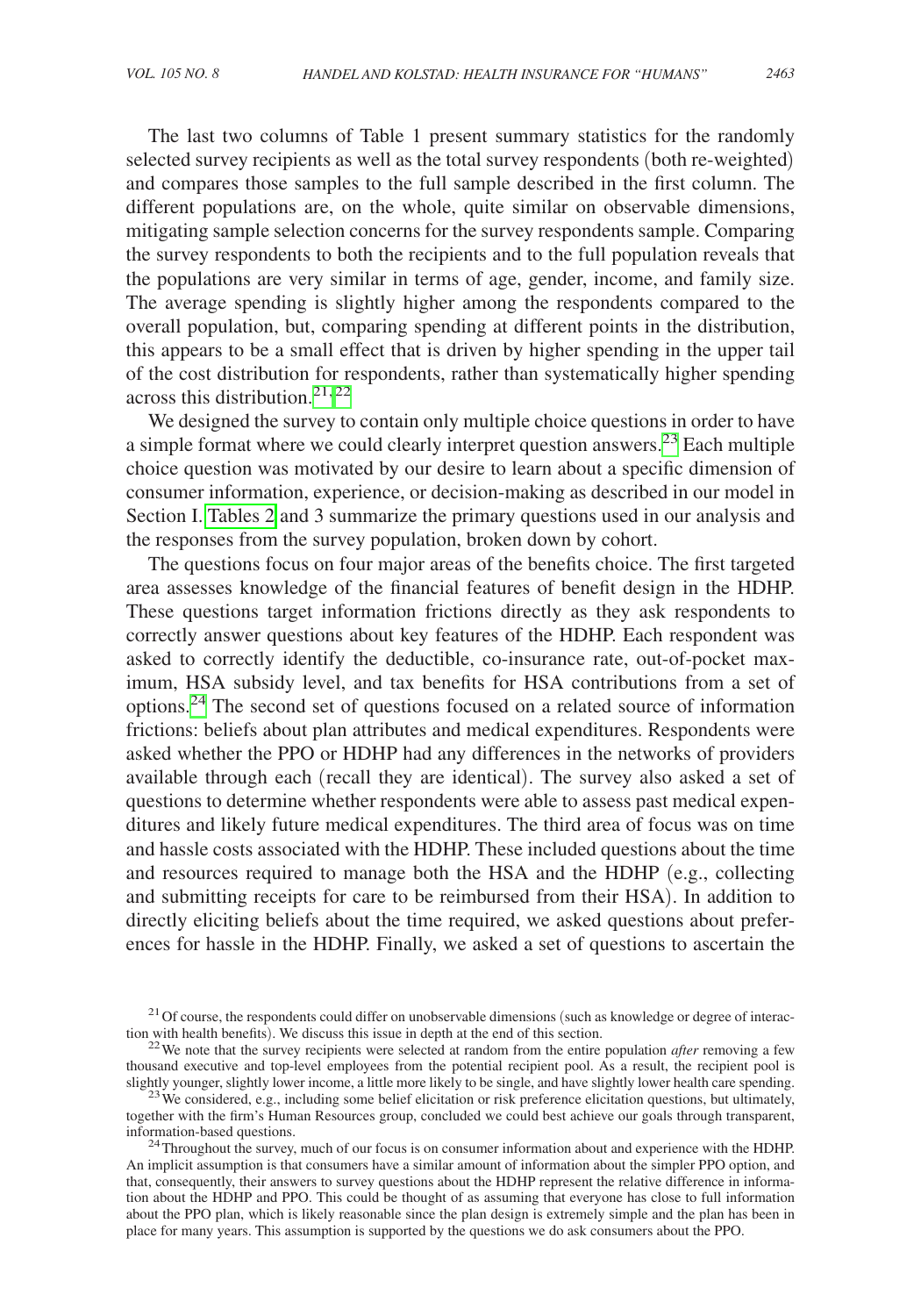<span id="page-15-0"></span>

| Ouestion                                                   | Correct | <b>Incorrect</b> | Not sure |
|------------------------------------------------------------|---------|------------------|----------|
| 1. What is the deductible under the HDHP?                  | 27.08   | 22.40            | 50.53    |
| HDHP: existing                                             | 52.68   | 11.23            | 36.10    |
| HDHP: new                                                  | 50.79   | 13.49            | 35.73    |
| <b>PPO</b>                                                 | 21.53   | 24.66            | 53.82    |
| 2. What is the co-insurance rate under the HDHP?           | 18.56   | 25.64            | 55.80    |
| HDHP: existing                                             | 33.85   | 21.24            | 44.91    |
| HDHP: new                                                  | 29.07   | 21.37            | 49.56    |
| <b>PPO</b>                                                 | 15.66   | 26.61            | 57.73    |
| 3. What is the out-of-pocket maximum under the HDHP?       | 18.47   | 21.98            | 59.55    |
| HDHP: existing                                             | 28.32   | 22.11            | 49.57    |
| HDHP: new                                                  | 31.87   | 18.91            | 49.21    |
| <b>PPO</b>                                                 | 15.85   | 22.31            | 61.84    |
| 4. How much is the employer HDHP subsidy?                  | 31.42   | 19.94            | 48.64    |
| HDHP: existing                                             | 73.40   | 11.05            | 15.54    |
| HDHP: new                                                  | 68.65   | 11.21            | 20.14    |
| <b>PPO</b>                                                 | 22.50   | 21.92            | 55.58    |
| 5. Do you get to keep HSA funds after the end of the year? | 75.69   | 9.23             | 15.08    |
| HDHP: existing                                             | 96.73   | 1.38             | 1.90     |
| HDHP: new                                                  | 94.22   | 1.75             | 4.03     |
| <b>PPO</b>                                                 | 71.23   | 10.96            | 17.81    |
| 6. How much is \$1,000 worth in pretax dollars?            | 14.50   | 44.86            | 40.64    |
| HDHP: existing                                             | 16.93   | 31.78            | 51.30    |
| HDHP: new                                                  | 15.76   | 42.73            | 41.51    |
| <b>PPO</b>                                                 | 14.09   | 46.58            | 39.33    |

Table 2—Responses to Plan Financial Characteristics Survey Questions (*Percent*)

*Note:* Exact wording of questions and answers in online Appendix A.

amount of effort that went into an employee's choice, the clarity of their beliefs about the plans, and their satisfaction with their choice.

#### C. *Frictions: Descriptive Evidence*

Before turning to our formal choice model, we present some descriptive results to demonstrate the potential importance of the frictions we study. There are clear patterns in the raw survey responses that are consistent with limited information, as well as time and hassle costs. Furthermore, answers to some survey questions have a strong gradient with respect to actual plan choices made, even after conditioning on measures of health risk.

Table 2 describes consumer responses to questions that target knowledge of health plan financial characteristics. A (slim) majority of employees who were enrolled in the HDHP were able to correctly identify their deductible in that plan. Only slightly more than 20 percent of employees who enrolled in the PPO could identify the deductible for the HDHP choice option. In fact, more PPO enrollees answered incorrectly than correctly, though the majority were "not sure." A similar pattern holds for the questions asking about the post-deductible co-insurance rate and the out-of-pocket maximum in the HDHP, though fewer respondents have information on these characteristics, relative to the deductible. Approximately 70 percent of HDHP enrollees know the premium difference between the two plans, linked to the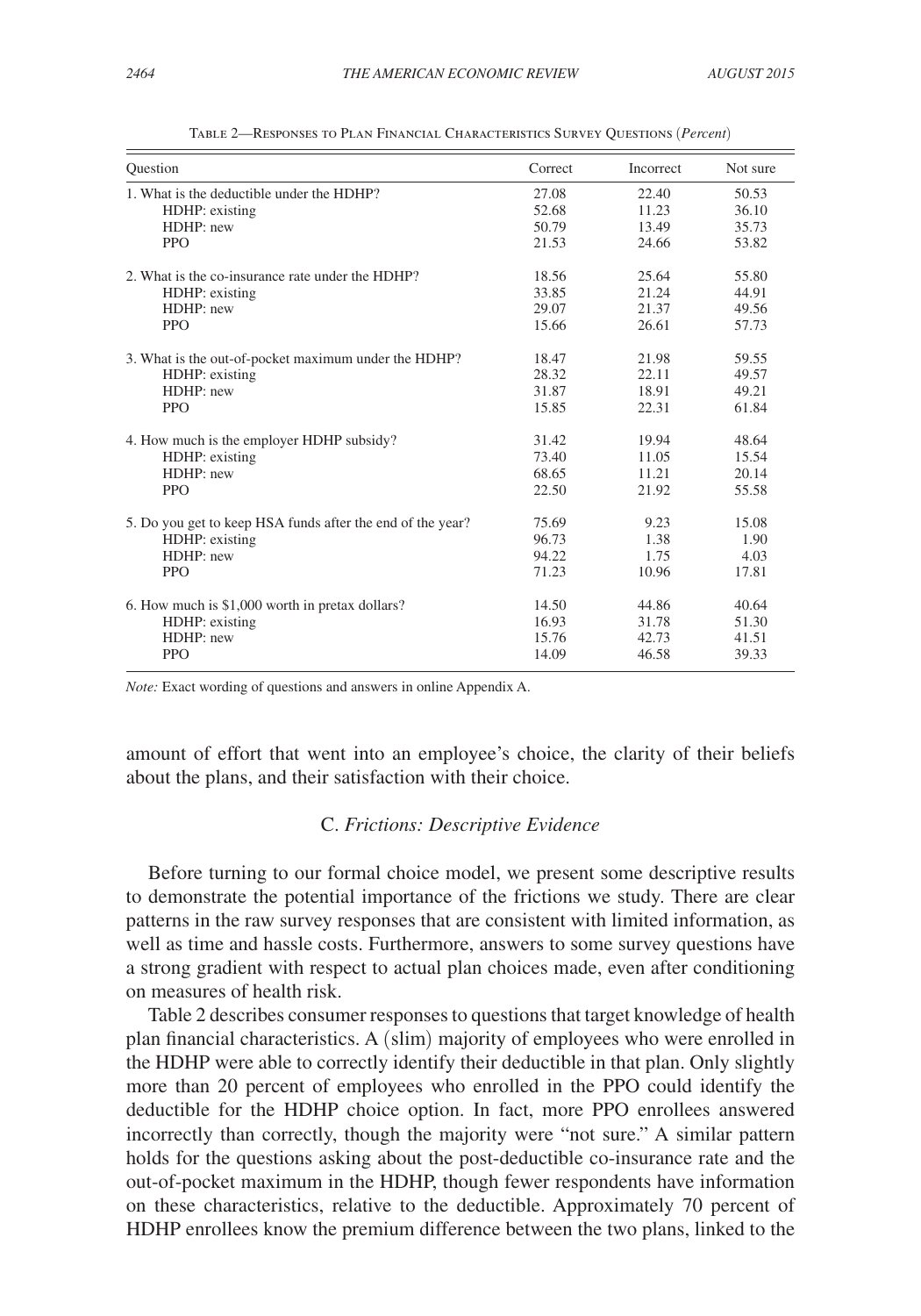HSA subsidy, while only 20 percent of PPO enrollees do. Almost all HDHP enrollees know that HSA funds can be rolled over from year to year, while approximately 75 percent of PPO enrollees do. The answers to this question suggest that there is real information content in the survey question answers, as most PPO enrollees can answer this simple question regarding the HDHP correctly (rather than, e.g., "not sure"). Another pattern from Table 2 is that existing HDHP enrollees (enrolled in that plan for at least one year prior to 2012) have very similar answer proportions to new HDHP enrollees, who signed up for that plan just before the survey, suggesting that experiential learning may not be substantial.

[Table 3 p](#page-17-0)resents respondent answers to questions about nonfinancial plan characteristics. The first question asks how the doctors and medical services that can be accessed in-network compare across the two plans. Recall that the networks are in fact, identical on all dimensions for the two plans. If consumers believe that one plan provides access to higher quality doctors, or a greater range of medical services, this could have a significant impact on their plan choices, even though this should not impact their relative welfare between the two plan options conditional on actually enrolling in either plan. Forty-nine percent of incumbent HDHP enrollees, 41 percent of new HDHP enrollees, and 32 percent of PPO enrollees understand that one can access the same physicians in-network in both plans. Fifteen percent of PPO enrollees (who comprise most of the overall population) believe that the PPO provides greater access to physicians, compared to 3 percent and 4 percent in the HDHP populations. Similar shares of both groups believe the reverse or are "not sure." This level of incorrect and uncertain beliefs about a plan attribute that was both relatively straightforward to consider and emphasized in the information provided by the employer underscores the role of information frictions.

To better understand how important information about provider access is for explaining choices, [Figure 2](#page-18-0) studies plan choices as a function of respondent answers. The left panel presents the share of enrollees in the HDHP based on their answers to this question. It is clear that those who understood that medical access was the same were far more likely to select the HDHP: 23 percent chose that plan, compared to 6 percent among those reporting the PPO had a larger network and 17 percent among those answering "not sure." The right panel gives a sense of whether this relationship is caused by an underlying correlation between question answers and medical expenditures: it presents the optimal ex post choice based on actual 2011 expenditures. The figure indicates that a similar proportion of consumers should choose the HDHP across the survey question answer groups (between 30– 40 percent with no incremental HSA contributions). This implies that the gap between the proportion of people who *should* choose the HDHP and those who *actually* do is much larger for those consumers who believe the PPO provides access to more physicians.

The second and third questions in Table 3 ask about consumers' expectations of and preferences for time and hassle costs stemming from plan administration and logistics (e.g., dealing with medical bills). [25](#page-16-0) The hassle of dealing with paying for medical expenditures directly and being reimbursed is a potentially important

<span id="page-16-0"></span><sup>&</sup>lt;sup>25</sup>The actual question asked to employees is presented in online Appendix A and is carefully worded so as to define what we refer to as time and hassle costs.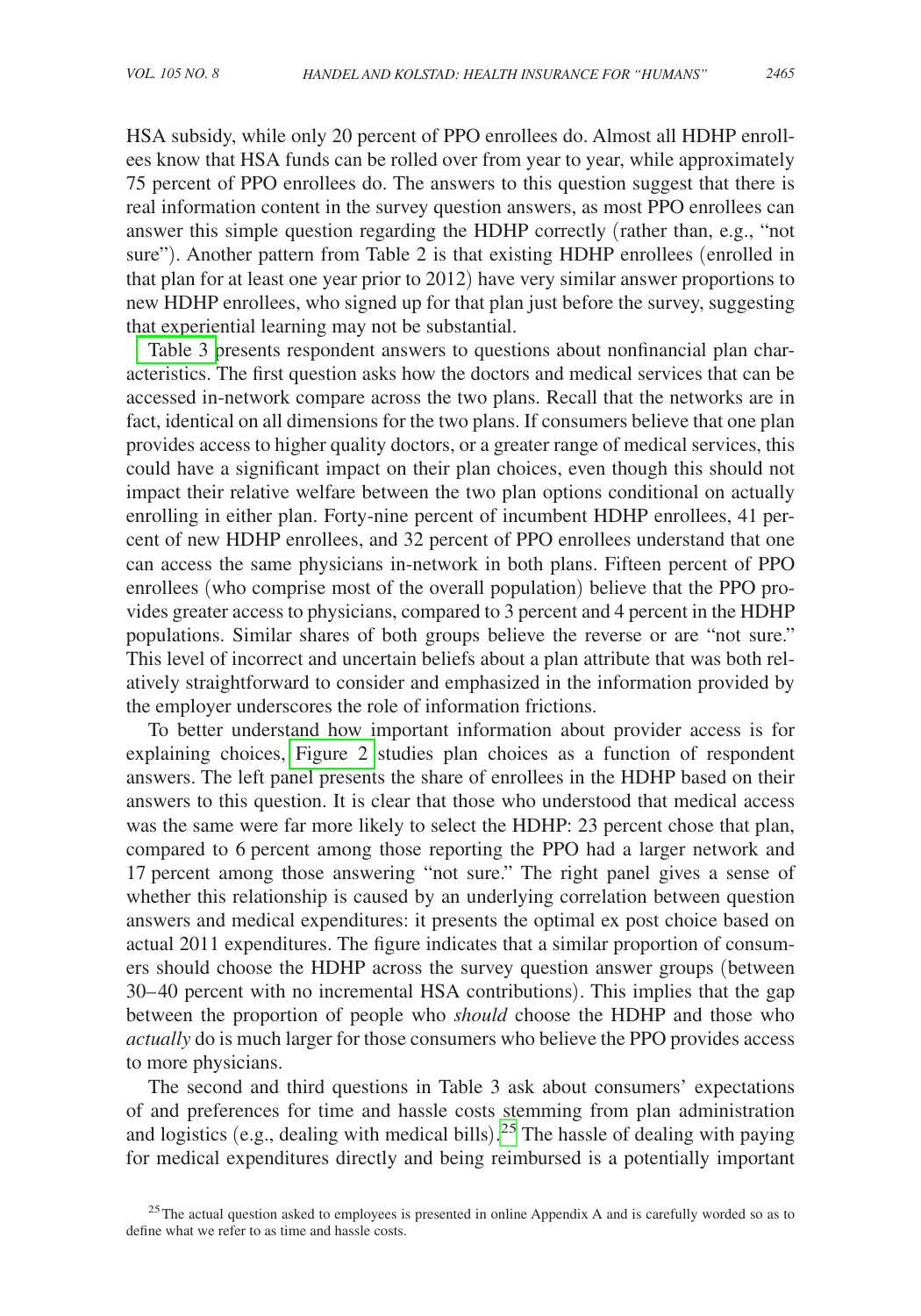<span id="page-17-0"></span>

| Ouestion                                                                              | Same                         | HDHP bigger              | PPO bigger                    | Not sure |                                                  |       |       |
|---------------------------------------------------------------------------------------|------------------------------|--------------------------|-------------------------------|----------|--------------------------------------------------|-------|-------|
| 7. How do the provider<br>networks of the two plans<br>compare?                       | 34.52                        | 6.04                     | 12.46                         | 46.98    |                                                  |       |       |
| HDHP: existing                                                                        | 41.28                        | 6.74                     | 2.76                          | 49.22    |                                                  |       |       |
| HDHP: new                                                                             | 49.39                        | 3.33                     | 4.20                          | 43.08    |                                                  |       |       |
| <b>PPO</b>                                                                            | 32.09                        | 6.26                     | 14.48                         | 47.16    |                                                  |       |       |
|                                                                                       |                              |                          |                               |          |                                                  |       |       |
|                                                                                       | None                         | $< 1$ hour               | $1-5$ hours                   |          | $6-10$ hours $11-20$ hours $> 20$ hours Not sure |       |       |
| 8. How much time do you<br>expect to spend in the<br>HDHP?                            | 1.76                         | 5.99                     | 21.73                         | 17.40    | 12.88                                            | 24.92 | 15.34 |
| HDHP: existing                                                                        | 5.18                         | 19.17                    | 46.11                         | 17.62    | 5.53                                             | 6.39  |       |
| HDHP: new                                                                             | 3.50                         | 14.71                    | 40.81                         | 22.24    | 11.21                                            | 7.53  |       |
| <b>PPO</b>                                                                            | 1.17                         | 3.52                     | 16.83                         | 16.83    | 13.89                                            | 28.96 | 18.79 |
| In the PPO?                                                                           |                              |                          |                               |          |                                                  |       |       |
| <b>PPO</b>                                                                            | 15.85                        | 29.75                    | 29.16                         | 11.35    | 2.94                                             | 4.11  | 6.85  |
|                                                                                       | Understand,<br>not concerned | Accept, but<br>concerned | Don't like,<br>no matter what |          |                                                  |       |       |
|                                                                                       |                              |                          |                               |          |                                                  |       |       |
| 9. How do you feel about<br>spending time managing<br>your health plan?               | 14.82                        | 42.52                    | 42.65                         |          |                                                  |       |       |
| HDHP: existing                                                                        | 39.03                        | 32.64                    | 28.32                         |          |                                                  |       |       |
| HDHP: new                                                                             | 26.62                        | 39.05                    | 34.33                         |          |                                                  |       |       |
| <b>PPO</b>                                                                            | 10.76                        | 44.04                    | 45.21                         |          |                                                  |       |       |
|                                                                                       | Correct                      |                          | Overestimate Underestimate    | Not sure |                                                  |       |       |
| 10. How much was spent on<br>you and your dependents<br>in 2011?                      | 36.66                        | 29.81                    | 23.31                         | 10.22    |                                                  |       |       |
| HDHP: existing                                                                        | 41.97                        | 35.75                    | 16.41                         | 5.87     |                                                  |       |       |
| HDHP: new                                                                             | 37.13                        | 27.85                    | 23.47                         | 11.56    |                                                  |       |       |
| <b>PPO</b>                                                                            | 36.01                        | 29.35                    | 24.07                         | 10.57    |                                                  |       |       |
|                                                                                       |                              |                          |                               |          |                                                  |       |       |
|                                                                                       | Very                         | Somewhat                 | Not                           |          |                                                  |       |       |
|                                                                                       | confident                    | confident                | confident                     |          |                                                  |       |       |
| 11. How confident are you in<br>this estimate?                                        | 35.85                        | 43.90                    | 20.25                         |          |                                                  |       |       |
| HDHP: existing                                                                        | 38.34                        | 49.22                    | 12.44                         |          |                                                  |       |       |
| HDHP: new                                                                             | 30.11                        | 46.13                    | 23.77                         |          |                                                  |       |       |
| <b>PPO</b>                                                                            | 36.20                        | 43.05                    | 20.74                         |          |                                                  |       |       |
|                                                                                       |                              |                          |                               |          |                                                  |       |       |
|                                                                                       | Yes                          | No                       | Not sure                      |          |                                                  |       |       |
| 12. Do you think you will ben-<br>efit/would have benefited<br>from the HDHP in 2012? | 16.49                        | 58.35                    | 25.16                         |          |                                                  |       |       |
| HDHP: existing                                                                        | 56.65                        | 23.83                    | 19.52                         |          |                                                  |       |       |
| HDHP: new                                                                             | 30.47                        | 42.91                    | 26.62                         |          |                                                  |       |       |
| <b>PPO</b>                                                                            | 10.37                        | 63.99                    | 25.64                         |          |                                                  |       |       |
|                                                                                       |                              |                          |                               |          |                                                  |       |       |

| Table 3—Responses to Plan Nonfinancial Characteristics, Hassle Cost, |
|----------------------------------------------------------------------|
| AND MEDICAL EXPENDITURE SURVEY QUESTIONS ( <i>Percent</i> )          |

*Note:* Exact wording of questions and answers in online Appendix A.

nonfinancial attribute of the HDHP that might impact choice. The question on time and hassle cost expectations had seven multiple choice options, ranging from "none" to " $>$  20 hours" ("not sure" was also an option). The results point to a substantial difference in perception of the time required to deal with the HDHP among those enrolled in the HDHP compared to PPO enrollees. For example, 29 percent of PPO enrollees answer that they would expect to spend more than 20 hours on HDHP plan administration and logistics, while only 6 percent and 8 percent do in the two HDHP cohorts. This is despite the fact that only 4 percent of PPO enrollees believe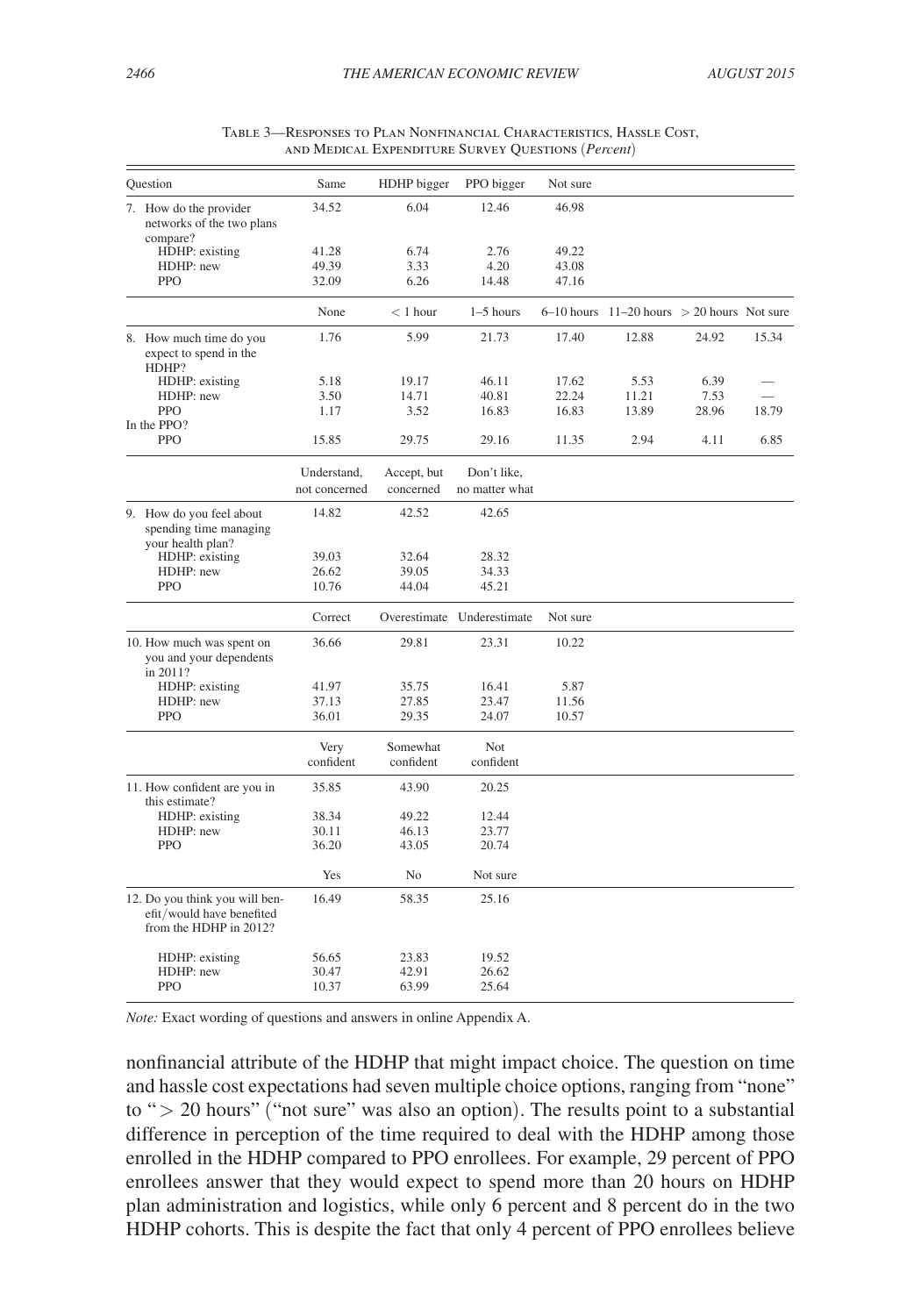<span id="page-18-0"></span>

Figure 2. Actual versus Predicted Plan Choices by Knowledge of Plan Provider Networks

that the PPO plan leads to " $> 20$  hours" in time/hassle costs. It is interesting to note that new HDHP enrollees have quite similar beliefs about time and hassle costs as incumbent enrollees who had already experienced the plan, suggesting that the difference between HDHP and PPO enrollees is not due only to experience with the HDHP plan. The third panel in Table 3 demonstrates a strong relationship between plan choice and how accepting consumers are of the time required to deal with the plan hassle costs. Only 11 percent of PPO enrollees report not being concerned that they may need to spend time managing health care costs compared to 39 percent of existing HDHP enrollees.

[Figure 3 s](#page-19-0)tudies plan choices as a function of time and hassle cost perceptions. There is a strong relationship between expected time/hassle costs and plan choices: as projected costs increase, consumers are much less likely to choose the HDHP. For example, 37.2 percent of consumers who expected to spend 1–5 hours on plan administration and logistics in the HDHP choose that plan, while only 5.1 percent of those who expect to spend  $> 20$  hours on these activities choose that plan. We note that our measures of expected time and hassle costs could represent multiple micro-foundations. The right panel of Figure 3 reveals that the relationship between plan choices and projected time/hassle costs is due in part, but not fully, to correlation between expected time and hassle costs and medical utilization. The figure indicates that those who expect to have lower hassle costs also have lower expenditures and, thus, ignoring utility from those time/hassle costs, should choose the HDHP in higher proportions. However, the gap between these ex post optimal choices and actual choices becomes larger as expected time and hassle costs do, suggesting that differences in perceived time/hassle costs are only due in part to differences in medical utilization.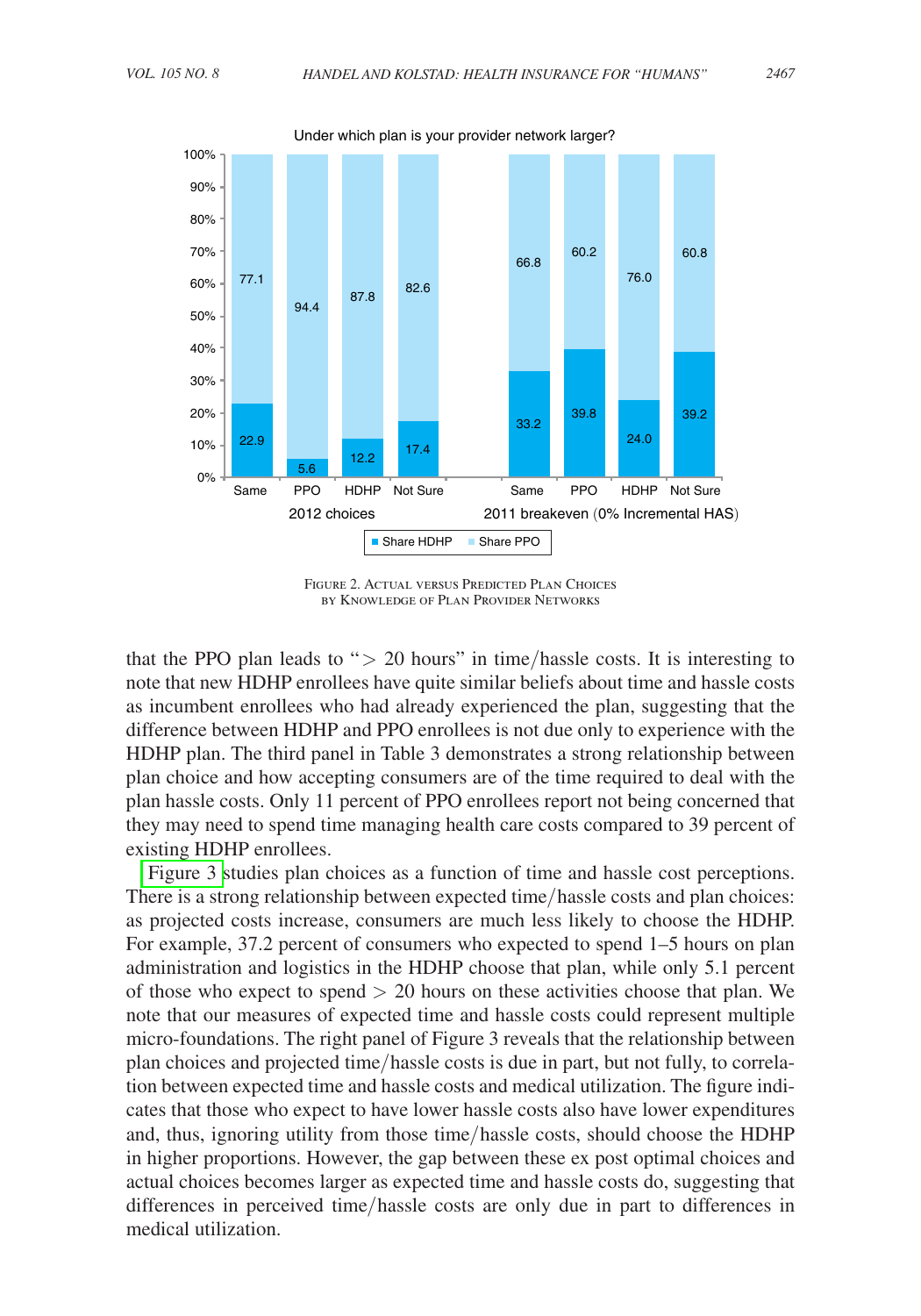<span id="page-19-0"></span>

Figure 3. Actual versus Predicted Choices as a Function of Time and Hassle Cost Perceptions

Table 3 also presents the responses to questions asking about knowledge of total medical expenditures and knowledge of the tax benefits provided by an HSA. In order to understand out-of-pocket expenditure risk in the HDHP, it is necessary to understand total potential medical charges as well as plan characteristics such as deductible and co-insurance. We ask consumers to identify their amount of total medical spending for the calendar year 2011 (which had just ended at the time of the survey) and compare their answers to their actual total spending in that year. Consumers chose between the multiple choice options of \$0–500, \$501–2,500, \$2,501–5,000, \$5,000–10,000, and more than \$10,000. The table presents the results for whether consumers overestimate, underestimate, or correctly guess their expenditures for the past year. Overall, the proportions in each of these buckets does not change much by cohort. Across the three cohorts, 36–42 percent answer the question correctly, 29–36 percent overestimate their past expenditures, and 17–24 percent underestimate them. When we subsequently asked survey respondents to provide their confidence in their estimate of their past year total medical expenditures we find that the majority of respondents in each cohort reply that they are somewhat or very confident in their estimate. Thus, while it appears individuals are not well equipped to estimate their total expenditures in the past year, even to the level of expenditure buckets, people do not appear to recognize this lack of understanding.

It is also important to understand correlation patterns in the answers to these questions. If survey responses are highly correlated across a given subset of questions, this could suggest that there are certain "types" of consumers who have similar information content and choice frictions across these questions. Tables E2 and E3 in online Appendix E present the full correlation matrix for the responses to our primary questions of interest. Table E2 studies correlations between the responses to the questions on plan financial characteristics presented in Table 2. The correlation between these answers are fairly high. On the other hand, the degree of correlation is lower between responses to other questions, as shown in Table E3. This suggests that there is meaningful multi-dimensional heterogeneity across these frictions, and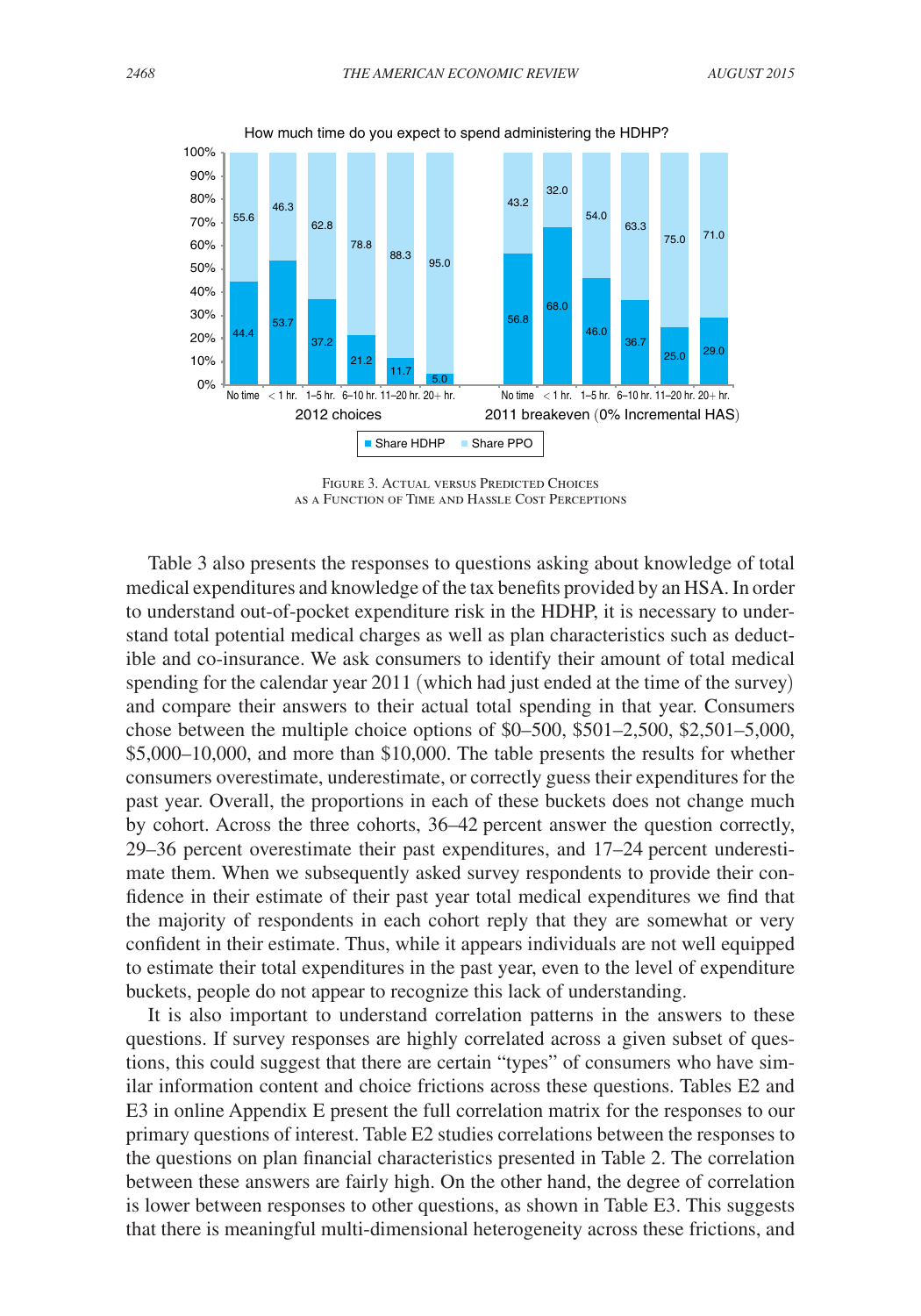that modeling them in a disaggregated manner could be fruitful. In our upcoming empirical analysis, we examine several specifications, ranging from a disaggregated specification that includes most friction measures as distinct variables to a types specification that develops a one-dimensional information index for consumers.

#### D. *Survey Data: Limitations*

We believe that detailed survey data, linked to rich administrative data, can provide meaningful insights about information frictions and hassle costs, especially given that these factors are quite difficult to measure with administrative data alone. However, there are several important concerns to keep in mind when interpreting both our descriptive results just presented and the model-based results to come. These concerns reflect both specific aspects of our survey as well as more general issues typical of analysis with survey data.

A first concern is selection into answering the survey: the 38 percent of consumers who answered the survey may be systematically different than the 62 percent who did not. As noted earlier, Table 1 illustrates that those who answer the survey are similar on demographic and health dimensions to those who do not. While this is reassuring, selection on unobservable factors could still be an important concern. Consumers could select into the survey because they are more informed about health benefits, or because they perceive a lower degree of time and hassle costs in filling out a survey. If consumers who choose to answer are more well-informed than those who don't, our results should reflect lower bounds on the impact of information frictions. If the reverse were true, and answering the survey was correlated with lower information (say because those with low time costs of filling out the survey are less sophisticated) the survey data could overpredict the impact of frictions on choice. We cannot rule out this latter possibility: in general, it would be useful to get to offer a financial incentive for a random subset of consumers to answer the survey, to assess the degree of selection on unobservables.

A second concern is that consumers forget (or learn) information about a plan in between when they choose a plan during November 2011 and when our survey was administered at the beginning of the calendar year 2012. In the former case, if consumers forget information, they will seem less informed at the time of the survey than they were when they chose a plan (moreover, there could be selection into/out of the survey based on whether consumers remember plan features). This could be a general phenomenon or impact specific questions differentially; for example, it is unlikely that consumers would forget simple pieces of information (such as that there are identical provider networks) over a short time period but more likely they would forget more detailed contract characteristics such as a plan out-of-pocket maximum (though multiple choice answers facilitate recall). We cannot rule out this issue in any formal sense. One piece of relevant evidence is that there are strong positive correlations for answers to plan financial characteristic questions (shown in Table E2), suggesting that information on these more complex dimensions is more of an "all or nothing" proposition. Thus, consumers who answer the survey can be easily classified into informed or uninformed overall, and those classified as uninformed would had to have forgotten everything they know since open enrollment. Finally, we don't believe that the questions about time and hassle cost expectations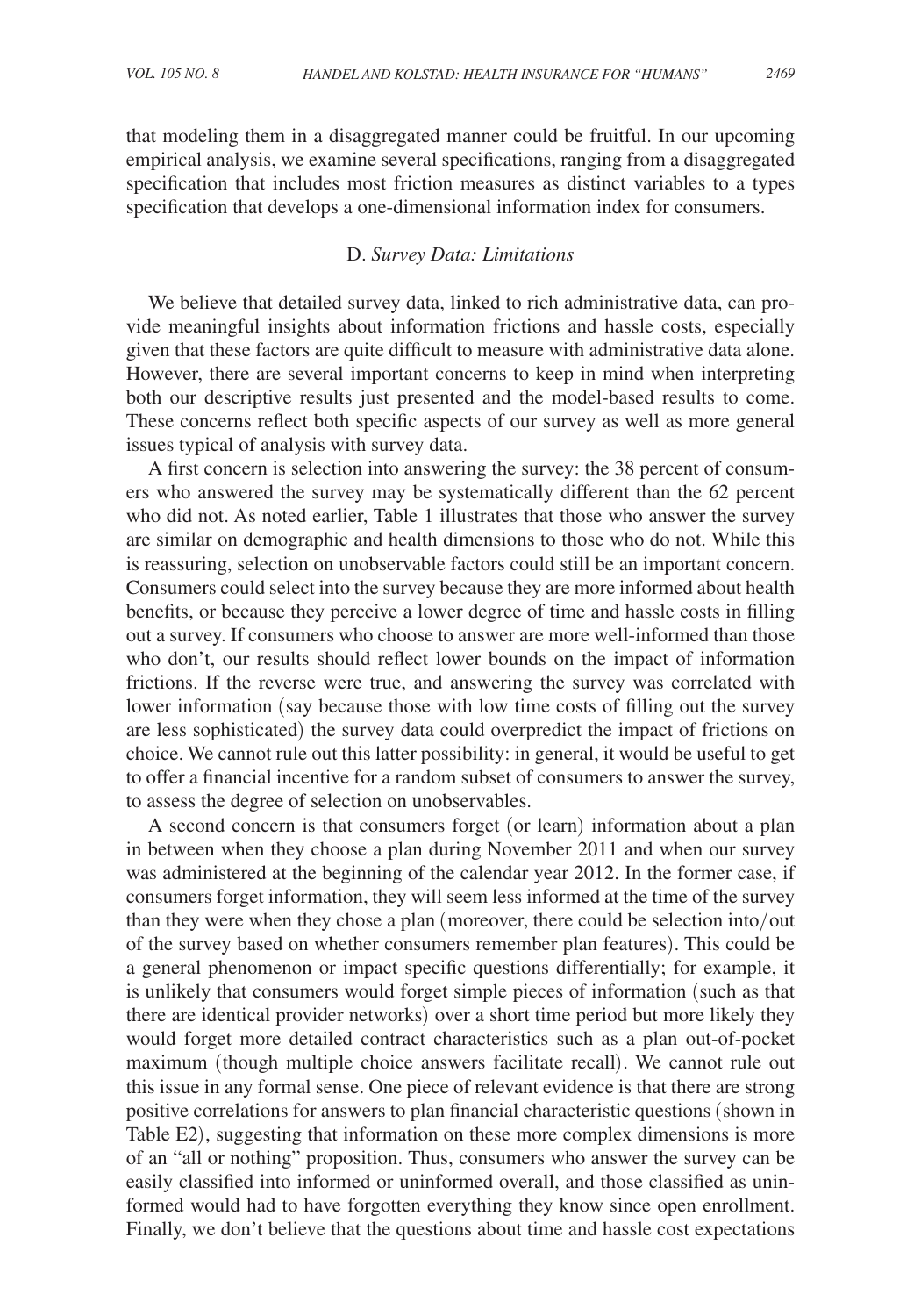should be markedly impacted by forgetting. We are less concerned about experiential learning though this could still be an issue. First, and most importantly, the survey was conducted near the beginning of 2012, indicating that experiential learning would have to occur mostly before new HDHP enrollees had much experience with that plan. Second, new HDHP enrollees exhibit similar information levels to existing enrollees, indicating that people with a full year of plan experience do not know much more than those who just signed up.<sup>[26](#page-21-0)</sup>

A third potential issue is *confirmation bias* whereby consumers who enroll in a certain health plan are more likely to choose the answers that favor the attractiveness of that plan, validating their recent choices (see, e.g., Rabin 1998) for a richer discussion). Given that consumers had already made their plan choices at the time of the survey, confirmation bias in survey responses would lead to consumers who select the HDHP (PPO) choosing answers that confirm or validate their choices. For example, someone who chose the PPO might answer that they believe that plan has access to more physicians in-network due to confirmation bias. We note that confirmation bias *does not* have anything to do with search for information: if consumers who chose the HDHP were more likely to do research on the HDHP, and health plans in general, there is no issue since information set at the time of plan choice is exactly what we aim to capture. Though we cannot rule out the possibility of confirmation bias there is some evidence against it being a very strong factor in our analysis. For example, Table E3 in online Appendix E reveals limited pairwise correlations between an aggregated measure of plan financial characteristic knowledge, knowledge about provider networks, expected time and hassle costs, and knowledge of own past medical expenditures. This suggests that if confirmation bias were present, it would have to manifest on different dimensions for different consumers, which we believe is less likely than the case where it is present on similar dimensions across consumers. Since no evidence rules out confirmation bias in any formal sense, we discuss the remainder of this suggestive evidence in online Appendix E.

While we believe that the survey taken as a whole provides very useful signals about consumer information and hassle costs, these issues should be kept in mind throughout the analysis. We note that the "types" specification that aggregates consumer answers into a one-dimensional information index may be the more robust/ preferred specification for readers concerned about these issues.

#### **III. Empirical Framework**

The analysis in the previous section provides evidence that information frictions are present for a variety of key choice dimensions and are correlated with consumers' health plan choices in a manner that implies more informed consumers are choosing plans that provide them more value. In this section, we develop a series of models that quantify the impact of information frictions, perceived hassle costs, and risk preferences on health plan choices.

<span id="page-21-0"></span><sup>26</sup>We note that experiential learning is not an issue for us if this learning occurred prior to or during the open enrollment period in 2011 since we use the survey measures as proxies for information and expectations at the time of plan choice: it can only be an issue if it occurs in between open enrollment and the survey administration.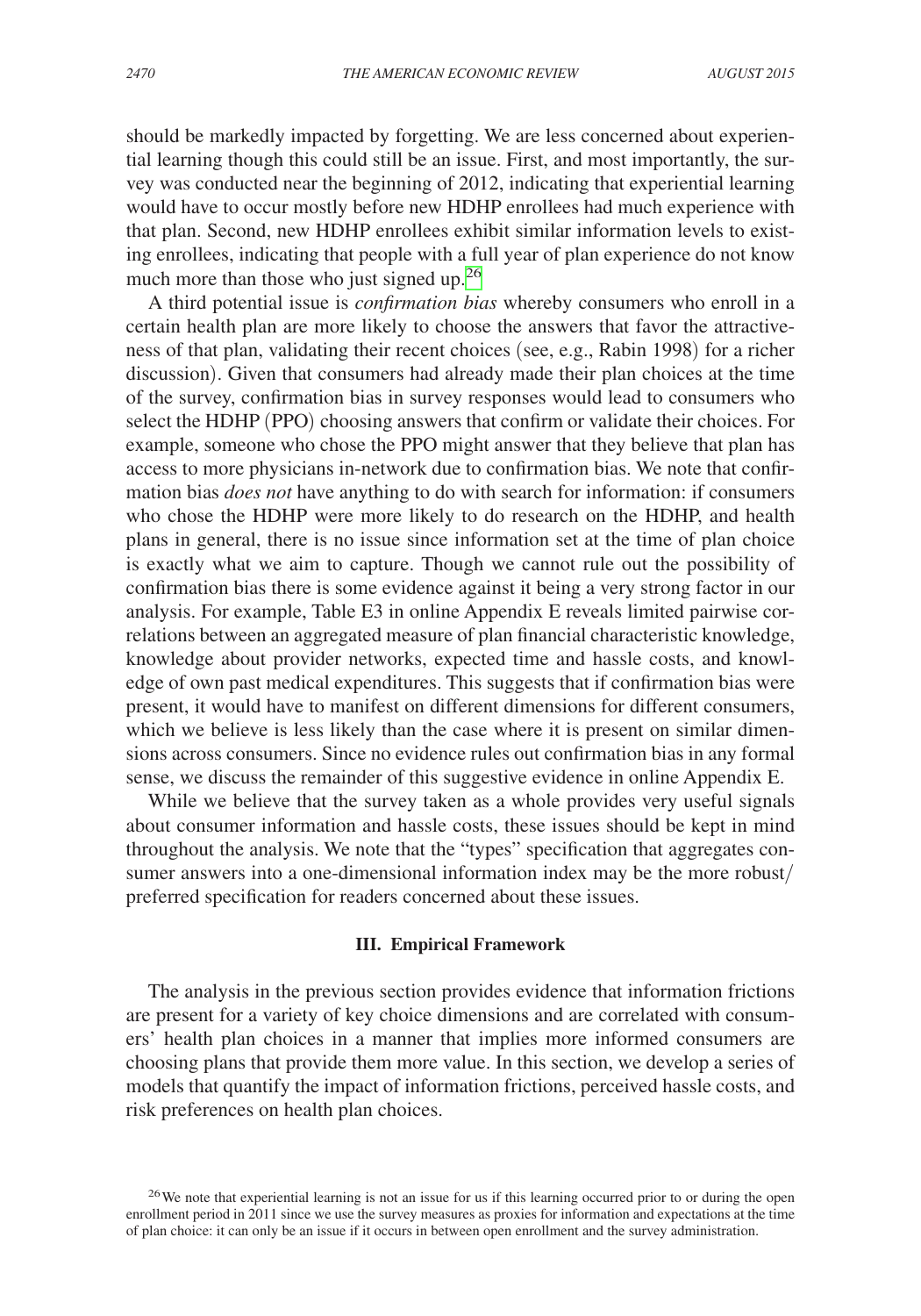In order to illustrate how the inclusion of information friction and hassle cost measures impact risk preference estimates, we start with a "baseline" model that includes just health risk, risk preferences, and health plan characteristics. We then add measures of information frictions and hassle costs derived from the linked survey using several different methodologies including (i) our "full" model, which includes disaggregated reduced form indicators of frictions and (ii) a "types" model that aggregates all information frictions into a one-dimensional index.[27](#page-22-0) In addition to the specific estimates of risk preferences and frictions in the "full" and "types" models, which may be of intrinsic interest, the structural approach allows us to study how risk preference estimates are impacted by including additional factors that link to plan choices. The distinction between choices based on risk preferences and choices based on information frictions and perceived hassle costs is crucial to the welfare analysis discussed in Section V. While risk preferences impact both choices and welfare, a lack of information may be relevant for choices *given a menu of options* but may not impact actual welfare *conditional on enrollment in an option*.

#### A. *Baseline Choice Model*

The baseline model studies expected utility maximizing families who make active (non-inertial) choices and are fully informed about all health plan options. Consumer choices depend on (i) ex ante cost risk; (ii) risk preferences; and (iii) an idiosyncratic mean zero preference shock. We describe the baseline choice framework here *conditional* on our ex ante cost projections, which are estimated in a separate detailed medical cost model described later in this section and do not vary with the choice model specification. The model presented is the empirical analog to equation (1) in Section I.

Denote the family-plan specific distributions of out-of-pocket health expenditures output by the cost model as  $F_{kj}(\cdot)$ .<sup>[28](#page-22-1)</sup> Here,  $k \in K$  is a family unit,  $j \in J$  is one of the two health plan options available at the firm in 2012. The baseline model assumes that families' beliefs about their out-of-pocket expenditures conform to  $F_{kj}(\cdot)$ . Each family has latent utility  $U_{kj}$  for each plan and chooses the plan *j* that maximizes  $U_{ki}$ . We assume that  $U_{ki}$  has the following von Neumann-Morgenstern (vNM) expected utility formulation:

$$
U_{kj} = \int_0^\infty f_{kj}(s)u_k(W_k, x_{kj}(P_{kj}, s)) ds.
$$

Here,  $u_k(\cdot)$  is the vNM utility index and *s* is a realization of out-of-pocket medical expenses from  $F_{ki}(\cdot)$ .  $W_k$  denotes family-specific wealth and  $x_{ki}$  represents consumption in a given state of the world (defined below).  $P_{kj}$  is the family-time specific premium for plan *j*. Formally, in our setting we define the premium  $P_{k, HDHP}$  as

$$
P_{k, HDHP} \ = \ -\big(HSA_k^S + \tau_k HSA_k^C\big).
$$

<span id="page-22-0"></span> $^{27}$ In addition, we estimate a more structural version of our full model that directly links information friction measures from the survey to structural beliefs in the consumer decision problem.

<span id="page-22-1"></span><sup>&</sup>lt;sup>28</sup> Note that, as described in online Appendix B, the distribution  $F$  incorporates a family's distribution of total medical expenditures mapped through each nonlinear financial insurance contract.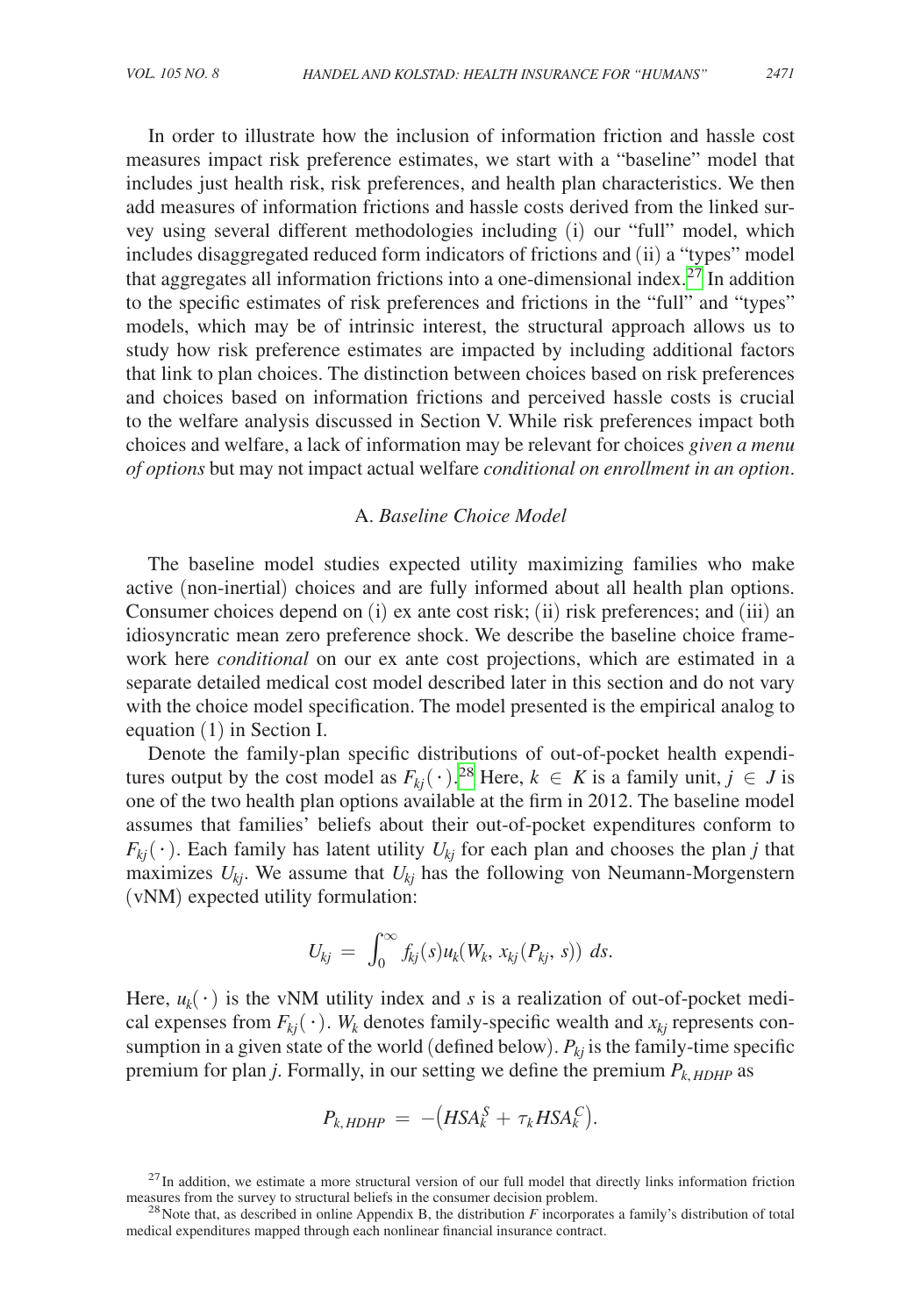$HSA_k^S$  is the firm's subsidy to each employee's HSA when they enroll in the HDHP.  $HSA_k^C$  is the incremental contribution a family makes to the HSA, on top of  $HSA_k^S$ , when they sign up for the HDHP. The value of these contributions is equivalent to the value of pretax dollars relative to post-tax dollars, and thus depends on marginal tax rate  $\tau_k$ <sup>29</sup> Empirically, we model  $HSA_{kt}^C$  based on actual contributions made by those who sign up for the HDHP. This model yields a family-specific prediction of incremental  $HSA_k^C$ , denoted  $\widehat{HSA_k^C}$ , which is inserted into the model such that  $P_{k, HDHP} = HSA_k^S + \tau_k \widetilde{HSA_k^C}$ . Online Appendix F discusses this model in detail.

Given this setup, we follow the literature and assume that families have constant absolute risk aversion (CARA) preferences implying that, for a given ex post consumption level  $x$ <sup>[30](#page-23-1)</sup>

$$
u_k(x) = -\frac{1}{\gamma_k(\mathbf{X}_k^A)} e^{-\gamma_k(\mathbf{X}_k^A)x}.
$$

Here,  $\gamma_k$  is a family-specific risk preference parameter that is known to the family but unobserved to the econometrician. We model this as a function of employee demographics  $X_k^A$ . As  $\gamma$  increases, the curvature of *u* increases and the decision-maker is more risk averse. The CARA specification implies that the level of absolute risk aversion  $\frac{-u''(\cdot)}{u'(\cdot)}$ , which equals  $\gamma$ , is constant with respect to the level of *x* (and, thus,  $W_k$ ).<sup>[31](#page-23-2)</sup>

In our baseline empirical specification a family's overall level of consumption *x* conditional on a draw *s* from  $F_{ki}(\cdot)$  is

$$
x_{kj} = W_k - P_{kj} - s + \epsilon_{kj}.
$$

Here,  $\epsilon_{ki}$  is a family-plan specific idiosyncratic preference shock that is assumed to be mean zero in estimation. Subject to this model, families choose the plan *j* that maximizes *Ukj*.

There are several key assumptions in the baseline model. First, it assumes that families know the distributions of their future health expenditure risk  $F_{ki}$  and that this risk conforms to the output of the cost model described later in this section. This presumes that consumers (i) are fully informed about their own health risk, and (ii) fully understand the mapping between total health expenses and out-of-pocket expenses in each plan. The first assumption is violated if, e.g., families have private information about their health statuses that is not captured in prior claims data. Given our detailed individual-level claims data, we believe it is unlikely that there are many consumers with substantial private information in our data (we discuss this further below, in the context of the cost model). Conversely, given potential

<span id="page-23-0"></span><sup>&</sup>lt;sup>29</sup> Incremental contributions to the HSA have value equal to  $\tau_{kt} HSA_{kt}^C$  if at any point in the employee's life their family spends that money on health care. If they spend part or none of those incremental funds on health, then the value of these incremental contributions is lower. We do not incorporate the value of the HDHP as a tax-free investment vehicle explicitly.

<sup>&</sup>lt;sup>30</sup>In addition to the reasons the literature assumes CARA risk preferences (such as simplicity) it is important for us to use CARA so that our analysis of adding information frictions is an "apples to apples" comparison t

<span id="page-23-2"></span><span id="page-23-1"></span> $31$  The measure for  $W_k$  would matter for an alternative model such as constant relative risk aversion (CRRA).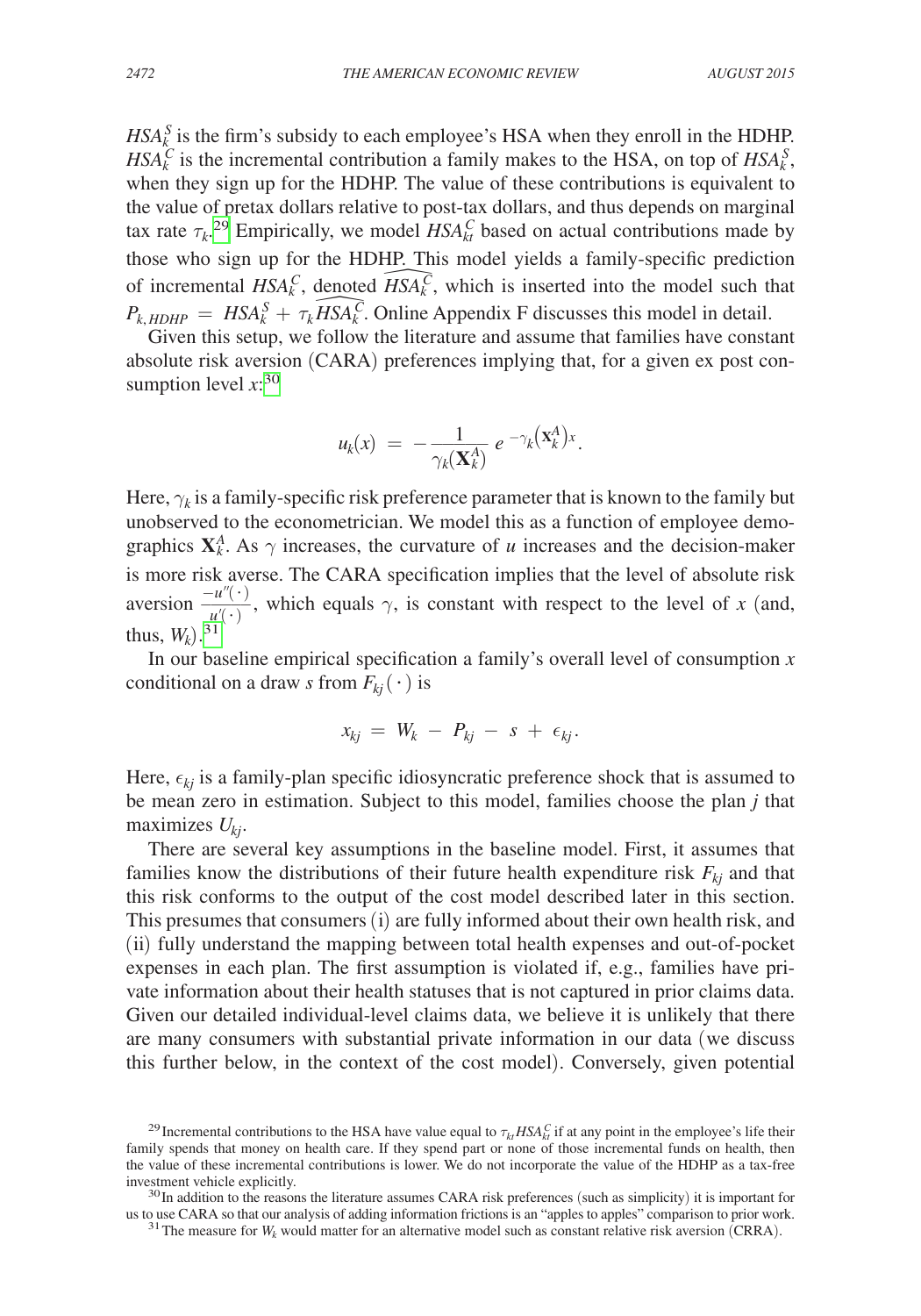difficulties in projecting health risk and expenditures, families may have *less* information about these projections than the econometrician. This possibility, along with the possibility that consumers don't fully understand the health plan characteristics that determine out-of-pocket expenditures, is precisely the kind of issue that motivates the upcoming analysis of information frictions. Our full model, which incorporates our individually-linked survey data about plan and health risk knowledge, addresses a variety of ways in which consumers have limited information about potential out-of-pocket expenditures when choosing a plan.

Finally, the baseline model also assumes that plans are identical (up to mean zero idiosyncratic  $\epsilon$ ) on nonfinancial characteristics such as provider network and time/ hassle costs. The former is factually correct, though the full model reveals that many lack this knowledge when choosing a plan. For time/hassle costs, we expect there to be differences between the two plans given their respective designs, something that the full model estimates bear out.

#### B. *Baseline Model With Inertia*

One important feature of the choice not captured in the baseline model is inertia. In our setting, if consumers take no action at the time of plan choice in 2012, they will be enrolled in the plan they chose previously as a default option. Prior work (e.g., Handel 2013 and Marzilli Ericson 2014) illustrates the inertia, defined as choice persistence not resulting from stable preferences, can have a substantial impact on the choices made and consumer welfare.

We incorporate inertia into the baseline model as an implied monetary cost of switching plans when a default option is present, similar in structural interpretation to a tangible switching cost. Inertia changes the baseline model by augmenting consumption  $x_{ki}$  as follows:

$$
x_{kj} = W_k - P_{kj} - s + \eta (\mathbf{X}_k^B) \mathbf{1}_{j_t=j_{t-1}} + \epsilon_{kj}.
$$

Here,  $\eta$  represents inertia and depends on observed demographic variables  $X_k^B$ , which are described in more detail in the estimation section.  $\mathbf{1}_{i_t=i_{t-1}}$  is an indicator for whether the plan you choose this year is the same as your incumbent plan. Apart from the inclusion of  $\eta$  the model with inertia is identical to the baseline model.

There are several assumptions in the model of inertia that warrant discussion. First, inertia is modeled as an incremental cost paid conditional on switching plans (following, e.g., Handel 2013; Shum 2004; or Dube et al. 2008). This implies that, on average, for a family to switch at *t* they must prefer an alternative option by  $\gamma$  more than their default. There are multiple potential underlying micro-foundations for inertia, each of which could correspond to an alternative model. In our setting, we identify the extent of inertia by comparing the relative value of health plan choices made by new employees, who make active plan choices with no default option, to similar existing employees who do have a default option. We return to identification in detail below.

Lastly, we note that information frictions could increase the extent of suboptimal plan enrollment through both lower quality active decisions and increased inertia. For our primary questions, we care about incorporating inertia into the model along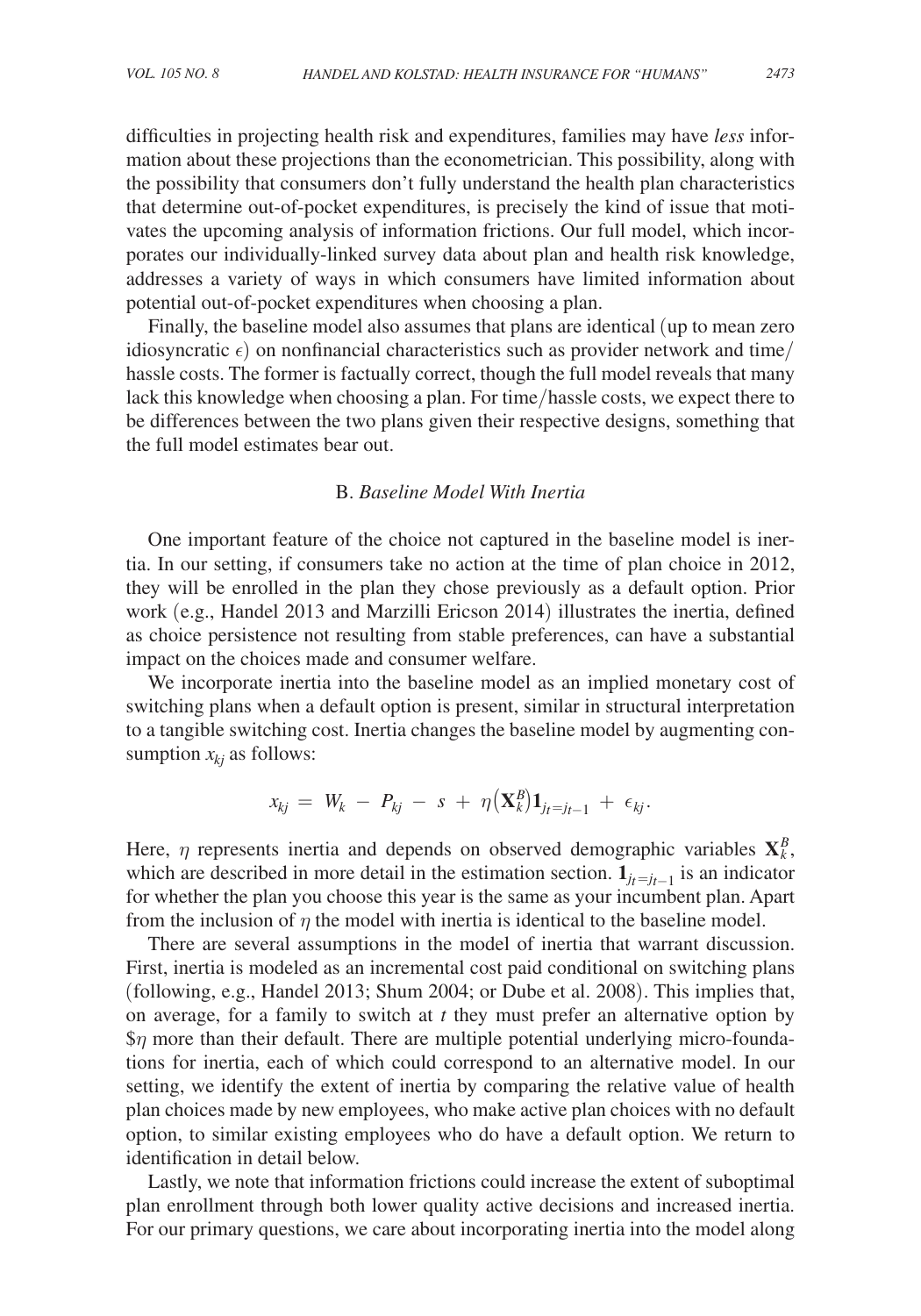with frictions to better identify risk preferences (as well as to compare our results to similar past work in the literature). Our counterfactual menu design analysis assumes a forced or active choice environment, so as long as non-inertial preferences are unbiased (e.g., risk preferences) our specific model for inertia does not matter for that analysis. Additionally, we are interested in understanding the link between inertia and information frictions. We analyze the extent to which information frictions proxy for inertia if inertia is excluded from the model below. In the model where both inertia and frictions are included, the friction estimates could be interpreted, with some caution, as the "active choice" impact of frictions above and beyond inertia.

#### C. *Full Model*

The baseline models, with or without inertia, resemble the models examined previously in the structural literature on health insurance markets. Our full model builds on this work by allowing for variation in both consumer information and perceived plan time and hassle costs. While the insight that these factors matter for consumer choice is not new, the ability to measure them and incorporate them into a model with risk preferences and health risk empirically is the central innovation of this paper. This is made possible in our setting because of the rich individually-linked survey, claims, and choice data.

There are a multitude of potential ways to incorporate measures of information frictions and hassle costs into our empirical choice model. These span the range from structural to reduced form. A fully structural approach would directly link friction measures derived from the survey to parameters from a model of decision-making under uncertainty subject to limited information. A reduced-form approach would include these measures as factors that impact plan valuations without linking them directly to the underlying decision model parameters. In our setting, there is an inherent tension between making additional structural assumptions and the extent to which we must rely on the data to represent specific theoretical parameters. For example, if a consumer incorrectly answers a multiple choice question about what the deductible in the HDHP plan is, we could use the information contained in the answer (e.g., how high or low they answer the deductible is) together with some fairly strong assumptions to estimate a parameter governing how this lack of information directly contributes to the uncertainty in out-of-pocket expenditures represented by  $F_{ki}(\cdot)$ . Alternatively, a reduced-form approach would estimate a shift in valuation for the HDHP plan, relative to the PPO plan, for those who are uninformed relative to those who are informed.

Our primary specification reduces the number of structural assumptions required and incorporates our survey data using a reduced-form approach (we also develop and estimate a more structural version, summarized at the end of this subsection and discussed in depth in online Appendix D). Using the data from our linked survey, we construct indicator variables for "informed," "uninformed," or "not sure" answers to each information-relevant survey question as well as variables derived from answers to questions about hassle costs and knowledge of own health expenditures. We include these variables as observable measures of consumer information and perceived hassle costs that imply shifts in value for the HDHP relative to the PPO.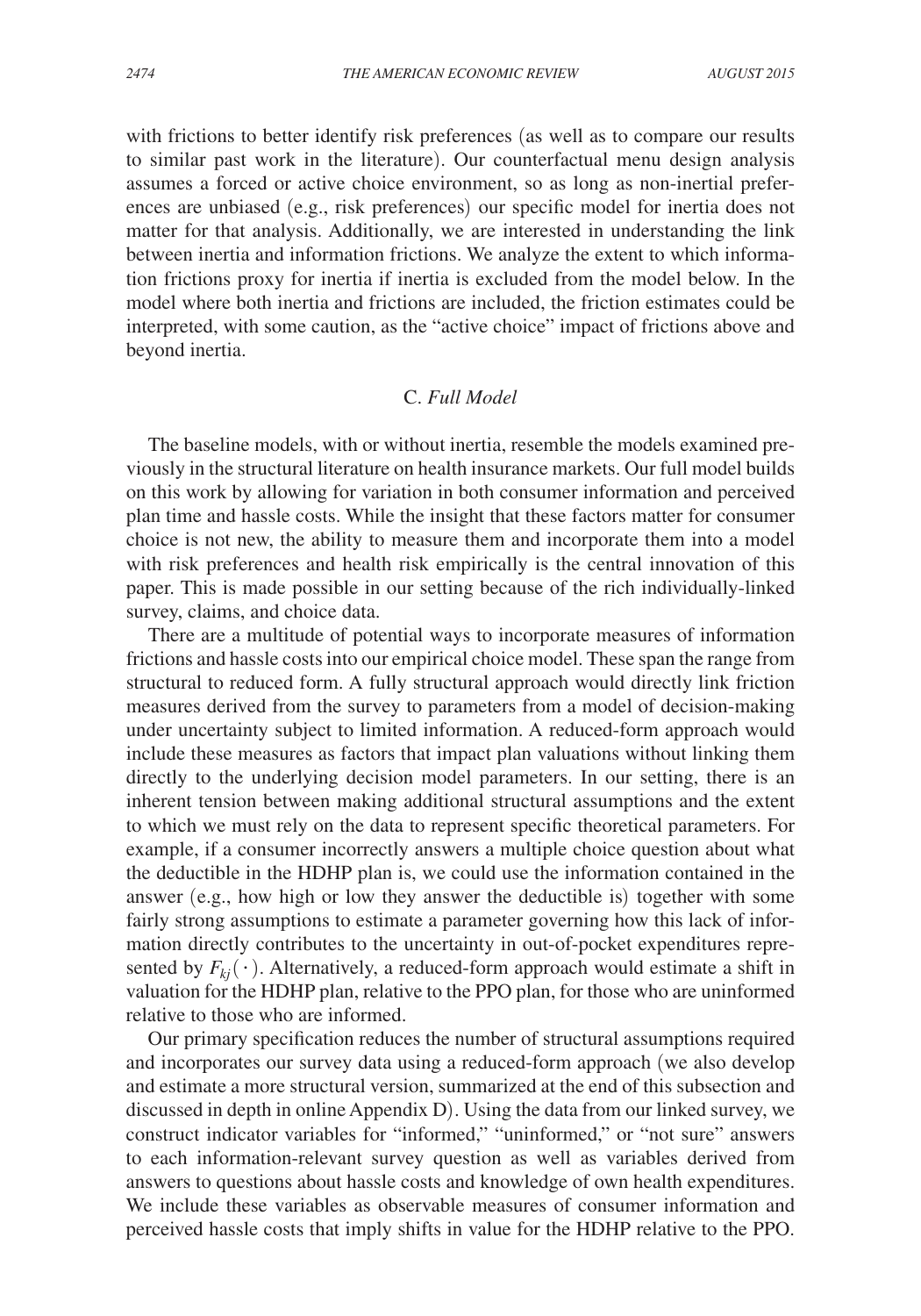For each friction, one category (corresponding to "no friction," i.e., "informed") is excluded so that the value shift for the HDHP plan is relative to a frictionless consumer for the measure in question. Specifically, each included friction variable, denoted  $Z_f$  from vector **Z**, shifts the willingness to pay for each plan,  $x_j$ , by  $\beta_f Z_f$ , which is assumed constant across all potential health state realizations *s* from  $F_i(\cdot)$ :

$$
x_{kj} = W_k - P_{kj} - s + \eta(\mathbf{X}_k^B)1_{jt=j_t-1} + \mathbf{Z}_k^{\prime} \beta \mathbf{I}_{HDHP} + \epsilon_{kj}.
$$

Here,  $I_{HDHP}$  is an indicator variable taking on value of one if plan *j* is the HDHP plan. To illustrate this setup, if variable  $Z_1$  is an indicator variable that equals 1 if a consumer is uninformed about his deductible, then  $\beta_1$  measures the difference in willingness to pay for the HDHP plan, for an uninformed person, relative to an informed person. The coefficient  $\beta_1$  is a reduced-form measure that represents the implications of an underlying model of choice under uncertainty with limited information, similar to that presented in Section I (and estimated in online Appendix D).

The full model includes 13 different variables derived from the survey in the vector **Z**, not including the excluded "no friction" categories. These measures are:

- **Information about Plan Financial Characteristics** (**Questions 1–3 in Table 2**)**:** We construct a binary variable equal to 0 if a consumer knows the deductible, co-insurance rate, and out-of-pocket maximum for the HDHP and a value of 1 otherwise (implying they are at least partially uninformed). A second binary variable has value 1 when a consumer answers "not sure" to any of these financial characteristic questions, and 0 otherwise.  $32,33$  $32,33$
- **Provider Network Knowledge** (**Question 7 in Table 3**)**:** The first (second) variable has value 1 if the consumer believes that one can access more providers/ services in the PPO (HDHP). The third equals 1 if the consumer answers "not sure" to the question on relative provider access. The omitted case is correct knowledge that the plans provide equal access.
- **Information on Own Total Expenditures** (**Question 10 in Table 3**)**:** We use three indicator variables with values equal to 1 if consumers (i) overestimate; (ii) underestimate; or (iii) are not sure about their actual past expenditures. The omitted case is correct knowledge of past expenditures. We use this measure of past expenditure knowledge to proxy for over or underestimation of projected expenditures for the coming year (the relevant choice object).
- **Tax Benefits Knowledge** (**Question 6 in Table 2**)**:** We measure whether or not a consumer understands the tax benefits that a health savings account provides (its main advantage). The first variable equals 1 if the person answers this question incorrectly, while the second one equals 1 if the person answers "not sure." The omitted case is the one where the person understands the tax benefits of the HSA.

<span id="page-26-0"></span><sup>&</sup>lt;sup>32</sup>We include the separate indicator for "not sure" versus "incorrect" because we believe these answers could be indicative of different types of misinformation.<br><sup>33</sup>It is important to note that, in this specification, the true deductible, co-insurance, and out-of-pocket maxi-

<span id="page-26-1"></span>mum enter into the calculation of a consumer's rational expectations health distribution  $F$ , and that the coefficient on these indicator variables is a reduced-form way to reflect a departure from that distribution. See the more structural model in online Appendix D for a model that integrates question answers directly into perceptions of *F*.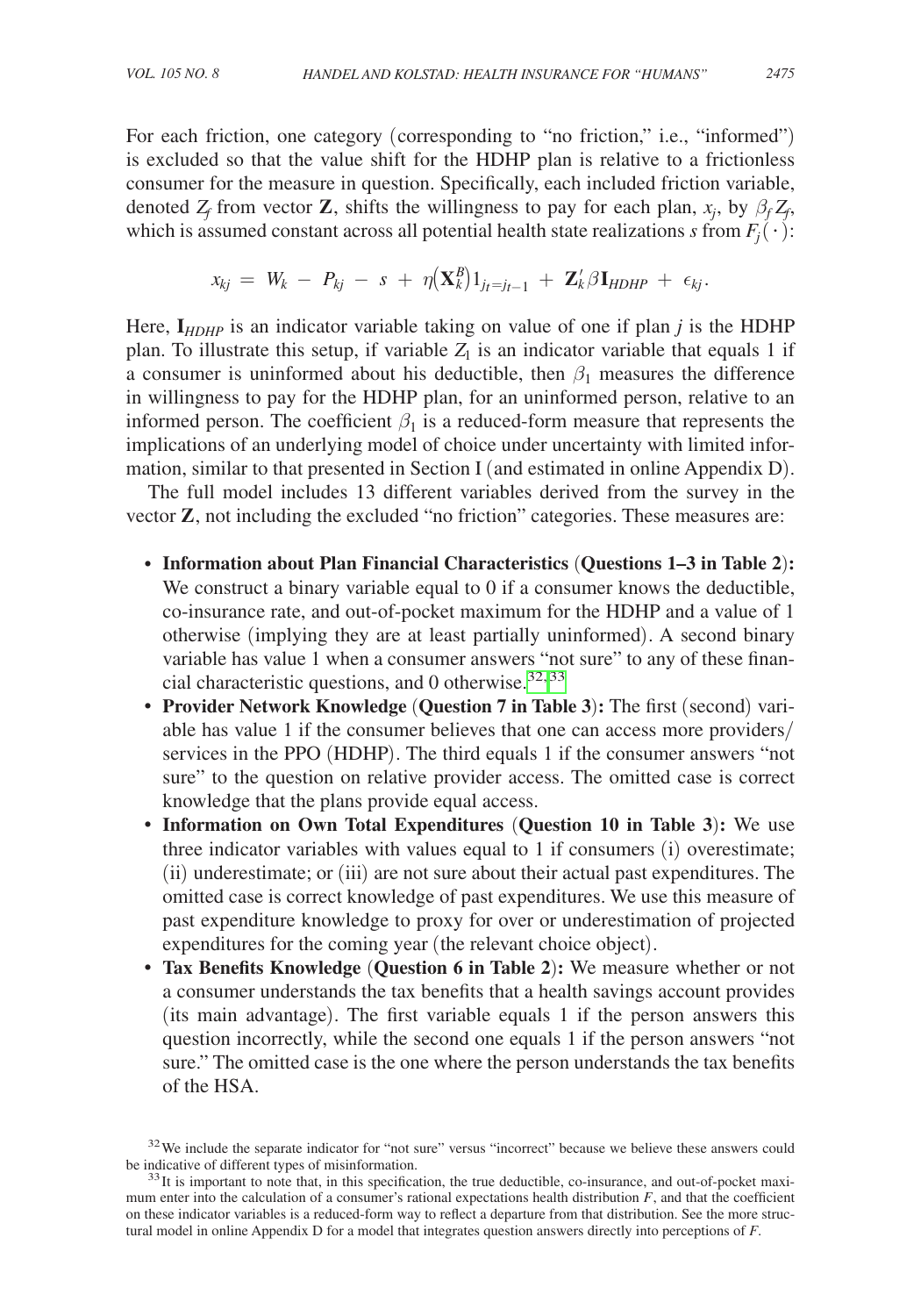• **Time and Hassle Costs (Questions 8–9 in Table 3):** The first measure,  $Z_{HC}$ , equals the midpoint of the multiple choice option chosen for perceived time spent on HDHP logistics and administration. Thus, if family *k* answered that they expected to spend "6 to 10 hours" on these activities in the HDHP,  $Z_{HCK} = 8$ . The second variable equals  $Z_{HC} \times I_D$  while the third equals  $Z_{HC} \times I_C$ . Here,  $I_D = 1$  if someone states that they "strongly dislike" spending time on plan logistics/administration while  $I_C = 1$  if they answer they are "concerned" about but accept" some time spent on these activities. For preferences, the answer "don't care about" time spent on these activities is omitted, implying that the coefficient on just  $Z_{HC}$  represents the implied time and hassle costs for people with those stated preferences. See Section II for an extended discussion.

In addition to estimating the full model described here we estimate a series of models that each include only one of the above frictions, implying five such "incremental" models. The estimates from these models can be compared to those from the baseline models to see how risk preference estimates are impacted by the inclusion of one additional factor.

For a fully informed individual with no perceived hassle costs the full model with all friction measures reduces to the baseline model (with inertia). Identification and estimation of the full model requires a set of assumptions. First, we assume that risk preferences  $\gamma$  are independent of friction measures **Z**. Intuitively, this could be violated in either direction. If consumers that are more risk averse give more effort to acquire information,  $\gamma$  will be positively correlated with better information. Conversely, if more sophisticated consumers are generally less risk averse, but acquire information more effectively, this correlation will be negative.<sup>34</sup> As described in the estimation section, we do estimate risk aversion as a function of demographics like age, gender, and income, but this only partially reduces the impact of this assumption. Under this assumption, the choices of fully informed consumers formally identify risk preferences separately from the impact of information frictions for the entire population. If this assumption is violated, then the choices of both informed and uninformed consumers matter for our risk preference estimates, which could be biased in either direction depending on the correlation between risk preferences and our friction measures.<sup>35</sup> If our friction measures capture higher (lower) risk aversion for uninformed consumers, our coefficients can be interpreted as upper (lower) bounds on the true coefficients.

The full model also assumes that frictions shift utility by the same amount for all potential realizations of health expenditures from *F*. This could be violated if, for example, someone who believes the PPO plan grants access to more providers

<span id="page-27-0"></span><sup>&</sup>lt;sup>34</sup> Note here that if consumers have concave utility with respect to uncertainty about plan features (e.g., deductible) this is a different type of risk aversion than that measured by  $\gamma$ . We are concerned with estimating  $\gamma$ , which is risk aversion with respect to out-of-pocket medical expenditures, which insurance is inherently intended to address. We are happy to include the impact of risk aversion with respect to plan characteristics in the coefficients  $\beta$ , since, if forced to enroll in a given plan, we believe this should not be a welfare relevant component of utility, since it does not actually impact marginal utility in good and bad states of the world.

<span id="page-27-1"></span><sup>&</sup>lt;sup>35</sup>We note that a model that conditions risk preferences on **Z** would be identified but would substantially increase the number of parameters and, thus, the complexity of the model. Including these correlations would best be done in the "types" model described shortly, where risk preferences could depend on the one-dimensional information index.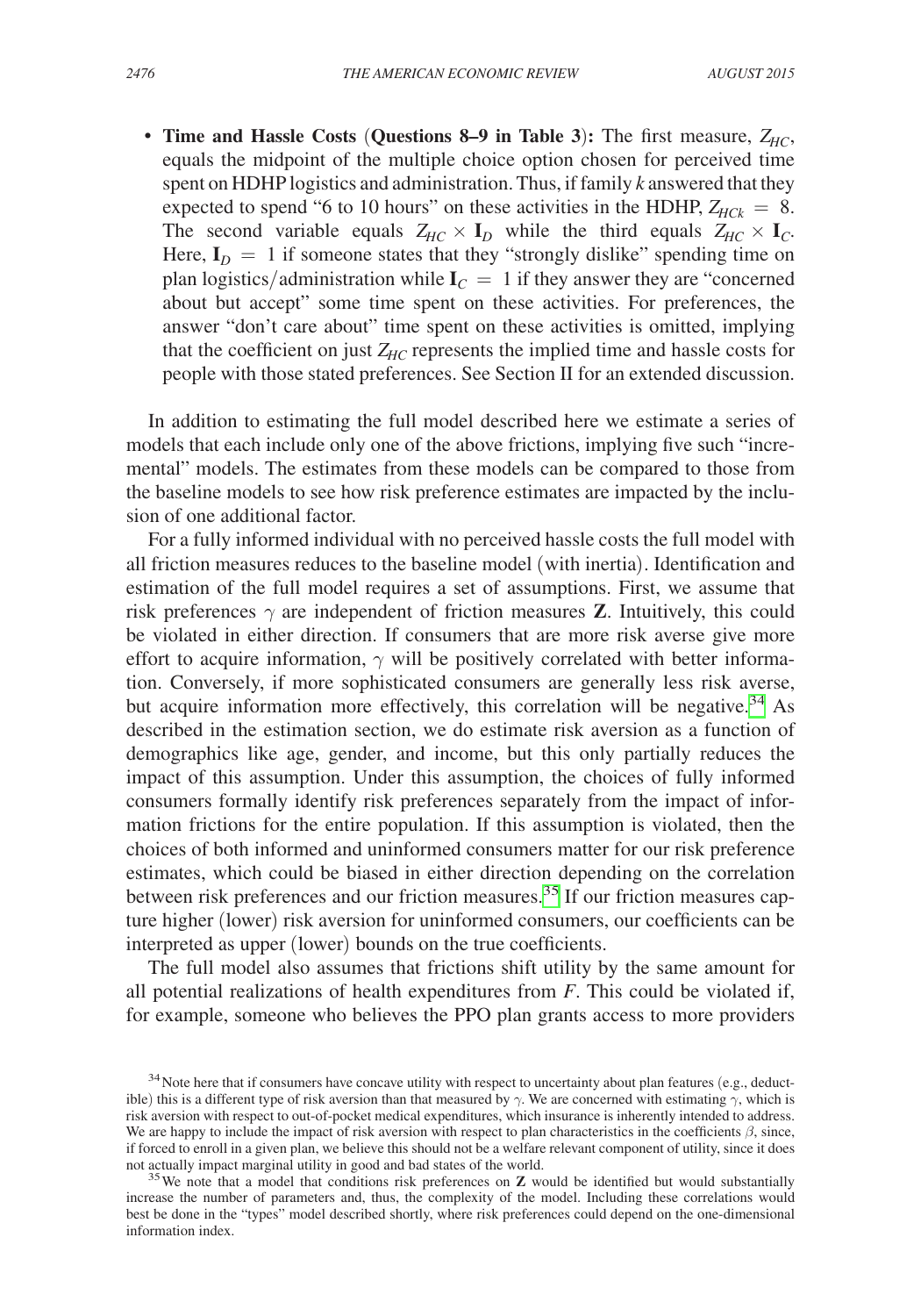believes that lack of access in the HDHP will decrease utility specifically in states where he has a bad health shock. To the extent that this decreases utility for the HDHP *conditional* on risk preferences, we believe that this is appropriately captured in the friction effects  $\beta$ . Since the distribution of risk *F* is input directly from the rational expectations cost model, both perceived state-contingent risk from frictions and risk aversion with respect to that risk will be captured together in  $\beta$ , as long as risk preferences and our friction measures are independent. This is true because, in that case, risk preferences are the same for those with and without frictions and  $\beta$ captures the total willingness to pay difference between these groups. If that independence assumption is violated, the presence of state-contingent friction effects would impact risk preference estimates.<sup>[36](#page-28-0)</sup>

We do not explicitly model correlations between frictions **Z** and inertia  $\eta$ . Depending on the underlying model for inertia, the causal link between inertia and frictions could run in either direction: either inertia leads to a lack of search, and, thus, a lack of information, or, conversely, a lack of clear information provision creates an environment of uncertainty that perpetuates the status quo. In our setting, rather than condition  $\eta$  on **Z** and substantially increase the number of parameters, we examine the link between frictions and inertia by estimating the full model with and without inertia. In the model where both inertia and frictions are included, the friction estimates could be interpreted, with some caution, as the "active choice" impact of frictions above and beyond inertia. In the model without inertia but with frictions, friction estimates also generally capture the extent to which frictions can proxy for inertia.<sup>[37](#page-28-1)</sup>

In addition to the full model described in this subsection, we also develop and estimate a specification that structurally integrates consumer answers to questions about plan financial characteristics as precise objects in the consumer decision problem. As discussed earlier, there is an inherent tension between posing survey questions that are simple for consumers to understand and questions that link clearly to subtle choice foundations in an economic model. Though this more structural version of the full model requires making stronger assumptions about how to interpret survey answers, we believe that it provides a useful robustness check on our primary estimates and illustrates how one could integrate survey data in a more structural manner. Section IV presents the main findings of this specification while online Appendix D presents and discusses this model, and its results, in detail.

<span id="page-28-0"></span><sup>&</sup>lt;sup>36</sup>In addition, the model does not capture correlations between health risk and risk preferences. While prior work (e.g., Cohen and Einav 2007 and Einav et al. 2013) has illustrated this can be important, especially when thinking about questions related to adverse selection, our primary objective is to estimate shifts in the level of risk preferences when additional frictions are incorporated. Therefore, we are only concerned about this assumption to the extent that it impacts estimates of this level (though there could be some welfare implications if there is such a correlation).

<span id="page-28-1"></span> $37$ This approach works because, in 2011, approximately 85 percent of consumers enroll in the PPO plan so the  $\beta$  coefficients can also be thought of as generally indexing the non-default plan when inertia is explicitly excluded. When we present our results in Section IV, we show both that information frictions are strong proxies for inertia and that the explicit model of inertia does not have a major impact on the implications for risk preferences estimates in the presence of information frictions.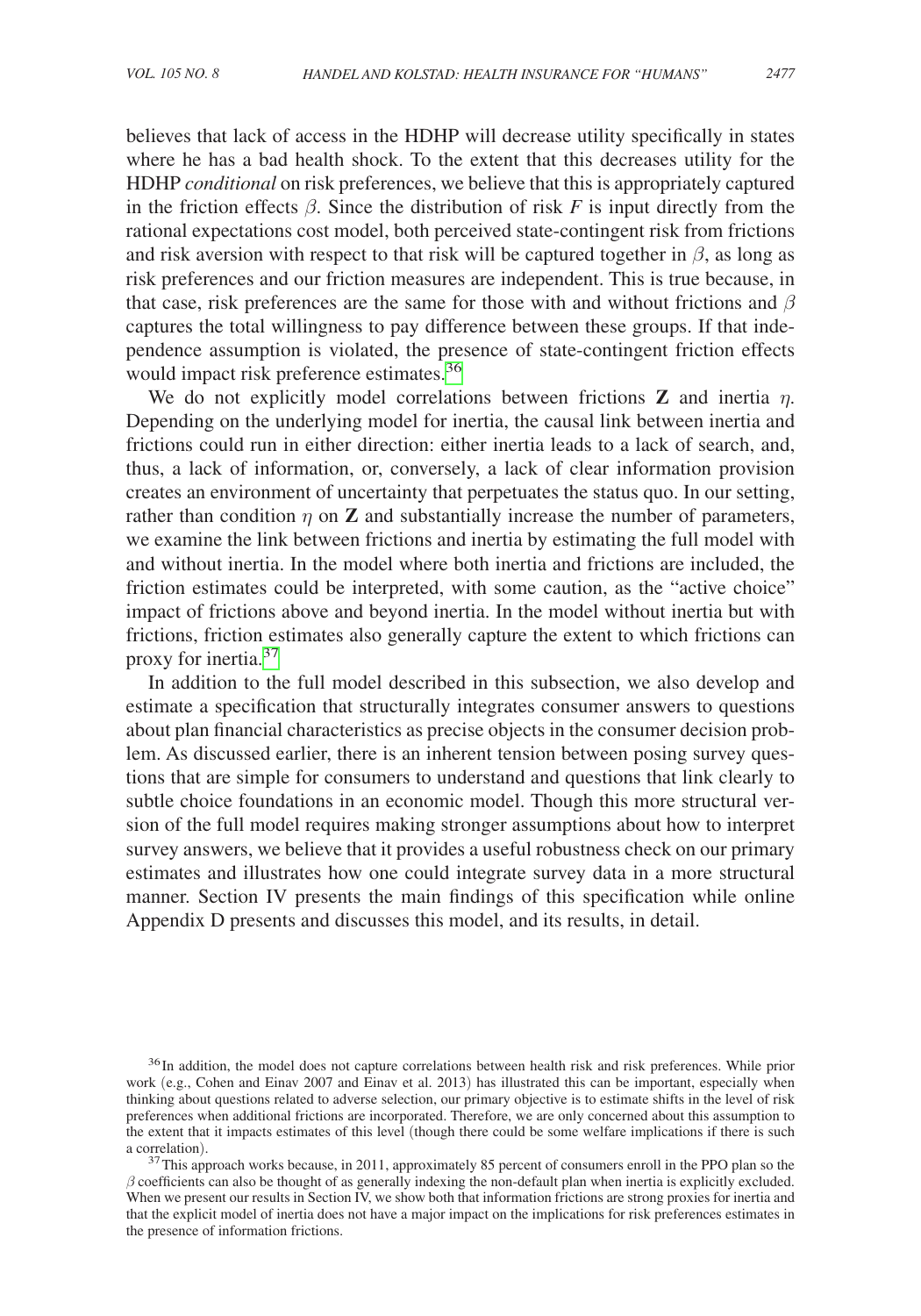#### D. *Types Model*

The full model examines the impact of each specific friction measure on choices and on risk preference estimates. Given that we use survey data, rather than administrative data, to measure these frictions, there may be some concerns about how to interpret each survey question or how consumers answering the survey interpret each question. To address this, we also estimate a "types" model that maps the set of disaggregated information frictions described in the last section into a one dimensional index that captures the overall level of information in our environment for a given consumer. This analysis should be more robust; even if there is concern about the interpretation of one or two friction measures, the one dimensional index that aggregates these measures should reflect a measure of each consumer's level of information. We expect that the change in risk preference estimates when information types are included, relative to the baseline model, will be similar to those in the full model. The types model is also intrinsically interesting both to understand the distribution of types in the population and to see if there is a strong positive relationship between the overall level of consumer information and choice quality. See, e.g., Chetty et al. (2012) for an example of this kind of types analysis in the context of retirement decisions.

We construct our primary type measure as an index that simply adds up the number of information related questions about plan choices that a given consumer gets correct. We use all of the disaggregated frictions in **Z** described in the prior section, excluding hassle costs measures, which we still include in the model as a separate friction from the type index[.38](#page-29-0) We include each of the financial plan characteristic measures (deductible, co-insurance, out-of-pocket maximum) as separate components, and add two additional measures related to (i) consumer information about the HDHP subsidy and (ii) knowledge about how the HSA compares to the FSA (these measures come from questions 4 and 6 in Table 2).

Denote the set of information friction measures going into the type index as **Z**′. Then the information index  $q_k$  is defined

$$
q_k = \Sigma_{Z_f \in \mathbf{Z}'} (1 - Z_f).
$$

Here, to be consistent with the notation in the full model, when  $Z_f = 1$  this implies a lack of information for a given friction. So,  $q_k = 0$  for a completely uninformed consumer and  $q_k = 8$  for a completely informed consumer, since we include eight information related friction measures. [Figure 4](#page-30-0) plots the distribution of *q* for the sample of survey respondents. The figure reveals that the distribution of types is skewed toward uninformed, but with substantial heterogeneity and a non-negligible mass of highly informed consumers. In online Appendix E we also investigate an alternative information type index  $q_k$  that weights correct answers by the propor- $\frac{7}{6}$ tion of other consumers who are uninformed (rewarding consumers for degree of difficulty).

<span id="page-29-0"></span><sup>&</sup>lt;sup>38</sup>Time and hassle costs are an important friction to include in all models, but do not have a natural fit into a one dimensional type index with information frictions since they are a distinct type of friction.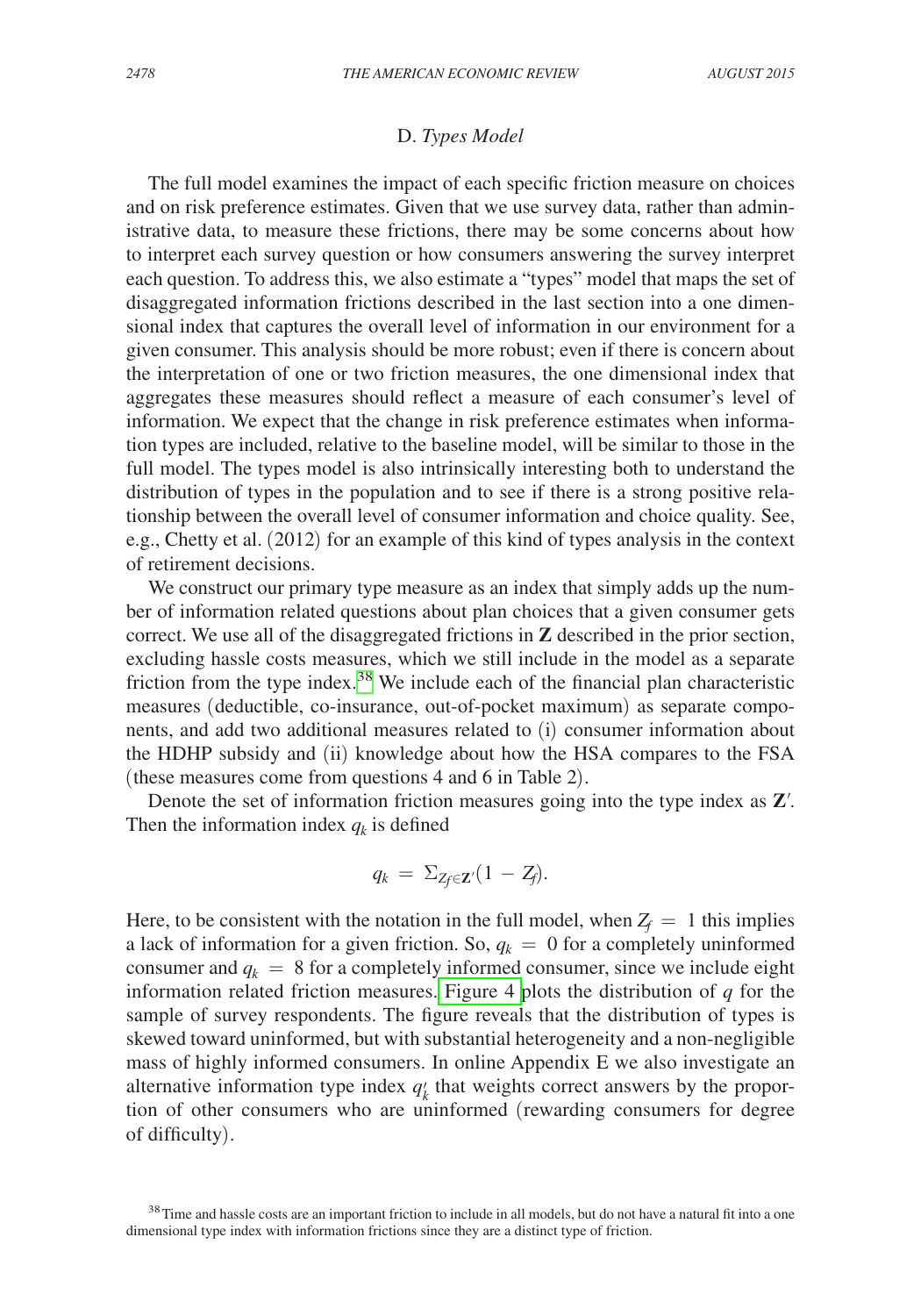<span id="page-30-0"></span>

Figure 4. Histogram of Information Type Index *q* for the Sample of Survey Respondents

The empirical choice model with types is similar to the full model, with the type index replacing the disaggregated frictions. For simplicity, we divide the types *q* into quartiles ranging from least to most informed.<sup>[39](#page-30-1)</sup> Denote the set of indicator variables, excluding the most informed quartile, as **Q**. Then, the model for money metric utility in each health state *s* is

$$
x_{kj} = W_k - P_{kj} - s + \eta (\mathbf{X}_k^B) \mathbf{1}_{j_t=j_{t-1}} + \mathbf{Q}_k^{\prime} \beta_Q \mathbf{I}_{HDHP} + \mathbf{Z}_k^{\prime}, \text{trc} \beta_{THC} \mathbf{I}_{HDHP} + \epsilon_{kj}.
$$

Here, the relative utility for the HDHP plan is shifted across all potential health state realizations *s* by  $\mathbf{Q}'\beta_o$ . The set of time and hassle costs measures used in the full model is denoted here as  $\mathbb{Z}_{THC}$  and enters the model exactly as before. We note that extensions to the full model, such as correlations between risk preferences and frictions, are more easily captured in the types model, where friction heterogeneity is described in a more parsimonious manner.<sup>40</sup>

#### E. *Cost Model*

The empirical choice framework, for all the specifications presented, takes the distribution of future out-of-pocket expenditures for each family,  $F_{ki}(\cdot)$ , as given. This section summarizes the empirical model we use to estimate  $F_{ki}(\cdot)$ , which closely follows the approach used in Handel (2013). Online Appendix B presents a

<span id="page-30-2"></span><span id="page-30-1"></span>

<sup>&</sup>lt;sup>39</sup> Given that  $q_k$  is discrete, the division into quartiles is not exact but approximates true quartiles.<br><sup>40</sup> In online Appendix E we consider robustness with respect to different representations of the index q, such a sextiles or including the index as constructed without dividing consumers into quartiles.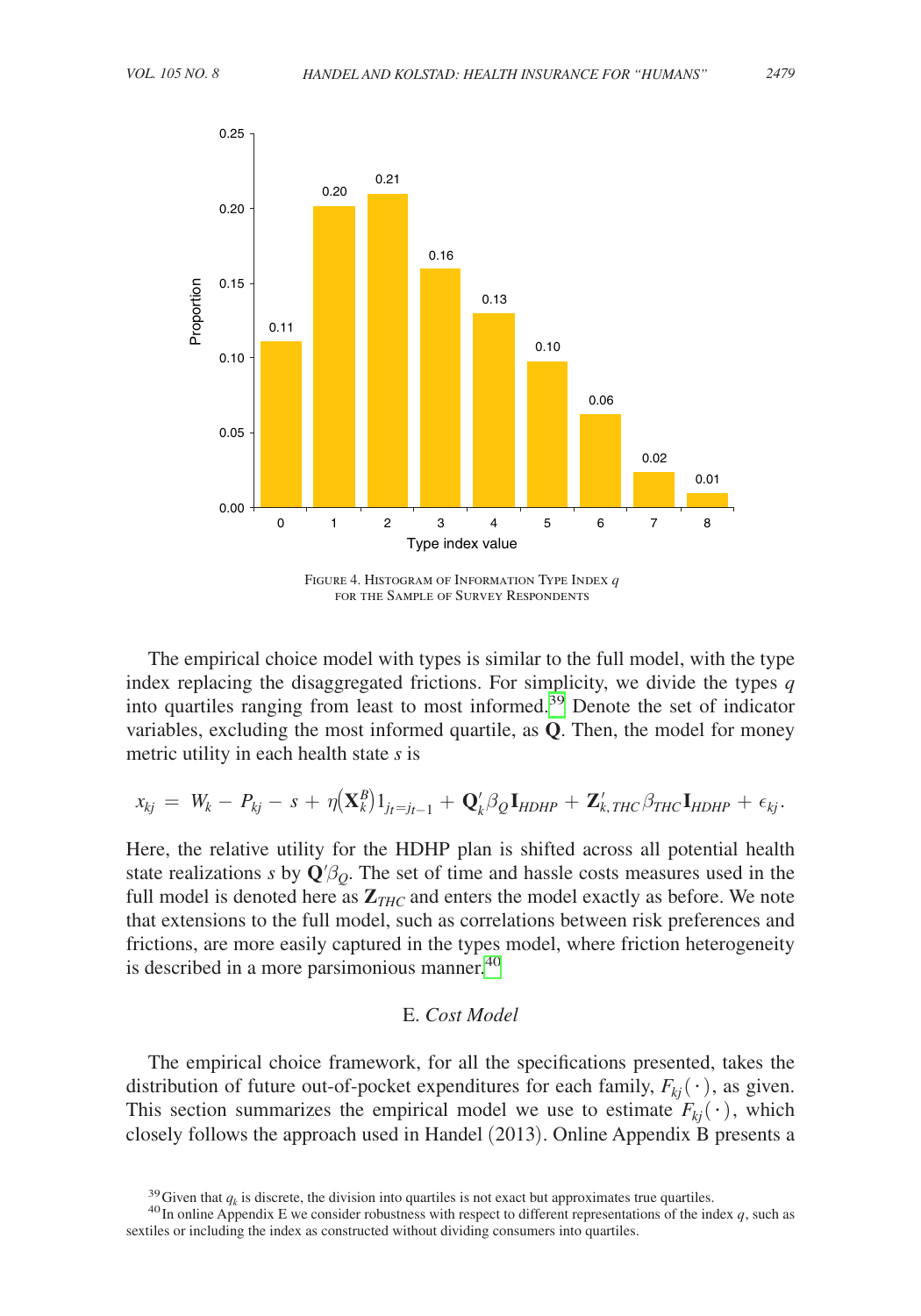more detailed description of the model, its estimation algorithm, and its results. The cost model here is intended to estimate the full information, ex ante distribution of out-of-pocket expenditures for each family. Our empirical models account for limited information on *F* by incorporating survey responses.

Our approach models health risk and out-of-pocket expenditures at the individual level, and aggregates to the family level since this is the relevant metric for plan choice. For each individual and choice period, we model the distribution of future health risk at the time of plan choice using past diagnostic, demographic, and cost information. This ex ante approach to the cost model fits naturally with the insurance choice model where families make plan choices under uncertainty. The model has the following primary components:

- (i) For each individual and open enrollment period, we use the past year of diagnoses (ICD-9), drugs (NDC), and expenses, along with age and gender, to predict mean total medical expenditures for the upcoming year. This prediction leverages the Johns Hopkins ACG software package and incorporates medically relevant metrics such as type and duration of specific conditions, as well as co-morbidities.<sup>41</sup> We do this for four distinct types of expenditures: (i) hospital/inpatient; (ii) physician office visits; (iii) mental health; and (iv) pharmacy.
- (ii) We group individuals into cells based on mean predicted future utilization. For each expenditure type and risk cell, we estimate a spending distribution for the upcoming year based on ex post observed cost realizations. We combine the marginal distributions across expenditure categories into joint distributions using empirical correlations and copula methods.
- (iii) We reconstruct the detailed plan-specific mappings from total medical expenditures to plan out-of-pocket costs. We combine individual total expense projections into the family out-of-pocket expense projections used in the choice model,  $F_{ki}$ , taking into account family-level plan characteristics.

The cost model assumes that there is no private information and no moral hazard (total expenditures do not vary with *j*). While both of these phenomena have the potential to be important in health care markets, and are studied extensively in other research, we believe that these assumptions do not materially impact our results. Both effects are likely to be quite small relative to consumers' total relative valuations of the two plans. Because our cost model combines detailed individual-level medical utilization data with sophisticated medical diagnostic software there is less room for private information than in prior work: additional selection based on private information is more unlikely than it would be with only coarse demographics or aggregate health information to measure health risk.[42](#page-31-1) To address the question

<span id="page-31-0"></span> $41$  For example, a 35-year-old male who spent \$10,000 on a chronic condition like diabetes in the past year would have higher predicted future health expenses than a 35-year-old male who spent \$10,000 to fix a time-limited acute condition, such as a broken arm.

<span id="page-31-1"></span> $42$  Pregnancies, genetic predispositions, and non-coded disease severity are possible examples of private information that could still exist. Cardon and Hendel (2001) find no evidence of selection based on private information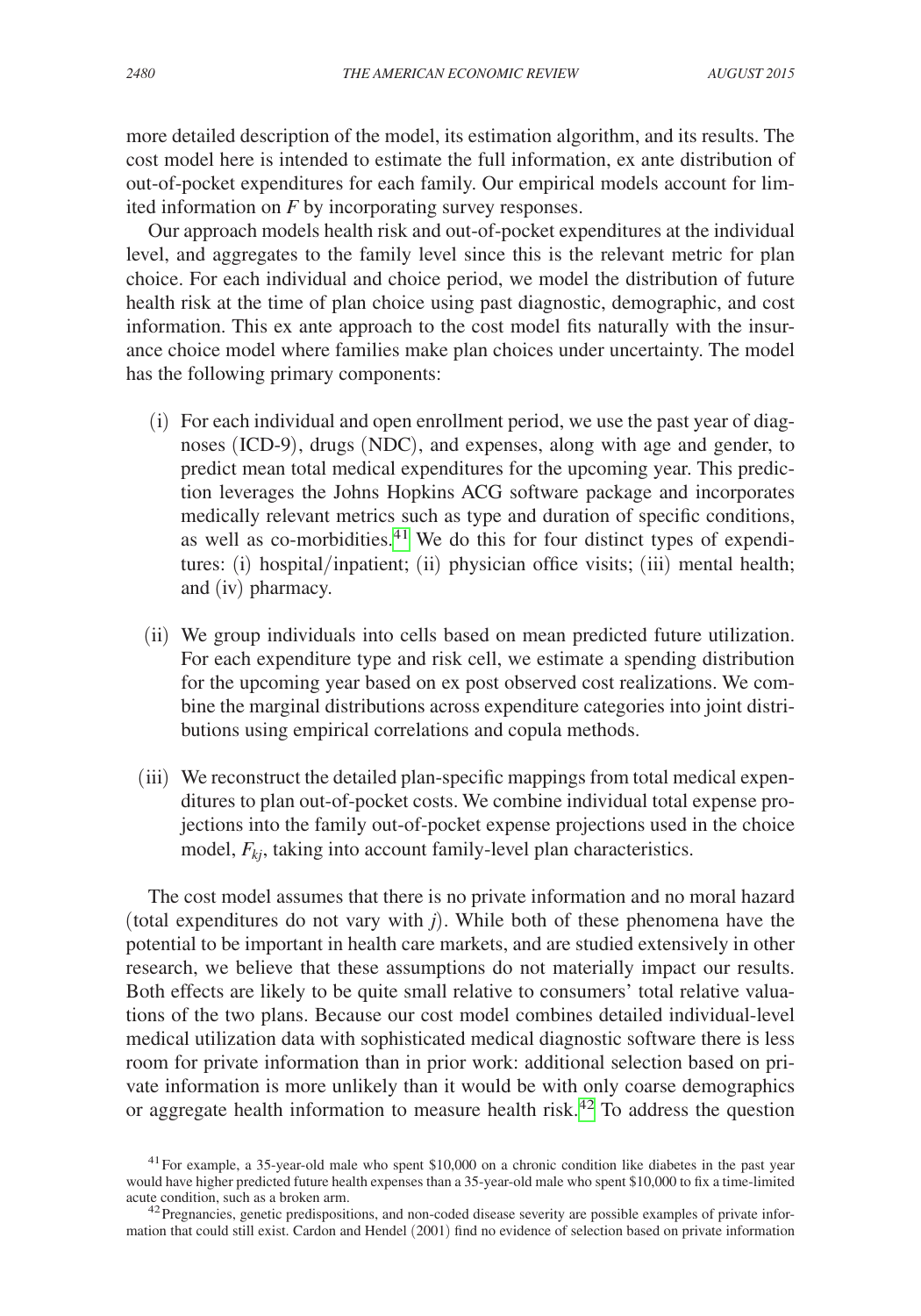of moral hazard, we perform a robustness analysis that incorporates elasticity estimates from the literature (see, e.g., Chandra, Gruber, and McKnight 2010) into our cost model. The results show the moral hazard impact is small relative to the overall difference in consumers' plan valuations and thus does not markedly impact our parameter estimates.

## F. *Identification*

Identification of the empirical parameters in each model is relatively straightforward given the individual-level linked claims data, choice data, and survey data combined with the maintained assumptions. For the baseline model, inertia, information frictions, and time and hassle costs are assumed away and it is assumed that consumer beliefs about future expenditures correspond to the output of the cost model  $F_{ki}$ . Subject to  $F_{ki}$ , a family's choice in each year identifies a range of feasible risk preferences. In our estimation, described in the next section, we assume a parametric form for the population distribution of risk preferences (conditional on demographics), which leads to point identification of this distribution. The distribution of risk preferences is identified separately from the distribution of  $\epsilon$  because risk preferences imply a specific relationship between the mean and variance of *F* and choices, while  $\epsilon$  is orthogonal to *F*. This is similar to how risk preferences are identified throughout the literature (see, e.g., Cohen and Einav 2007; Einav et al. 2013; Handel 2013; or Einav, Finkelstein, and Levin 2010 for a survey).

For the baseline model (and full model) with inertia, we separately identify inertia from risk preferences by comparing new employees, who must always make "active" plan choices when they arrive, and existing employees who have a default option of their previously chosen plan if they take no action. Since this model assumes no additional frictions, it assumes that the two groups are identical on those dimensions. Together with the assumption that the distribution of risk preferences in the population is identical for both groups, conditional on observable heterogeneity, the distinction between new and existing employees identifies inertia separately from risk preferences. Intuitively, choices from active employees identify risk preferences conditional on demographics, and the differences between their choices and those of similar looking existing consumers identify inertia. Table E4 in online Appendix E describes the sample of 2,339 new employees for 2011 and repeats statistics for the full population from column 1 of Table 1 for comparison. New employees are slightly more likely to choose the HDHP, likely to be younger, likely to have lower income, and more likely to be single. Importantly, new employees span the ranges of age, gender, and income seen in the full population with non-negligible mass, such that estimates of preferences based on observable heterogeneity can credibly be extrapolated from one group to the other.

with coarser data while Carlin and Town (2010) use similarly detailed claims data and also argue that significant residual selection is unlikely. With similarly detailed data, Handel, Hendel, and Whinston (2013) implement a test that identifies the combined presence of selection on private information and moral hazard in the spirit of the correlation test proposed in Chiappori and Salanié (2000). They find that plan choice is not predictive of future health expenses, conditional on rich observable data. Importantly, it is also possible that individuals know *less* about their risk profile than we do, which we address to some extent with survey data in our full model.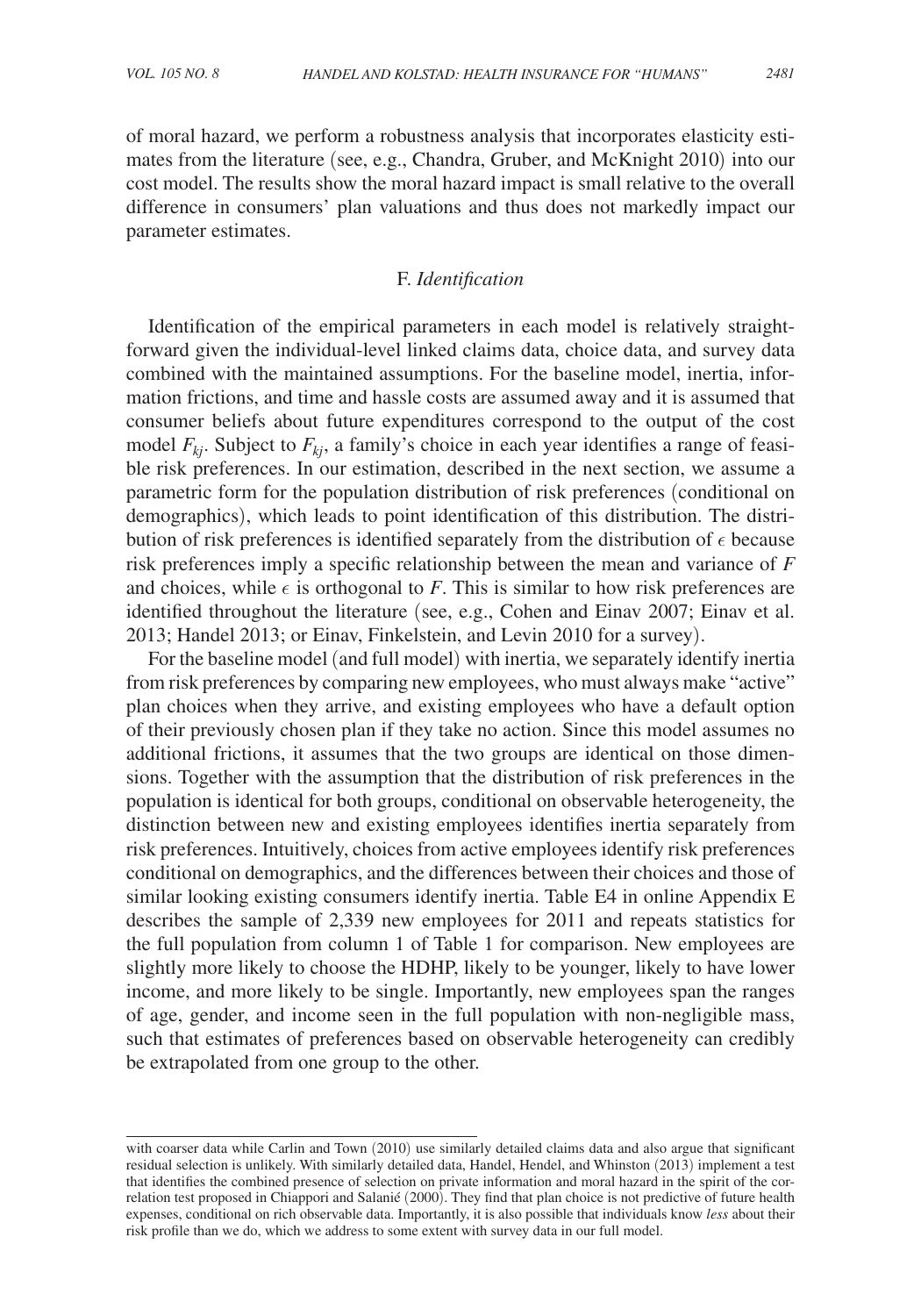Identification of the full model directly follows the fact that our friction measures are observable variables combined with the assumptions that our friction measures are independent of (i) risk preferences and (ii) inertia, conditional on demographics. See the description of the full model earlier in this section for an extended discussion of these assumptions. Under these assumptions, the decisions of frictionless consumers identify risk preferences, under the baseline model assumptions on beliefs about the distribution of out-of-pocket expenditures. Then, the  $\beta$  coefficients on friction measures are identified by comparing the decisions and relative full information plan valuations for consumers with a given friction relative to otherwise identical consumers without that friction (a similar logic holds in the types model). As discussed earlier, if the assumption that risk preferences and frictions are independent is violated, but we maintain that assumption for estimation, then risk aversion could be over or under estimated depending on the true correlation between risk preferences and frictions. Identification between the factors contained in the baseline model (risk preferences and  $\epsilon$ ) is the same here as discussed earlier in the context of that model.

We also note that, if the impact of frictions is correlated with expected medical spending (or other moments of  $F$ ), then this could also impact risk preference estimates in the full model. In that case, risk preference estimates in the full model could reflect these unmodeled interactions, and, in turn, how those interactions manifest in less informed consumers, relative to more informed consumers (whose choices identify risk preferences). To assess whether this is an issue, we estimate a version of our baseline model with inertia only for the most informed consumers, with information type  $q \geq 4$ . The results of this exercise are presented in Table E6 in online Appendix E and validate the assumption that risk preferences in the full model can be identified based on the choices of the most informed consumers: the distribution of risk preferences in the baseline model with inertia for informed consumers is similar to that in the full model, and different than that in the baseline model with all consumers.

#### G. *Estimation*

In the primary implementation for each model we assume that the random coefficient  $\gamma_k$  for risk preferences is normally distributed with a mean that is linearly related to observable characteristics  $\mathbf{X}_{k}^{A}$ .<sup>[43](#page-33-0)</sup>

$$
\gamma_k(\mathbf{X}_k^A) \rightarrow N(\mu_\gamma(\mathbf{X}_k^A), \sigma_\gamma^2)
$$
  

$$
\mu_\gamma(\mathbf{X}_k^A) = \mu + \delta \mathbf{X}_k^A.
$$

In the primary specifications  $X_k^A$  contains employee age, gender, and income. We assume that the family-plan specific error terms  $\epsilon_{kj}$  are i.i.d. normal for each *j* with zero mean and variance  $\sigma_{\epsilon j}$ . We normalize the value of  $\epsilon_{PPO}$ , the preference shock

<span id="page-33-0"></span><sup>&</sup>lt;sup>43</sup>We assume that  $\gamma$  is truncated just above zero, at 10<sup>-15</sup>, though this is generally nonbinding.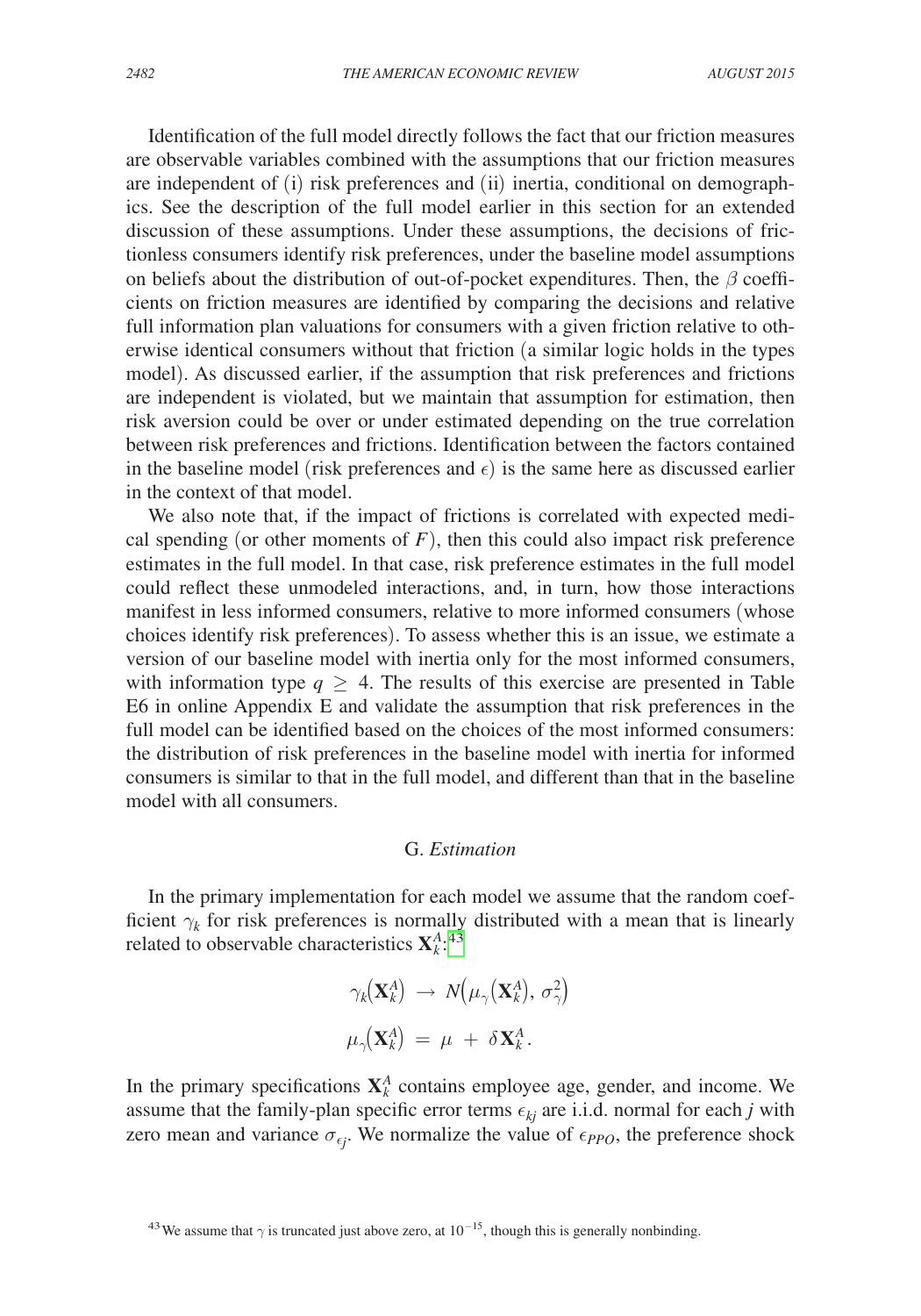for the PPO plan, to zero and estimate the preference shock variance of the HDHP relative to that of the PPO.

We assume that the inertia term,  $\eta(\mathbf{X}_k^B)$  is related linearly to demographics  $\mathbf{X}_k^B$ ,

$$
\eta(\mathbf{X}_k^B) = \eta_0 + \eta_1 \mathbf{X}_k^B.
$$

 $\mathbf{X}_{k}^{B}$  includes income, age, gender, and family insurance coverage tier dummies (corresponding to single, plus one dependent, or two or more dependents).

Our primary estimation sample is the re-weighted survey respondent population described in Section II and in column 3 of Table 1. Due to the limited sample of new employees in the survey respondent sample (approximately 100 consumers), we estimate inertia in a first-stage model with the full population of employees and then use these estimates of  $\eta(\mathbf{X}_k^B)$  as our inertia parameters in the full models.<sup>44</sup> Denote the estimates of inertia from this first-stage model as  $\eta(\widehat{\mathbf{X}_{k}^{B}})$ . We estimate the friction models incorporating  $\eta(\widehat{\mathbf{X}_{k}^{B}})$  into consumer utility as follows:

$$
x_{kj} = W_k - P_{kj} - s + \eta \left( \widehat{\mathbf{X}_k^B} \right) \mathbf{1}_{jt=j_t-1} + \mathbf{Z}_k^{\prime} \beta \mathbf{I}_{HDHP} + \epsilon_{kj}.
$$

It is important to note that the results on how risk preferences estimates (and subsequent welfare implications) change with information frictions are robust to how inertia is incorporated: we show this by comparing the full model results with and without inertia, described in Section IV.

All specifications are estimated with a random coefficients simulated maximum likelihood approach similar to that summarized in Train (2009). This approach simulates many values for the random coefficients  $\gamma$  and  $\epsilon$ , given proposed parameters for those distributions, and searches for the parameters that optimize the fit between the choices predicted by the models and the actual choices made. No simulation is necessary for coefficients related to inertia, which are estimated based on observable heterogeneity, nor the coefficients for information frictions and hassle costs, which are linked directly to the observable survey data. Since the estimation algorithm is similar to a standard approach, we describe the remainder of the details in online Appendix C.

#### **IV. Results**

[Table 4](#page-35-0) presents the parameter estimates for our primary models of interest, for the re-weighted sample of survey respondents, our primary sample of interest. For risk preferences, in addition to providing the estimated CARA parameters, the table also provides a simpler interpretation for expositional purposes. The row labeled "Gamble Interpretation of Average  $\mu_{\gamma}$ " presents the value *X* that makes a consumer indifferent between the status quo (accepting no gamble) and accepting a gamble where he wins \$1,000 with 50 percent chance and loses \$*X* with 50 percent chance. Thus, if  $X = 1,000$ , the average consumer is risk neutral, whereas if  $X = 0$ , the

<span id="page-34-0"></span><sup>&</sup>lt;sup>44</sup>As in the baseline model with inertia, this approach in the full model requires the assumption that new employees have the same distribution of information frictions and hassle costs as existing employees.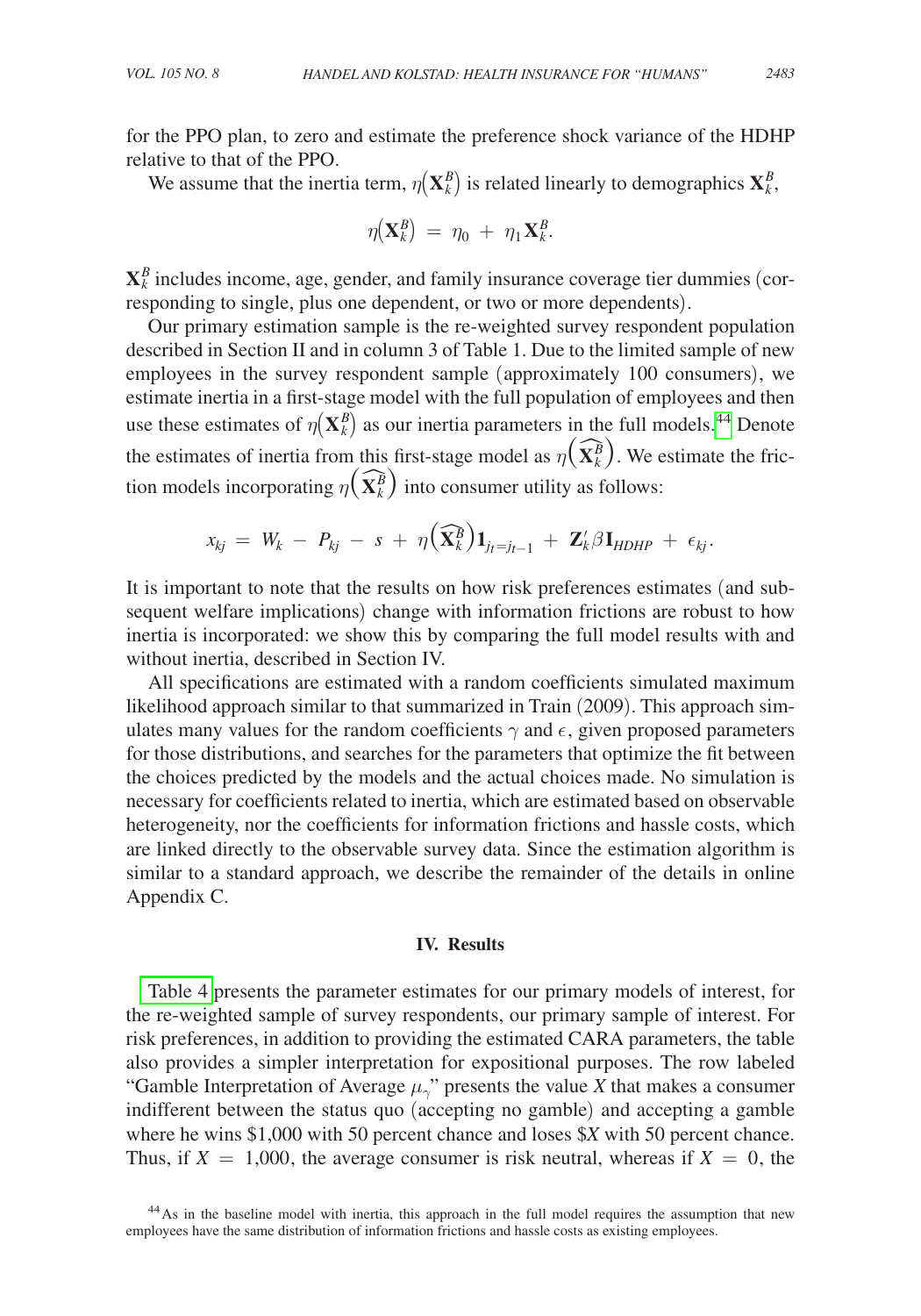<span id="page-35-0"></span>

| Primary model estimates                  | <b>Base</b>                | Base<br>$+$ inertia | Full<br>model              | Structural<br>information   |  |
|------------------------------------------|----------------------------|---------------------|----------------------------|-----------------------------|--|
| Model                                    | (1)                        | (2)                 | (3)                        | (4)                         |  |
| Average $\mu_{\gamma}$                   | $1.6 \cdot 10^{-3\dagger}$ | $2.3 \cdot 10^{-4}$ | $8.6 \cdot 10^{-5\dagger}$ | $4.9 \cdot 10^{-5\dagger}$  |  |
| SD $\mu_{\gamma}$                        | $3.1 \cdot 10^{-4\dagger}$ | $3.6 \cdot 10^{-5}$ | $1.4 \cdot 10^{-5\dagger}$ | $6.16 \cdot 10^{-6\dagger}$ |  |
| Gamble interp. of average $\mu_{\gamma}$ | $366.74^{\dagger}$         | 812.61              | $920.47^{\dagger}$         | $952.89^{\dagger}$          |  |
| $\sigma_{\gamma}$                        | $1.8 \cdot 10^{-3\dagger}$ | $1.6 \cdot 10^{-4}$ | $2.2 \cdot 10^{-9\dagger}$ | $5.8 \cdot 10^{-6\dagger}$  |  |
| Total SD $\gamma$                        | $2.0 \cdot 10^{-3\dagger}$ | $1.7 \cdot 10^{-4}$ | $1.4 \cdot 10^{-5\dagger}$ | $8.5 \cdot 10^{-6\dagger}$  |  |
| $\sigma_{\varepsilon}$ , HDHP            | 149.23                     | 5.01                | 0.11                       | 0.13                        |  |
| Benefits knowledge:                      |                            |                     |                            |                             |  |
| Any incorrect                            |                            |                     | 98.04                      |                             |  |
| Any "not sure"                           |                            |                     | $-467.48$                  |                             |  |
|                                          |                            |                     |                            |                             |  |
| Time cost hrs. X prefs:                  |                            |                     |                            |                             |  |
| Time cost hrs:                           |                            |                     | $-9.72$                    | $-12.31$                    |  |
| X accept, concerned                      |                            |                     | $-118.15**$                | $-195.11**$                 |  |
| X dislike                                |                            |                     | $-128.98**$                | $-220.38**$                 |  |
| Provider networks:                       |                            |                     |                            |                             |  |
| HDHP network bigger                      |                            |                     | $-594.38$                  | $-1,424.55$                 |  |
| PPO network bigger                       |                            |                     | $-2,362.85**$              | $-4,513.65**$               |  |
| Not sure                                 |                            |                     | $-201.81$                  | $-567.00$                   |  |
| TME guess:                               |                            |                     |                            |                             |  |
| Overestimate                             |                            |                     | 62.98                      | 1,178.21**                  |  |
| Underestimate                            |                            |                     | $-208.30$                  | $-1,175.57$                 |  |
| Not sure                                 |                            |                     | $-688.91$                  | $-1,552.80**$               |  |
|                                          |                            |                     |                            |                             |  |
| Average survey effect                    |                            |                     | $-1,787.40**$              | $-3,022.12**$               |  |
| $\sigma$ survey effect                   |                            |                     | 1,303.64                   | 2,617.07                    |  |
| Likelihood ratio                         |                            |                     | 379.54                     |                             |  |
| Test stat versus $(2)$                   |                            |                     |                            |                             |  |
|                                          |                            |                     |                            |                             |  |

TABLE 4

*Notes:* This table presents the estimates for our primary models of interest described in the text, plus a more structural version of the full model, described in more depth in online Appendix D. Column 1 presents the baseline model results (health risk, risk preferences) while column 2 presents the results for the baseline model with inertia. Column 3 presents the results of our full model, which includes all information frictions and hassle costs, as described in Section III. Column 4 presents the results of the full model that treats responses to information-related questions structurally. Standard errors for all parameters presented in online Appendix E. †Point estimate outside of 95 percent CI for same parameter in model (2).

\*\*95 percent CI for parameter does not include 0.

average consumer is infinitely risk averse. In what follows when we refer to "gamble interpretation" we are referring to this value of *X*. Bootstrapped standard errors for all parameters are provided in Tables E11–E15 in online Appendix E. The methodology for computing these standard errors is presented in detail in online Appendix C.

Column 1 presents the results from the baseline model that estimates risk preferences and health risk alone. The results reveal that the average consumer has what seems like a high degree of risk aversion with  $X = $366.74$  being the amount this consumer would be willing to lose to be just indifferent about accepting the hypothetical gamble.[45](#page-35-1) Risk aversion is slightly increasing in age and income, and is

<span id="page-35-1"></span><sup>45</sup>In describing the results, when we refer to "high" or "low" risk aversion this is both relative to the other estimates in this paper and relative to other estimates in the literature. It is well known that interpreting specific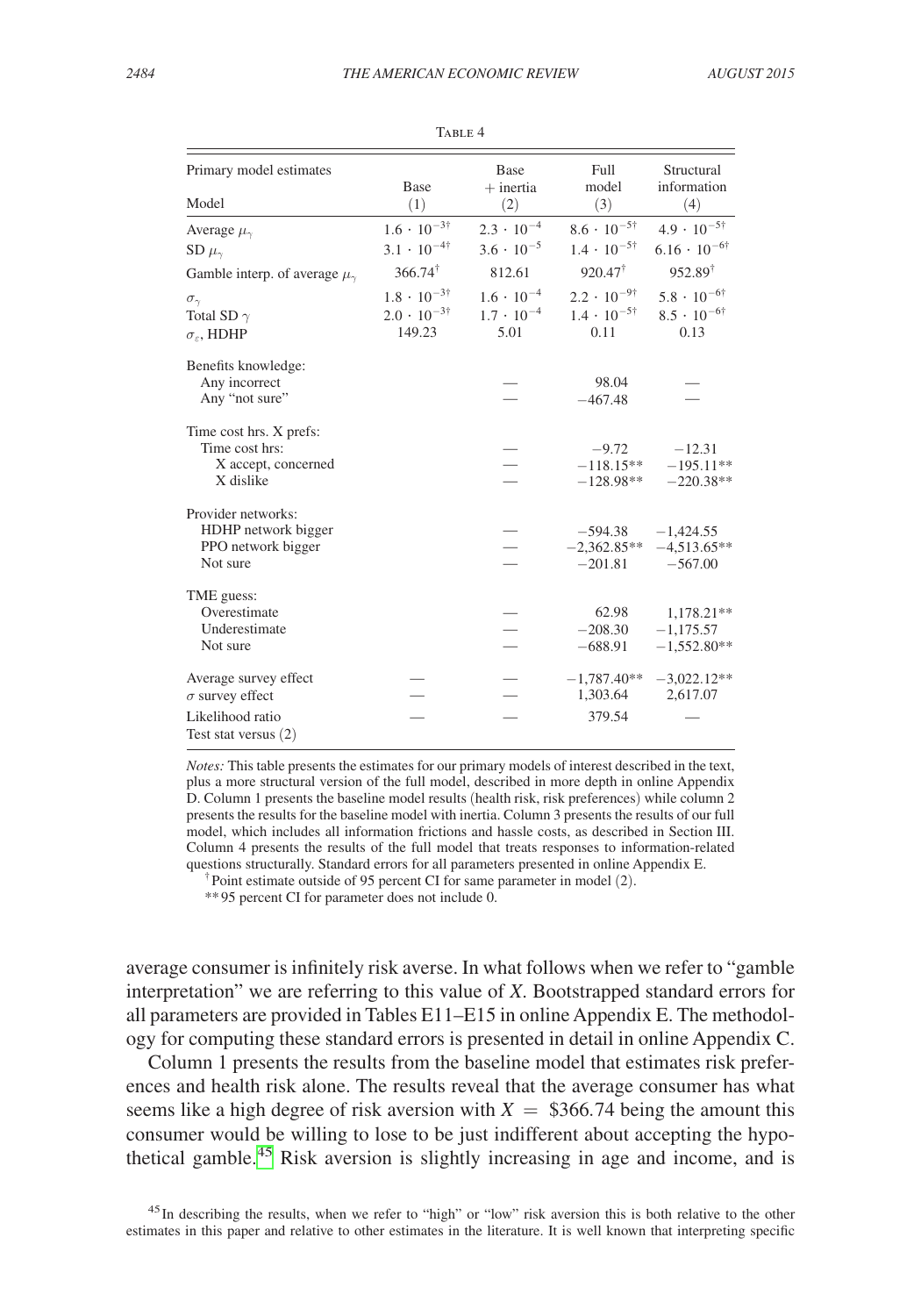slightly higher for female employees than for male employees: only the age effect is distinct from zero given the 95 percent confidence bounds.<sup>46</sup> We estimate substantial unobserved heterogeneity in the risk preferences with  $\sigma_{\gamma}$  approximately equal to the average  $\mu_{\gamma}$ <sup>[47](#page-36-1)</sup> This unobserved heterogeneity becomes much smaller as we move to the full models with information frictions, time/hassle costs, and inertia, suggesting that unobserved heterogeneity in  $\gamma$  may be capturing information that we measure directly in our survey data. The standard deviation of  $\epsilon$  is rather small at 149.23, suggesting that unobserved heterogeneity is captured primarily in the risk preference estimates.

Column 2 in Table 4 presents the results for the baseline model with inertia.<sup>48</sup> The estimates illustrate the substantial impact of incorporating inertia on risk preference estimates: the "gamble interpretation" for the average consumer is  $X = 812.61$ (with 95 percent CI [733.63, 864.68]) suggesting that, once inertia is accounted for, the implied level of consumer risk aversion is much lower than that from the baseline model. As in the baseline model, employee age is negatively related to risk aversion, significant at the 95 percent level, while female and income are also negatively related but with effects small in magnitude and statistically indistinguishable from zero. Notably,  $\sigma_{\gamma}$  is now much lower in the model with inertia relative to the baseline model as it is approximately 60 percent of the much lower average  $\mu_{\gamma}$ . Thus, incorporating inertia (with observable heterogeneity) also explains much of the heterogeneity in risk aversion estimated in the baseline model, foreshadowing the effect of including additional friction measures on risk preference heterogeneity.

Column 3 in Table 4 presents the results for our primary specification, the full model that includes all friction measures.<sup>49</sup> The coefficient estimates on each friction can be interpreted as the average impact of each for choice-relevant valuations. Consumers who believe that the PPO plan has a larger network of medical providers value the HDHP by \$2,326 less than someone who correctly knows that these plans grants the same access (significantly different from 0, 95 percent CI upper bound of −\$1,286). Those who underestimate their own total medical expenditures for the past year value the HDHP by \$208.30 less than those with correct information while those who overestimate their expenditures prefer the HDHP by \$62.98 relative to the fully informed (counter-intuitively). Though the point estimates are wrong signed they are not statistically different from zero. Interestingly, those who answer "not sure" to this question value the HDHP by \$688.91 less on average: this may reflect

risk aversion parameters as "high" or "low" can be tricky because the economic and welfare implications of those estimates change with the nature of the specific gamble in question. The welfare results in Section V are the true indicators of the economic consequences of our estimates.

<span id="page-36-0"></span><sup>&</sup>lt;sup>46</sup>Parameter estimates for observable heterogeneity in risk aversion are presented in Table E5 in online Appendix E.

<span id="page-36-1"></span><sup>&</sup>lt;sup>14</sup>47This implies that there is approximately a 30 percent mass of risk neutral consumers in the model, given that the normal distribution for  $\gamma$  heterogeneity is truncated at 0.

<span id="page-36-2"></span><sup>&</sup>lt;sup>48</sup>Table E5 in online Appendix E presents the results for the baseline model with inertia for the full population. The estimates reveal that the average amount of money foregone in plan choice due to inertia is \$2,396 with a population standard deviation of \$503 based on observable heterogeneity. Figure E1 in online Appendix E presents a histogram showing the distribution of estimated inertia in the population as a function of observable heterogeneity.<br>We incorporate these inertia estimates into the models for our primary sample of interest, as discussed i

<span id="page-36-3"></span><sup>&</sup>lt;sup>49</sup>Table E7 in online Appendix E presents results from the incremental friction models where we add friction measures one at a time.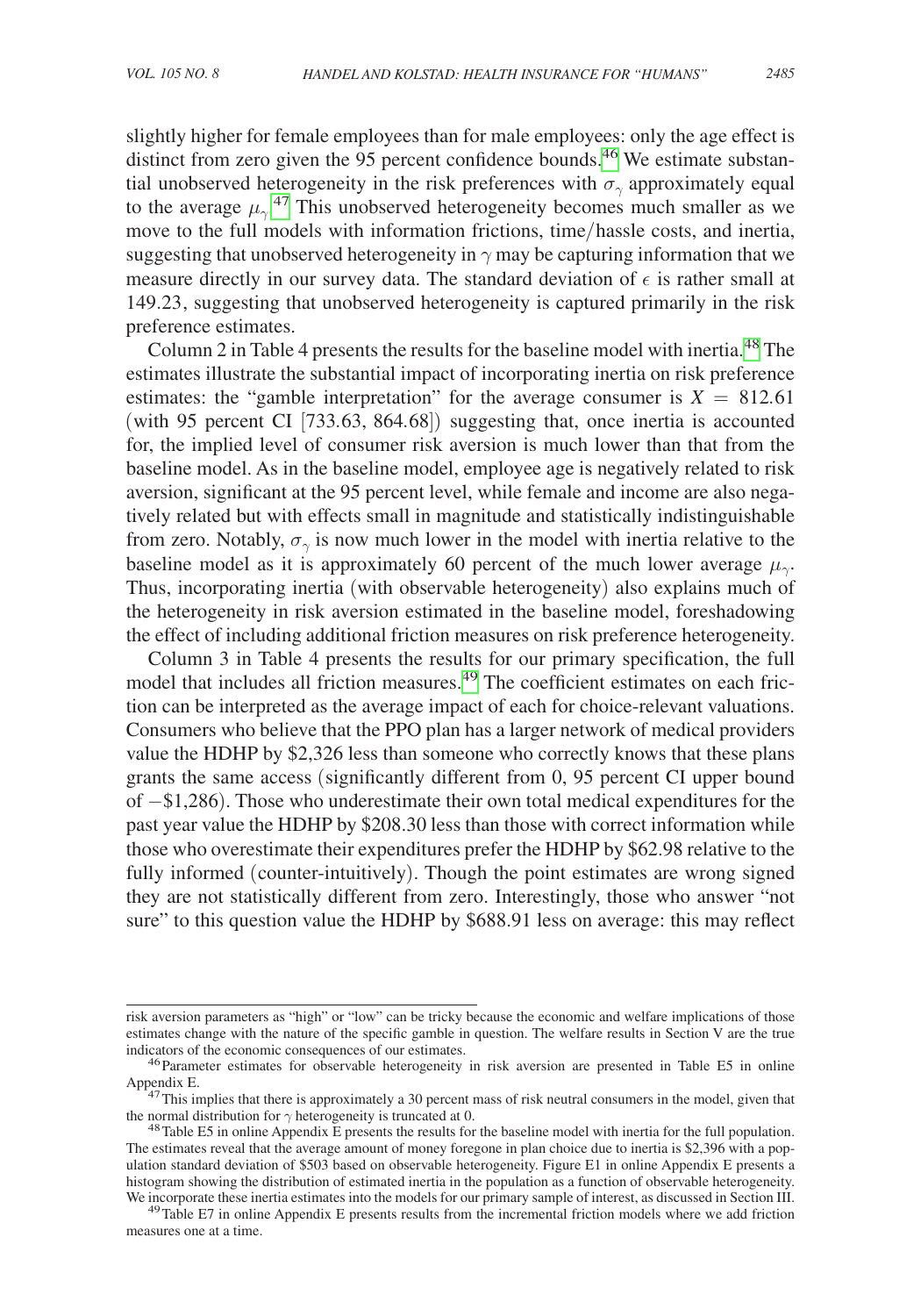the fact that those who answer "not sure" have a deep lack of information that causes them to choose the PPO, though there are other potential micro-foundations for this.

Those who answer any of the three main questions on HDHP financial characteristics incorrectly actually prefer the HDHP by \$98.04 relative to those who get all of these questions correct, while those who answer "not sure" to any of these questions have −\$467.48 lower relative average valuations. These effects also have fairly wide 95 percent CIs that include zero. It is important to note here that while frictions with respect to total medical expenditure knowledge and plan financial characteristic knowledge both have imprecisely estimated coefficients near zero in the full model, in the incremental models the coefficients for these frictions are negative and large in magnitude, implying a distaste for the HDHP as expected. This suggests that these frictions do imply lower utility for the HDHP plan on their own, but, are overpowered by the other friction measures present in the full model.

Finally, stated time and hassle cost quantities and preferences have a substantial impact on choices. For *each* additional stated hour of time spent on plan billing, administration, and logistics, a consumer with a strong dislike for hassle costs values the HDHP by \$138.70 less. If a consumer "accepts but is concerned about" time and hassle costs, they value the HDHP by \$127.87 less per stated hour. These are relatively precise estimates: the upper bounds on the 95 percent CIs for these coefficients are −\$79.74 and −\$65.51, respectively. For the median individual in the sample, who expects to incur between six and ten hours of time and hassle costs, this implies (taking the midpoint of eight hours) a \$138.70  $\times$  8 = \$1,109.60 drop in utility for the HDHP plan if they state they have a strong dislike for hassle costs. Reassuringly, those who state that they are "not particularly concerned about" time and hassle costs have a coefficient estimate of \$9.72 less per stated hour which is statistically indistinguishable from zero.

For risk preferences, in the full model we estimate a mean gamble interpretation of  $X = 920.47$ , lying well above 864.68, the upper bound of the 95 percent confidence interval for the baseline model with inertia. Moreover, the estimate of  $\sigma_{\gamma}$  (and the total standard deviation in  $\gamma$ , reflecting observed and unobserved heterogeneity) is substantially reduced relative to the baseline inertial model, suggesting that the heterogeneity estimated in the baseline model proxies for these unobservable frictions. These results demonstrate that, at least in our setting, having the linked survey data to proxy for information frictions and hassle costs has a economically meaningful and statistically significant impact on estimated risk preferences. Specifically, this lower degree of estimated mean risk aversion  $\mu_{\gamma}$  in the full model, together with the lower estimated unconditional variance of  $\gamma$  (presented in Table 4) imply a higher welfare impact of the forced switch of all consumers to the HDHP studied in the next section, relative to the case where the baseline model estimates are used.<sup>[50](#page-37-0)</sup>

<span id="page-37-0"></span> $50$  For the incremental models presented in Table E7 in online Appendix E, which add one friction measure at a time, the mean "gamble interpretations" are  $X = 895.35$  for the model with plan financial characteristic frictions, 852.14 with total medical expenditure frictions, 890.42 with provider network/medical access frictions, and 891.16 with time and hassle cost measures included. Except for the model that incorporates total medical expenditure frictions, all incremental models have gamble interpretations for the average consumer that lie outside the 95 percent confidence interval for that estimated in the baseline model with inertia. These models, discussed in more detail in online Appendix E, illustrate how survey data on even one or two questions can be valuable additions to typical administrative datasets.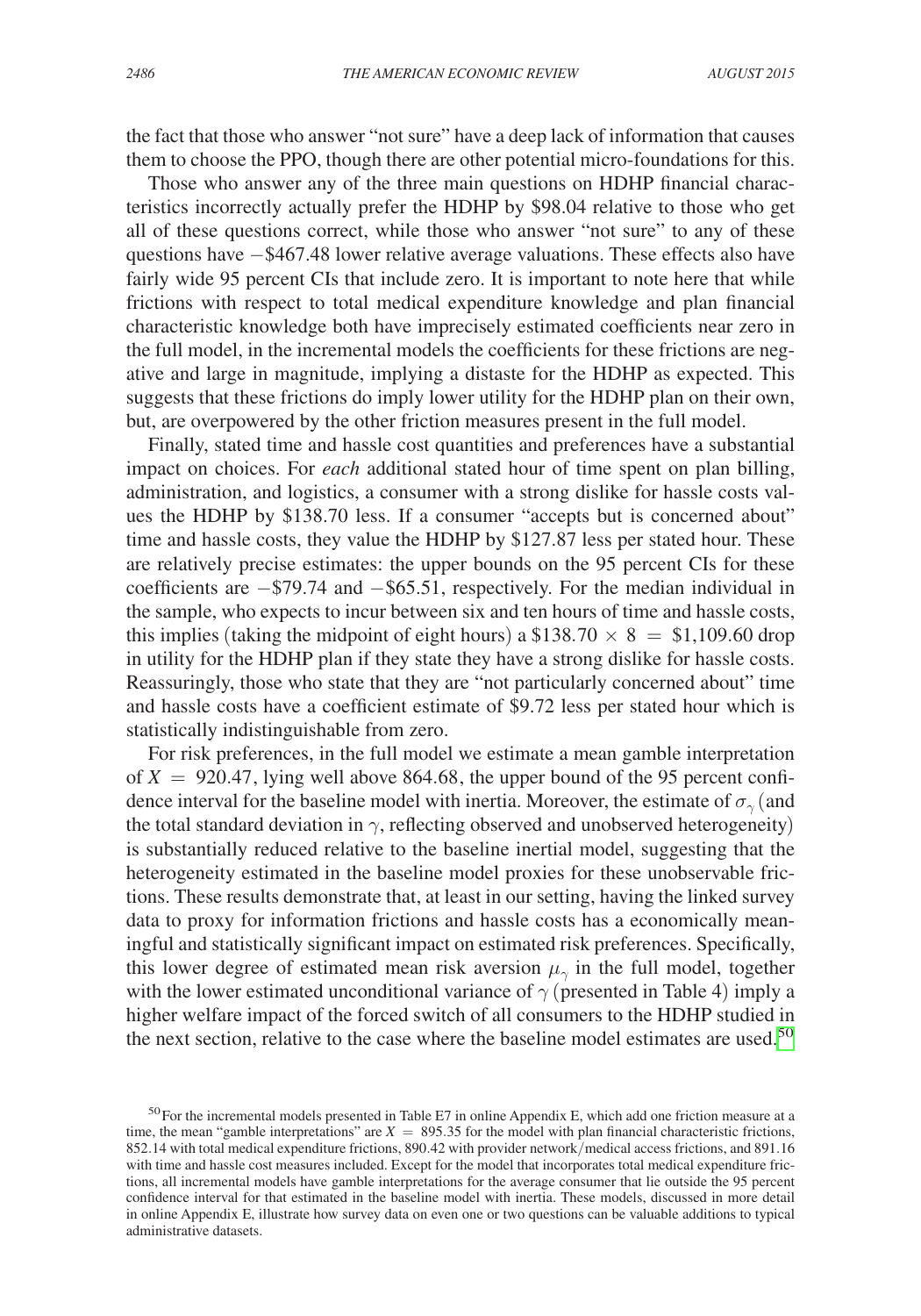The bottom rows of the table provide the average and standard deviation of the total effect of frictions on HDHP valuation for consumers in the data, relative to a perfectly informed consumer. Aggregating over all friction measures and estimated coefficients, in the full model the average impact of these frictions on HDHP willingness to pay is −\$1,787 with a standard deviation of 1,303.64. Thus, on average, frictions shift people toward choosing the simpler PPO option.<sup>[51](#page-38-0)</sup>

Column 4 presents the results for the full model specification that links question answers about plan financial characteristics to structural beliefs about plan-specific premiums and out-of-pocket expenditures (this model is summarized in Section III and described in detail in online Appendix D). While this model requires stronger assumptions than our primary specification in terms of how it interprets the survey answers, it provides a useful robustness check on our primary estimates and illustrates how one could integrate survey data in a more structural manner. Estimated mean risk aversion in this model yields a mean gamble interpretation of  $X = 952.89$ , lying well above the upper bound of the 95 percent confidence interval for the baseline model with inertia (and just above that upper bound for our primary full model estimates). The unconditional variance of  $\gamma$  is also smaller in this structural specification relative to the full model estimates (about 60 percent as big). Overall, these results imply a slightly larger impact of including our additional friction measures on risk preference estimates, and, in turn, the welfare loss from additional risk exposure studied in Section V. This model continues to include questions about provider network information and time and hassle costs in a nonstructural manner: the coefficients are similar in spirit to those in our main specification, and larger in magnitude (potentially reflecting the fact that consumers perceive the money at stake in the plan decision to be larger than it actually is). See online Appendix D for an extended discussion of these results.

[Table 5](#page-39-0) presents the results of the types models (standard errors are presented in Table E13). The first two columns repeat the baseline model with inertia and the full model for comparison. Reassuringly, the primary types specification estimates, shown in the third column, imply similar implications for frictions as the full model. The average consumer "gamble interpretation" in the main types model is  $X = 930.64$ , which is similar to  $X = 920.47$  for the full model and, crucially, falls well outside the upper bound of the 95 percent CI for the baseline model with inertia. The coefficients on time and hassle costs (which are separated from information frictions in the types model) are also similar in both the full model and the types model. The second most informed quartile has an average \$1,158 disutility for the HDHP compared with the most informed consumers (top quartile), with values of \$3,547 and \$6,803 for the third and fourth most informed quartiles respectively (for the least informed quartile, very few consumers choose the HDHP). The 95 percent CIs for each quartile do not overlap with each other. The average effect of frictions on HDHP utility is −\$3,056 with standard deviation 2,299 both somewhat larger that these figures for the full model (resulting from the high negative coefficient on

<span id="page-38-0"></span><sup>&</sup>lt;sup>51</sup>The incremental models presented in online Appendix E illustrate the impact that including one friction measure has on this average willingness to pay. Moving through the incremental models to the full model, the link between the average survey effect and average risk aversion level is apparent: the stronger the mean impact of the frictions the lower the estimated risk aversion.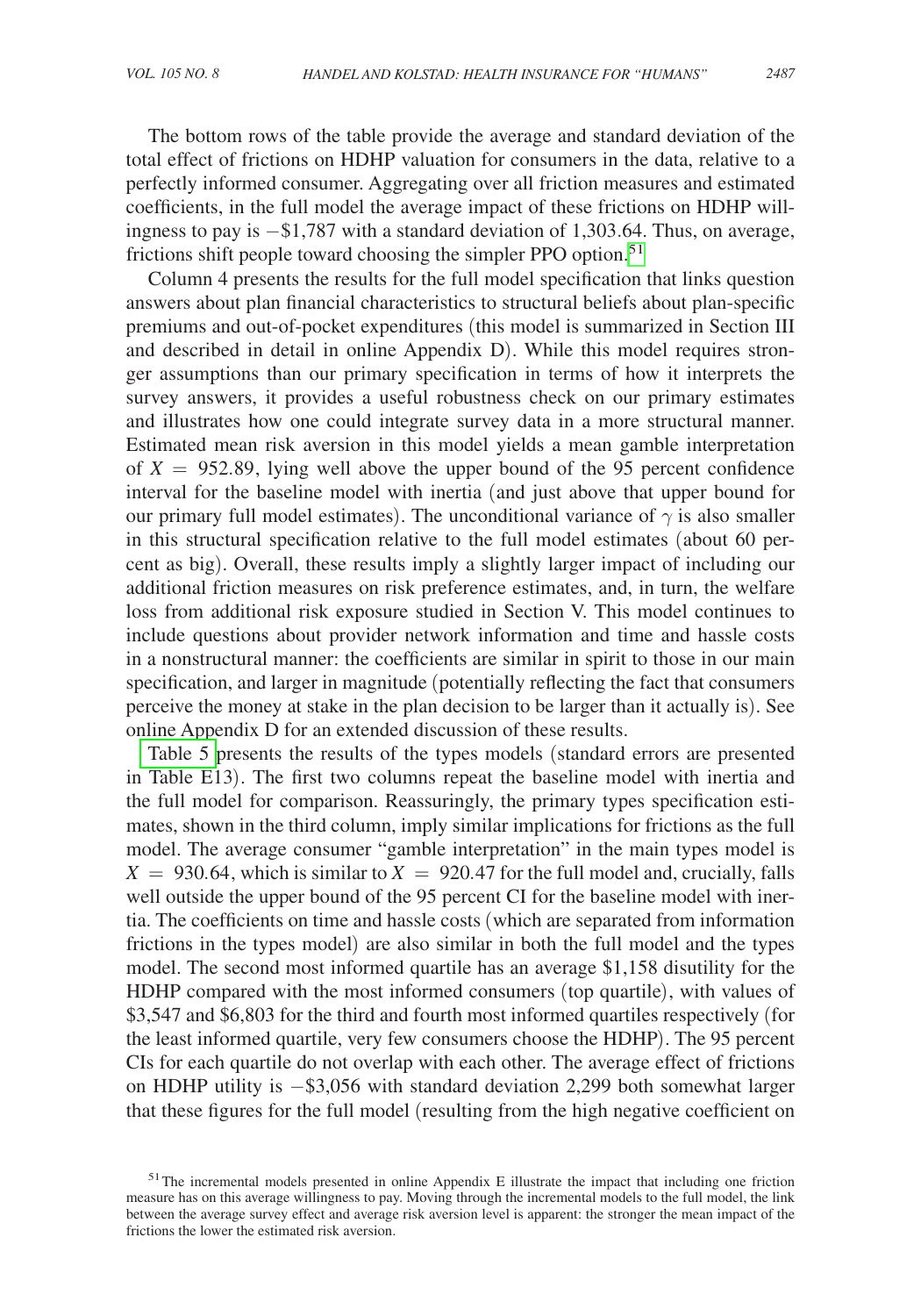<span id="page-39-0"></span>

| 2488 |  |  |
|------|--|--|
|      |  |  |

| Aggregated information types                                                                      | <b>Base</b>         | Full                                  | <b>Types</b>                                    | <b>Types</b>                               |
|---------------------------------------------------------------------------------------------------|---------------------|---------------------------------------|-------------------------------------------------|--------------------------------------------|
| and hassle costs                                                                                  | $+$ inertia         | model                                 | unweighted                                      | weighted                                   |
| Model                                                                                             | (2)                 | (3)                                   | (5)                                             | (6)                                        |
| Average $\mu_{\gamma}$                                                                            | $2.3 \cdot 10^{-4}$ | $8.6 \cdot 10^{-5\dagger}$            | $7.4 \cdot 10^{-5\dagger}$                      | $8.9 \cdot 10^{-5\dagger}$                 |
| SD $\mu_{\gamma}$                                                                                 | $3.6 \cdot 10^{-5}$ | $1.4 \cdot 10^{-5\dagger}$            | $1.6 \cdot 10^{-5\dagger}$                      | $1.1 \cdot 10^{-5\dagger}$                 |
| Gamble interpretation                                                                             | 812.61              | $920.47^{\dagger}$                    | $930.64^{\dagger}$                              | $917.83^{\dagger}$                         |
| $\sigma_{\gamma}$                                                                                 | $1.6 \cdot 10^{-4}$ | $2.2 \cdot 10^{-9\dagger}$            | $4.9 \cdot 10^{-6\dagger}$                      | $2.1 \cdot 10^{-8\dagger}$                 |
| Total SD $\gamma$                                                                                 | $1.7 \cdot 10^{-4}$ | $1.4 \cdot 10^{-5\dagger}$            | $1.7 \cdot 10^{-5\dagger}$                      | $1.1 \cdot 10^{-5\dagger}$                 |
| $\sigma_{\varepsilon}$ , HDHP                                                                     | 5.01                | 17.70                                 | 0.07                                            | 1,929.25                                   |
| Unweighted information index <sup>a</sup><br>Lowest quartile<br>Second quartile<br>Third quartile |                     |                                       | $-6,803.50**$<br>$-3,547.10**$<br>$-1,158.95**$ |                                            |
| Weighted information index <sup>a</sup><br>Lowest quartile<br>Second quartile<br>Third quartile   |                     |                                       |                                                 | $-3,655.12**$<br>$-1,928.53**$<br>$-49.46$ |
| Time cost hrs. X prefs:<br>Time cost hrs:<br>X accept, concerned<br>X dislike                     |                     | $-9.72$<br>$-118.15**$<br>$-128.98**$ | $-3.09$<br>$-119.99**$<br>$-140.73**$           | $-33.55$<br>$-101.22**$<br>$-107.20**$     |
| Average survey effect                                                                             |                     | $-1,787.40**$                         | $-3,056.91**$                                   | $-2,597.91**$                              |
| SD survey effect                                                                                  |                     | 1,303.64                              | 2,299.06                                        | 1,785.42                                   |
| Likelihood ratio                                                                                  |                     | 379.54                                | 596.38                                          | 707.63                                     |

TABLE 5

*Notes:* This table presents the results from the "type" models that aggregate our measures of information frictions into one-dimensional indices that describe the level of information an individual has. Section III in the text describes our two type measures "unweighted" and "weighted" in more detail. The last two columns in the table present the type models, while the first two columns, for comparison purposes, restate the results from Table 4—of (i) the primary model with inertia but no frictions and (ii) the full model. The overall implications for how risk preference estimates change are similar with the types models and the full models, suggesting the type measures are a good representation of underlying heterogeneity in information frictions. Moreover, as expected, the more informed types make "better" choices on average and are more likely to value the high-deductible plan appropriately. Standard errors for all parameters presented in online Appendix E.<br><sup>a</sup>Omitted category is the fourth quartile, i.e., the most informed consumers.

†Point estimate outside of 95 percent CI for same parameter in model (2).

\*\*95 percent CI for parameter does not include 0.

the least informed types). The last column in the table provides a robustness check with a different type index that gives more credit for questions that are difficult to answer for others (described in more detail in online Appendix E). The results from this model for risk preferences are similar to those from the primary types model. Both types models have very high *LR* test statistics relative to the baseline model with inertia (as do our full model specifications).

The results for the full models just discussed incorporate inertia estimates from the first-stage model. Table E8 in online Appendix E examines a model that includes friction measures without the first-stage inertia estimates to (i) examine robustness of the risk preference results with respect to the inertia estimates, and (ii) better understand the links between friction measures and inertia. The results, presented in the third column of Table E8, imply similar mean risk aversion to our primary specification, with a "gamble interpretation" of  $X = 914.40$  for population mean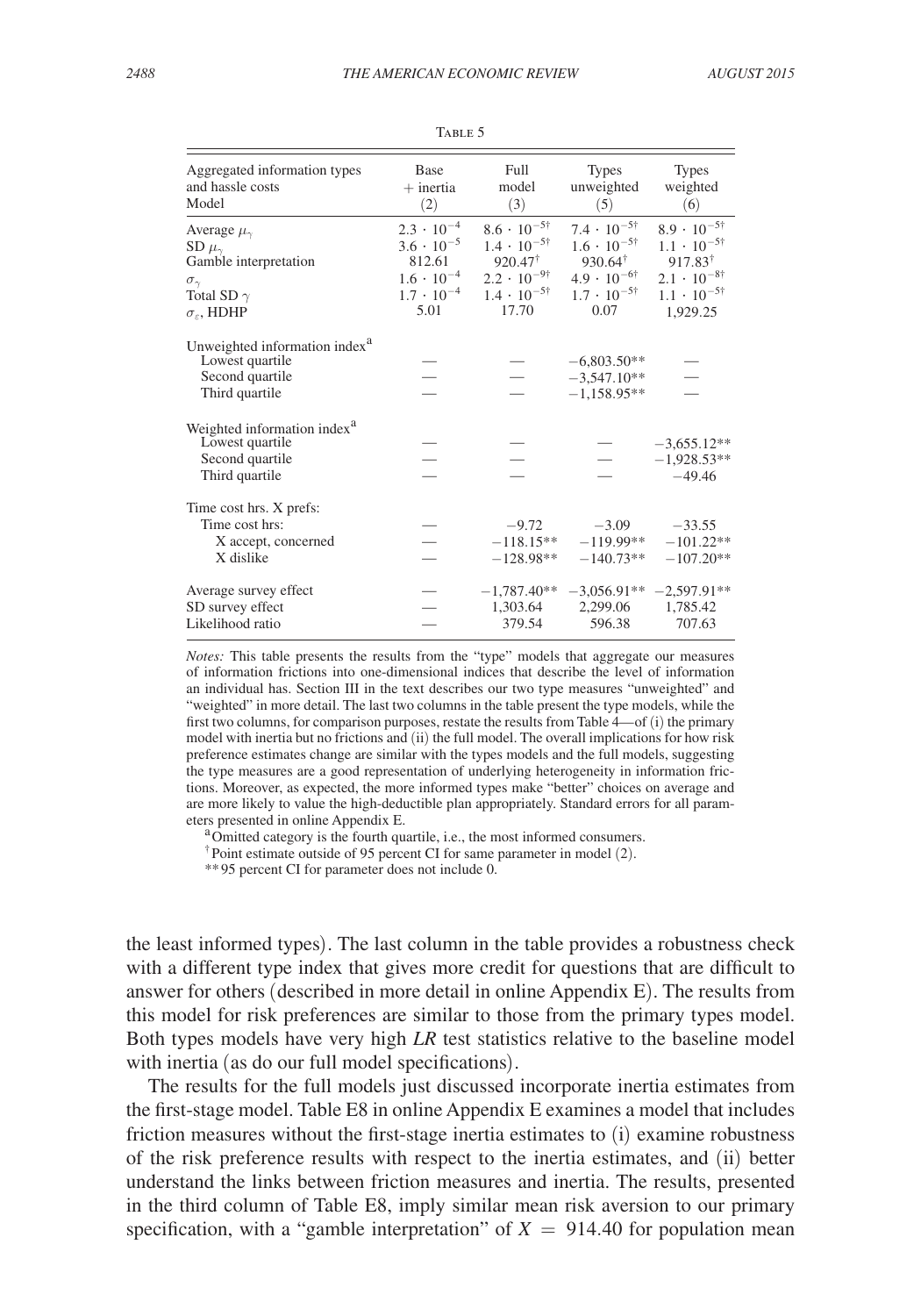risk aversion. This illustrates the robustness of our results on risk preferences to the underlying model of inertia; whether we include first-stage estimates or allow frictions to proxy for inertia, the implications for risk preferences, and our counterfactual welfare analysis, are similar. The average impact of all survey effects in this model is  $-\$3,356$  (SD \$1,707), approximately \$1,600 less than that from the model with first-stage inertia estimates. This suggests the our friction measures are good proxies for inertia in our environment. The impact on specific frictions is quite interesting: excluding the first-stage inertia estimates substantially increases the impact of both plan financial knowledge measures and total medical expenditure knowledge measures, while moderately impacting other estimates. This suggests that these two frictions are the most tightly linked to inertia.

Online Appendix E provides some additional robustness analyses, including an investigation of placebo variables derived from the survey and from our administrative data. These analyses verify that risk preference estimates are generally unchanged when including measures that we think should not be predictive of plan choice or utility.

Taken together, the results across the estimated models reveal our friction measures both enhance choice predictions and impact risk preference estimates. Additionally, the estimates shed light on which frictions may be most important to consumers choosing health insurance. The change in risk preference estimates as a result of including frictions directly impacts welfare analysis and the investigation of counterfactual insurance allocation policies, which we now turn to.

#### **V. Policy Analysis: Welfare Impact of Forced HDHP Switch**

Whether consumer choices are driven by risk preferences or the frictions we measure has important implications for market regulation and consumer welfare. We illustrate this by studying the impact of a counterfactual that allocates all consumers in our sample to the HDHP, essentially removing the PPO option from the choice set. Broadly speaking, the purpose of this analysis is to examine the implications of exposing consumers to additional risk, via insurance regulation, when risk aversion is estimated with and without the additional data on frictions that we measure. If risk preference estimates change a lot once additional signals of consumer information and time and hassle costs are included in the data, then the welfare implications of exposing consumers to additional risk will also change a lot. From a public policy perspective, regulation that impacts consumer risk exposure is ubiquitous, with a leading example being the Affordable Care Act (ACA) which legislates the actuarial equivalence values (degrees of cost sharing) that private insurance companies can offer to consumers (Kaiser Family Foundation 2011). In addition to investigating the welfare consequences of additional risk exposure from these differing risk preferences estimates, we also study how these differing estimates can impact an insurance regulation decision that trades off risk protection and moral hazard, as in e.g., Zeckhauser (1970). [52](#page-40-0)

<span id="page-40-0"></span> $52$ It is important to note that this counterfactual analysis studies a forced choice, or direct allocation of consumers to plans, rather than the case where consumers choose from a new menu of plans (such as in, e.g., Grubb and Osborne 2015). In general, because our models estimate structural risk preference parameters but include our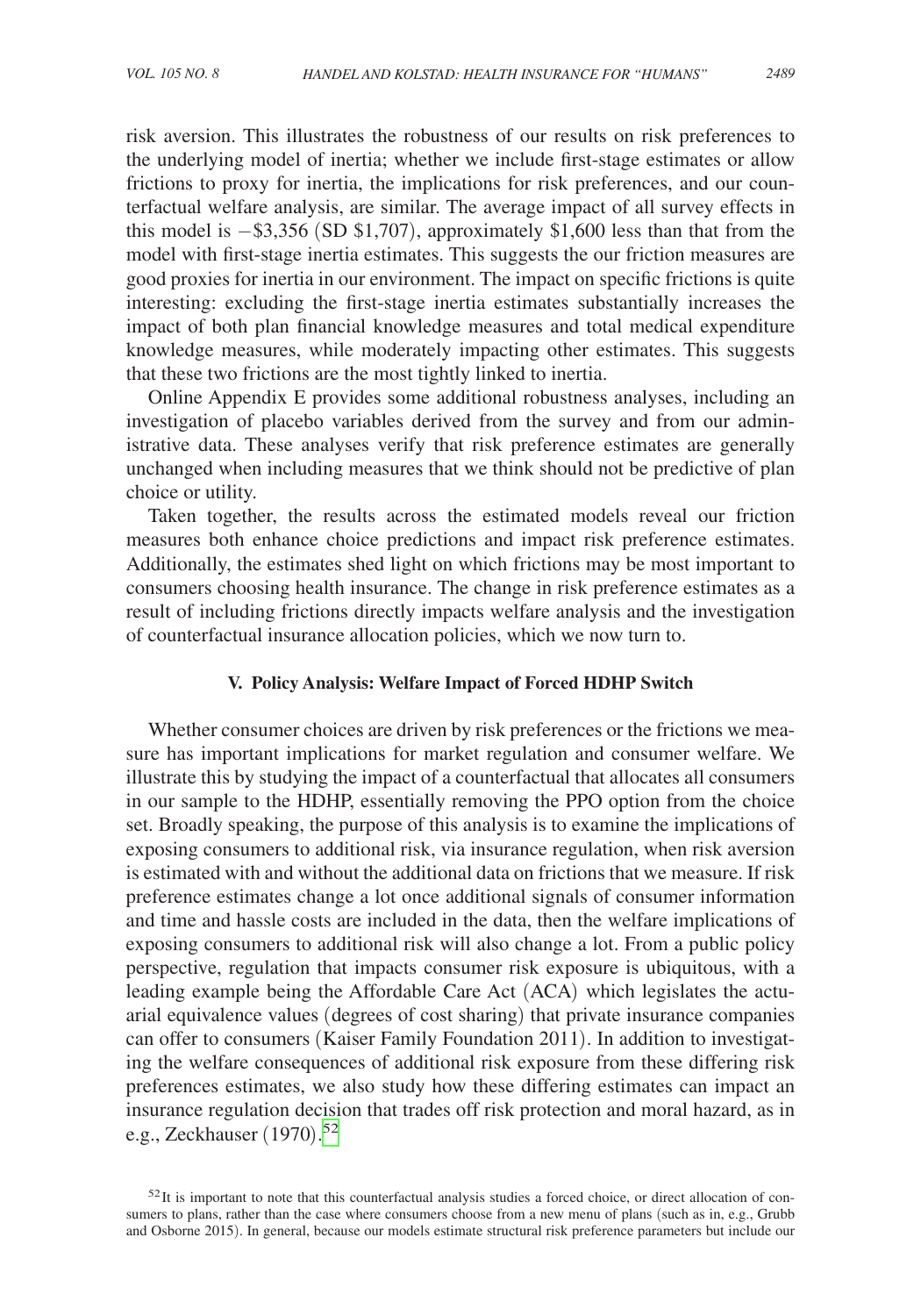More specifically, this analysis is directly relevant to our setting, as the firm we study actually implemented this policy and removed the PPO option from consumers' choice sets in 2013. This analysis thus highlights the welfare implications of our estimates for the firm's decision to switch more than 40,000 employees into the HDHP. Further, this kind of decision is now common in employer-provided insurance: Towers Watson (2014) discusses how large employers have increasingly pursued this "full replacement" strategy over time, whereby all existing plan options are replaced with a high deductible plan. This study shows, for example, that from 2010 to 2014 enrollment in HDHPs increased from 15 percent to 33 percent. The percentage of firms *only* offering HDHPs is projected to increase to 30 percent in 2015, up from 16 percent in 2014.

We investigate the welfare impact of allocating all consumers to the HDHP plan using the estimates from  $(i)$  the baseline model;  $(ii)$  the baseline model with inertia; and (iii) the primary specification of our full model that includes all frictions measures (column 3 in Table 4). For robustness we also examine the full model with no inertia (in online Appendix Table E8). [53](#page-41-0) Across these models, the primary drivers of welfare, conditional on enrollment, are risk preferences and ex ante distributions of health risk[.54](#page-41-1) A key distinction for the full model relative to the baseline models is that the inclusion of information friction measures causes a meaningful change to risk preference estimates *without themselves impacting welfare conditional on enrollment*. Information frictions thus generate a wedge between the demand curve and the welfare-relevant valuation curve which our full model is able to measure (see, e.g., Spinnewijn 2012 or Bernheim and Rangel 2009) for an extended discussion of such welfare distinctions). We now turn to a detailed discussion of our welfare model and the assumptions necessary to conduct welfare analysis in our context.

## A. *Welfare*

We analyze welfare using a certainty equivalent approach that equates the *welfare-relevant* expected utility for each potential health plan option, *Ukj*, with a certain monetary payment  $Q_{ki}$ . For the baseline models  $Q_{ki}$  solves

$$
\widehat{U_{kj}}(\gamma_k,\,\epsilon_{kj},\,F_{kj}(\,\cdot\,))\;=\;u(Q_{kj})\;=\;-\frac{1}{\gamma_k(\mathbf{X}_k^A)}\;e^{-\gamma_k(\mathbf{X}_k^A)}\big(\mathbf{W} - Q_{kj}\big)\,.
$$

The certainty equivalent loss  $Q_{ki}$  makes a consumer indifferent between losing  $Q_{ki}$ for sure and obtaining the risky payoff from enrolling in *j*. This welfare measure translates the expected utilities, which are subject to cardinal transformations, into

measures of information frictions in a reduced-form manner, our estimates can be directly applied to investigate consumer welfare losses from risk exposure for a given allocation of consumers to plans but require additional assumptions to study choice and welfare when consumers can choose between counterfactual plan menus. This implies that, e.g., our estimates do not have specific implications for questions like how many plans should be offered in a market,

<span id="page-41-0"></span>but do have implications for, e.g., what the level of risk exposure regulators allow insurers to offer.<br><sup>53</sup> Since the analysis studies movement from a menu offering to a forced choice, inertia is only relevant insofar<br>as

<span id="page-41-1"></span> $54$  Note, in a more general context where provider networks are not the same across plans, differences in provider/treatment coverage would also matter.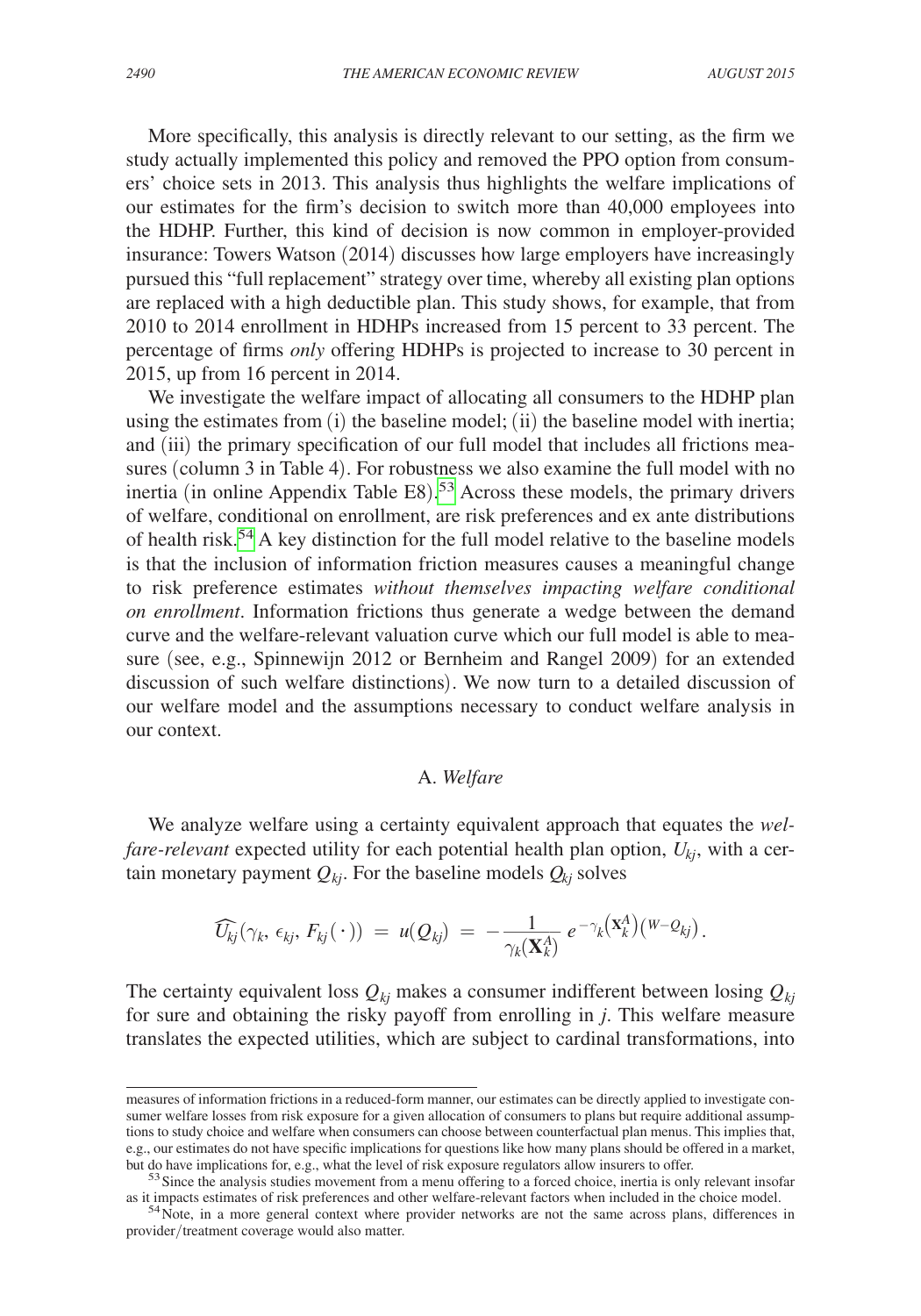values that can be interpreted in monetary terms. In our setting, since  $Q_{ki}$  is a certainty equivalent loss, lower values of  $Q_{ki}$  are better from the consumer perspective. For example,  $Q = 0$  implies full insurance with no premium while  $Q > 0$  implies some cost sharing or premium. For the baseline models, when consumers are forced to join the HDHP, the change in *Q* coming from the PPO reflects the interaction between risk preferences and the changes in out-of-pocket expenditure risk and plan premium. All choice utility is welfare-relevant in this setup. The mean consumer welfare impact of a policy that forces all consumers into the HDHP is

$$
\Delta CS = \frac{\sum_{K} [Q_{kj} - Q_{k, HDHP}]}{K}.
$$

Here,  $Q_{k\hat{j}}$  is the certainty equivalent loss for the plan consumer  $k$  chooses to enroll in the true environment, while  $Q_{k, HDHP}$  reflects the certainty equivalent loss when enrolled in the HDHP.

The full model with information frictions and time/hassle costs necessitates a more subtle framework. We define  $\mathbb{Z}_W$  as subset of frictions that have tangible welfare implications conditional on enrolling in the HDHP and  $\mathbb{Z}_{\overline{W}}$  as the complementary subset that do not. For the full model, we construct the welfare-relevant valuations for the different plans by setting the coefficients on  $\mathbb{Z}_{\overline{W}}$ ,  $\beta_{\overline{W}}$ , equal to 0. These factors thus impact choice utility through  $\beta_{\overline{W}}$  but not welfare, driving a wedge between these two quantities. The full model certainty equivalent of enrolling in plan *j* is

$$
U_{kj}(\gamma_k,\,\epsilon_{kj},\,F_{kj}(\,\cdot\,),\,\mathbf{Z}_W) = u(Q_{kj}) = -\frac{1}{\gamma_k(\mathbf{X}_k^A)}\,e^{-\gamma_k(\mathbf{X}_k^A)(W-Q_{kj})}.
$$

Here,  $U_{kj}$  represents the welfare-relevant valuation for consumer *k* in plan *j* computed exactly as  $U_{ki}$  in Section III but setting non-welfare-relevant coefficients to zero.

While theoretically straightforward, a crucial issue is to determine which frictions are included as welfare-relevant conditional on HDHP enrollment. We believe that, for most of the micro-foundations, there are fairly clear arguments going in one direction or the other. The primary factors in the baseline models, risk preferences and health risk, are clearly welfare-relevant.<sup>55</sup> For our friction measures, we assume that all information frictions are non-welfare-relevant conditional on enrollment. For example, a lack of knowledge about relative provider access, plan financial characteristics, or own total medical expenditures impacts choices ex ante, but, conditional on enrollment in the HDHP, this lack of knowledge does not impact the *actual* ex post financial risk faced by consumers in a classical expected utility sense. In essence, we assume that the welfare-relevant utility (or utility conditional on enrollment) is that of a perfectly informed consumer that faces traditional uncertainty with respect to medical expenditures. These assumptions could be violated

<span id="page-42-0"></span><sup>55</sup> We also follow convention and assume that idiosyncratic preferences  $\epsilon$  are welfare-relevant, though these estimates are small in magnitude so this assumption doesn't impact the analysis in any substantial way.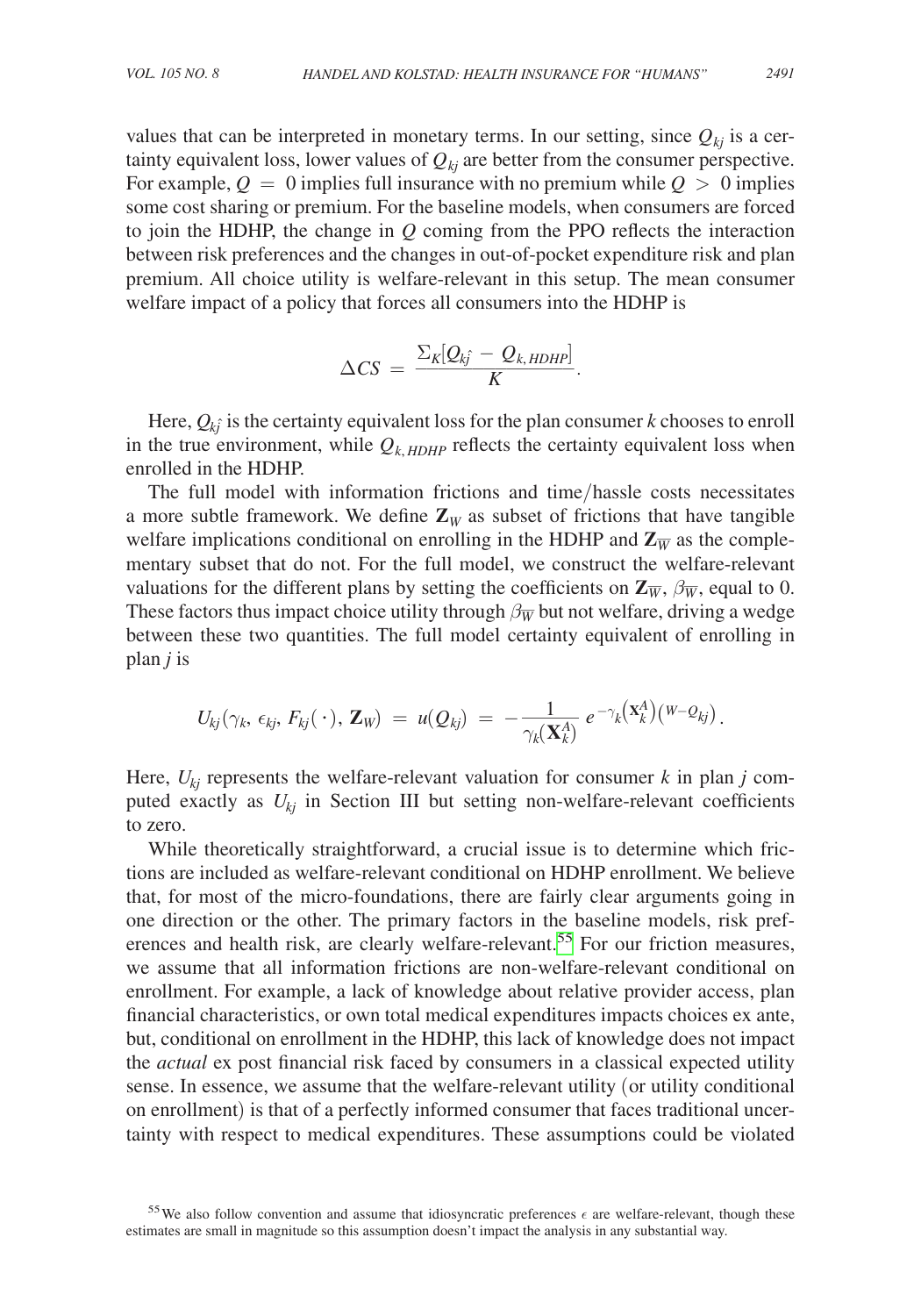if, e.g., a lack of information about the deductible or the provider network impacts ex post health care consumption.<sup>56,[57](#page-43-1)</sup>

The most challenging friction to do welfare analysis with is perceived time and hassle costs. If stated time and hassle costs in the HDHP relative to those in the PPO represent true time and hassle costs, then these should be welfare-relevant. Conversely, if the stated measures represent a lack of information about time and hassle costs in the HDHP, and the true values are similar to those in the PPO, the stated measures should not be welfare-relevant: once enrolled in the HDHP a consumer would not actually experience these costs. The analysis in Section II suggests that at least part of the high stated HDHP hassle costs are from perceptions rather than true differences. To deal with this issue in the counterfactual analysis, we compute the welfare impact of the forced switch for two scenarios: (i) stated time and hassle costs are full welfare-relevant and (ii) stated time and hassle costs are non-welfare relevant <sup>[58](#page-43-2)</sup>

#### B. *Results*

For our analysis of the counterfactual policy forcing all consumers to switch to the HDHP, we keep all characteristics of the HDHP constant such that the plan is exactly as in our observed environment. In addition to cost-sharing financial characteristics, this means that we hold the premium constant and don't examine endogenous re-pricing due to a different profile of population health risk. There are two motivations for this. First, we want to highlight the welfare implications for risk protection of incorporating rich data on information frictions and time/hassle costs, without adding a second dimension of endogenous re-pricing. Second, when the firm actually switched all consumers to the HDHP in 2013, the plan premium and financial characteristics remained constant (we could in principle examine counterfactuals where consumers are allocated to plans with other financial characteristics). Our counterfactual analysis focuses on our primary sample (re-weighted survey respondents) and presents the results of the policy change only for the 83 percent of the population that actually chose the PPO, since the welfare change is zero by construction for those who originally chose the HDHP.

The top half of [Table 6](#page-44-0) presents the welfare results for the policy that removes the PPO option from the choice set and forces all consumers to enroll in the HDHP (standard errors are presented in Table E16 in online Appendix E). [59](#page-43-3) It presents the mean and distributional implications for this welfare impact for the baseline models (with and without inertia) and the full model (with and without inertia). In addition,

<span id="page-43-3"></span><sup>59</sup>The welfare estimates presented here for the full models are those that do not include stated time and hassle costs as welfare relevant. See the discussion earlier in this section, the results when these costs are considered welfare relevant in online Appendix E, and the descriptive analysis in Section II for an extended treatment of this issue.

<span id="page-43-0"></span><sup>&</sup>lt;sup>56</sup>Given generally low estimates in the literature of the price elasticity of medical expenditures, it is likely such ex post responses would not have a major impact on total ex post utility, implying that lack of knowledge on finan-<br>cial dimensions is not likely to markedly impact ex post behavior.

<span id="page-43-1"></span> $57$  When included in the model, we also assume that knowledge about HSA tax benefits are also non-welfare relevant, though this is a case where it is plausible that this friction could also impact ex post behavior, by causing the consumer to place less money into the HSA. Given the small magnitude of this coefficient, this assumption does

<span id="page-43-2"></span>not have a major impact on our results.<br><sup>58</sup>The case where time and hassle costs are not welfare-relevant could also represent a counterfactual scenario<br>where relative plan hassle costs are reduced to zero.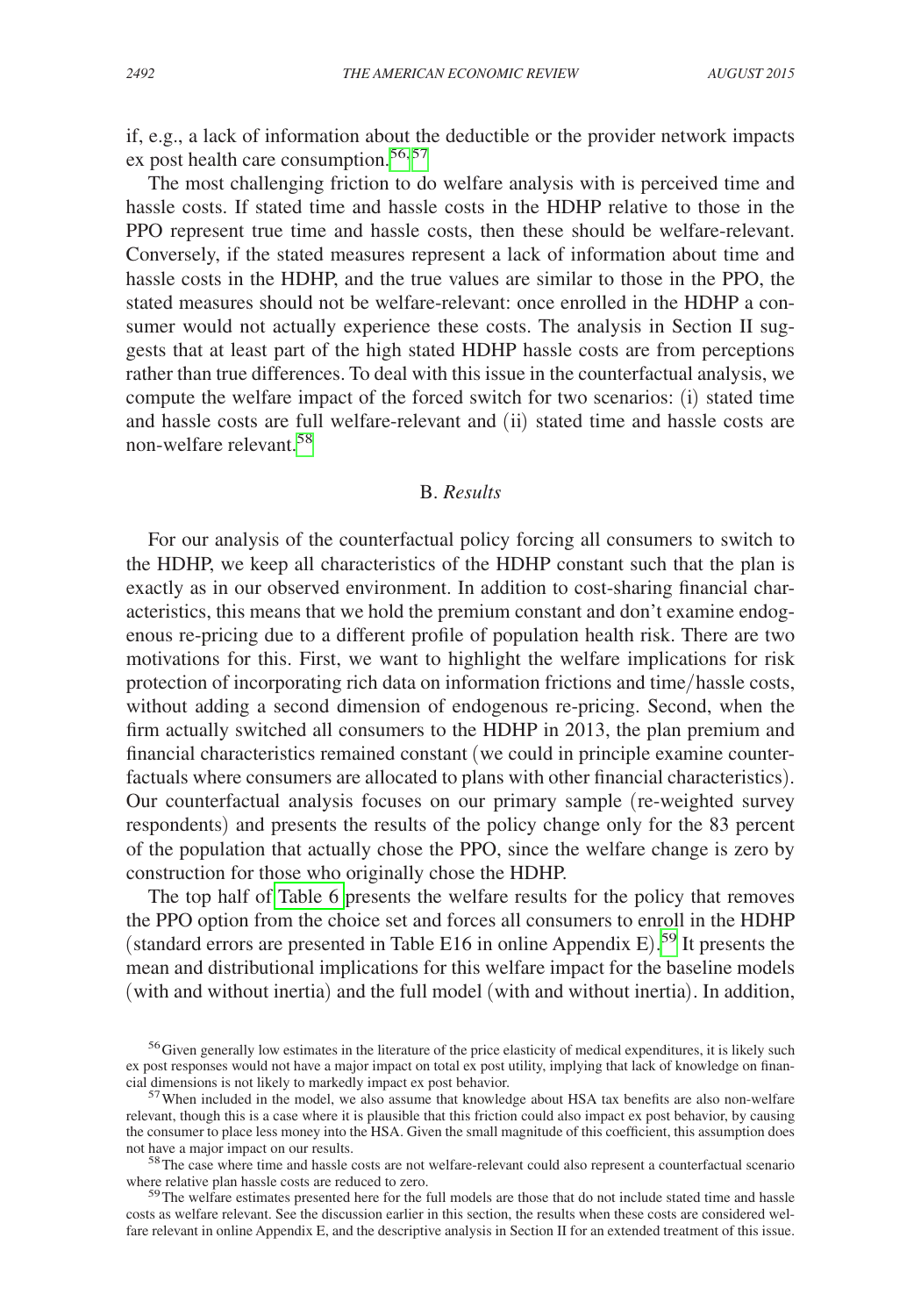<span id="page-44-0"></span>

| Forced HDHP enrollment welfare analysis<br>Model | Mean                   | <b>SD</b> | 25 <sub>th</sub> | Median                 | 75 <sub>th</sub> | 95 <sub>th</sub> |
|--------------------------------------------------|------------------------|-----------|------------------|------------------------|------------------|------------------|
| Baseline model, no inertia                       | $-1,237.61$            | 851.31    | $-1,833.91$      | $-1.422.06$            | $-694.33$        | 288.57           |
| Baseline model                                   | $-874.46$              | 975.27    | $-1.691.54$      | $-953.03$              | $-238.38$        | 793.72           |
| Full model, no inertia                           | $-788.33$              | 1.021.62  | $-1.651.19$      | $-866.79$              | $-109.89$        | 971.53           |
| Full model                                       | $-788.94$              | 1.021.47  | $-1.653.4$       | $-867.61$              | $-114.01$        | 968.42           |
| Structural frictions                             | $-741.75$              | 1,060.47  | $-1.596.03$      | $-804.55$              | $-2.51$          | 1,115.76         |
| Risk neutral                                     | $-726.09$              | 1.056.82  | $-1.622.6$       | $-791.78$              | $-24.150$        | 1,120.93         |
| Moral hazard necessary to justify switch         | Elasticity lower bound |           |                  | Elasticity upper bound |                  |                  |
| Baseline model, no inertia                       | 0.280                  |           | 0.407            |                        |                  |                  |
| Baseline model                                   | 0.197                  |           | 0.286            |                        |                  |                  |
| Full model                                       | 0.178                  |           | 0.258            |                        |                  |                  |
| Risk neutral                                     | 0.164                  |           |                  | 0.237                  |                  |                  |

TABLE 6

*Notes:* The top half of this table presents the welfare impact of a menu redesign that removes the PPO option and forces all consumers into the HDHP. The welfare results are presented for each of five different models to illustrate the impact of incorporating inertia, information frictions, and hassle costs on top of a basic model with health risk and risk preferences. The bottom half of the table illustrates, for each potential underlying model, the minimum consumer price elasticity of demand for medical expenditures that can generate enough cost savings to justify the forced switch to the HDHP.

we present the welfare implications of the reallocation under the assumption that all consumers are risk neutral. This is a useful benchmark that represents the best case welfare scenario in terms of risk protection for consumers moving into the HDHP from the PPO, given the specific plan designs and that consumers are not risk seeking.

The baseline model, where consumers are estimated to be more risk averse, predicts a mean welfare loss of \$1,237 from the forced switch, with a population standard deviation of \$851. The baseline model with inertia predicts a mean loss of \$874 with standard deviation \$975. The difference demonstrates that controlling for inertia, even without additional frictions measures, is an important component of preference estimation in our setting. The full model with inertia predicts a mean consumer surplus loss of \$788 with standard deviation \$1,021, while these values are \$741 and \$1,060 respectively for the model with structural frictions. Finally, if consumers are all risk neutral the mean loss is \$726. Since the different consumer surplus estimates across the models come primarily from differences in risk preference estimates, it is interesting to consider the welfare losses under each model relative to the risk neutral case. The full model predicts \$62 lower consumer surplus than the risk neutral case, while the baseline model with inertia predicts a \$148 relative loss, almost two-and-a-half times as large as that from the full model (the baseline model without inertia difference is  $$511$ ).<sup>[60](#page-44-1)</sup>

[Figure 5 p](#page-45-0)rovides a graphical representation of the distributional welfare results contained in Table 6. It presents the welfare results for the 5th, 10th, 25th, 50th, 75th, 90th, and 95th quantiles in the population, for each model. The baseline model curve represents demand in an inertial setting, the baseline model with inertia curve

<span id="page-44-1"></span><sup>&</sup>lt;sup>60</sup>The median losses from the forced switch are \$1,422 and \$953 in the baseline model and baseline model with inertia respectively. This loss is \$868 for the full model with inertia, \$867 for the full model without inertia, and \$791 with risk neutral consumers. The ranking of the welfare loss remains the same for all four models across all of the quantiles examined.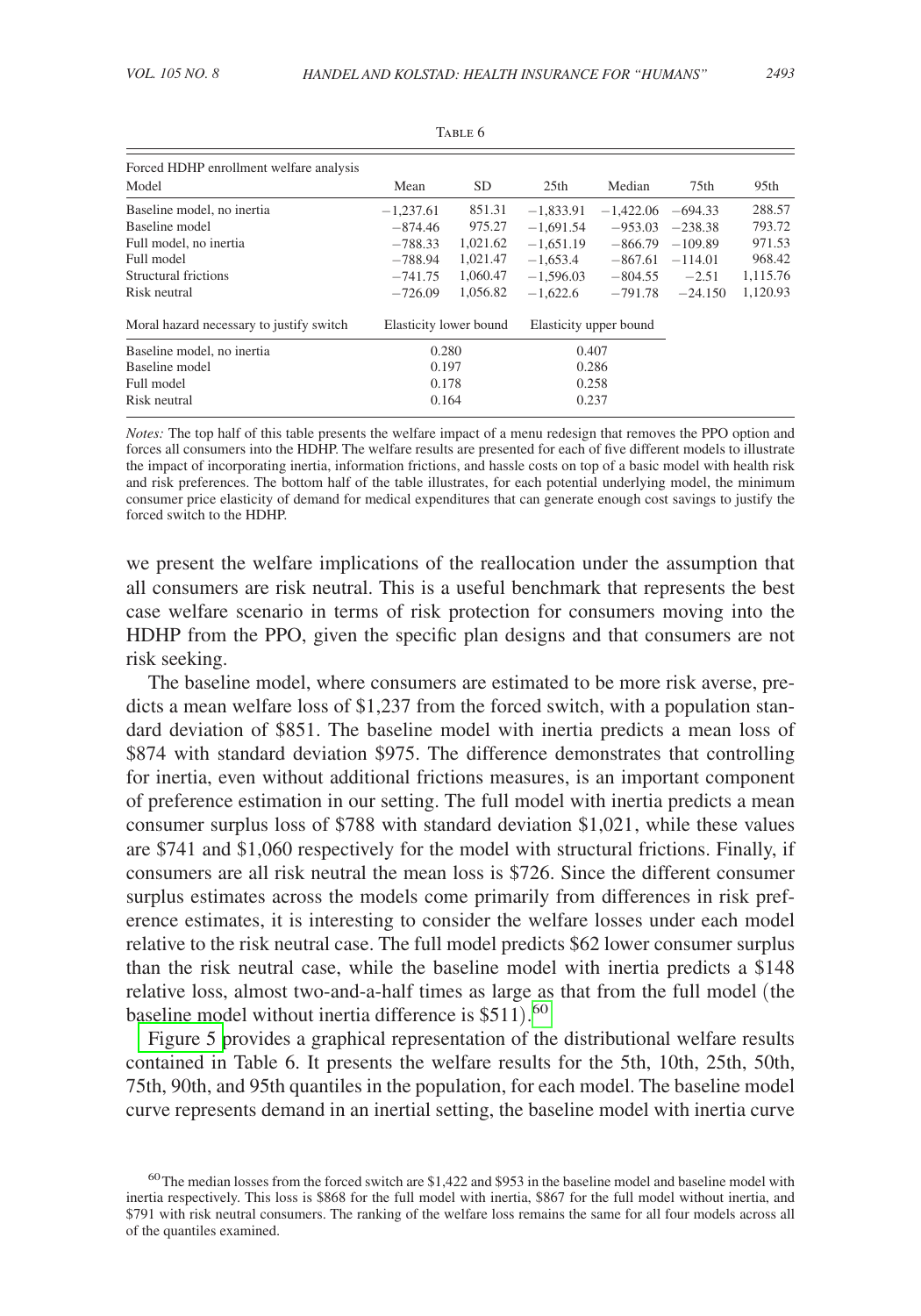<span id="page-45-0"></span>

*Notes:* This figure plots quantiles of the welfare impact of the forced HDHP switch for each of the four models presented in Table 6. The results for both the types model and the full model with no inertia are not included because they heavily overlap with those from the full model presented here: the full model line is a very close representation of the results for each of those models.

represents demand in an active choice setting, and the full model curve represents welfare-relevant valuation conditional on enrollment. The figure reveals both that there are substantial distributional implications of the forced switch (not surprising given underlying heterogeneity in health risk) and that incorporating our additional friction measures drives a clear empirical wedge between demand and the welfare-relevant valuation of the HDHP relative to the PPO. Additionally, the similarity between the full model results with and without inertia suggests that (i) our friction measures do an excellent job of proxying for inertia when it is excluded and (ii) that our welfare conclusions in the full model are robust to the inclusion of inertia estimates from the administrative data.

#### C. *Risk Protection and Moral Hazard*

One motivation for the firm to switch to the HDHP is to incentivize consumers to reduce wasteful medical expenditures. More generally, this is an underlying reason that many large firms cite when moving employees into high-deductible health plans (see, e.g., Towers Watson 2014). [61](#page-45-1) In order to illustrate the implications of

<span id="page-45-1"></span> $61$ An additional, off-cited, reason is the desire of large firms to avoid the "Cadillac Tax" included in the Affordable Care Act (ACA) that taxes plans with high average costs.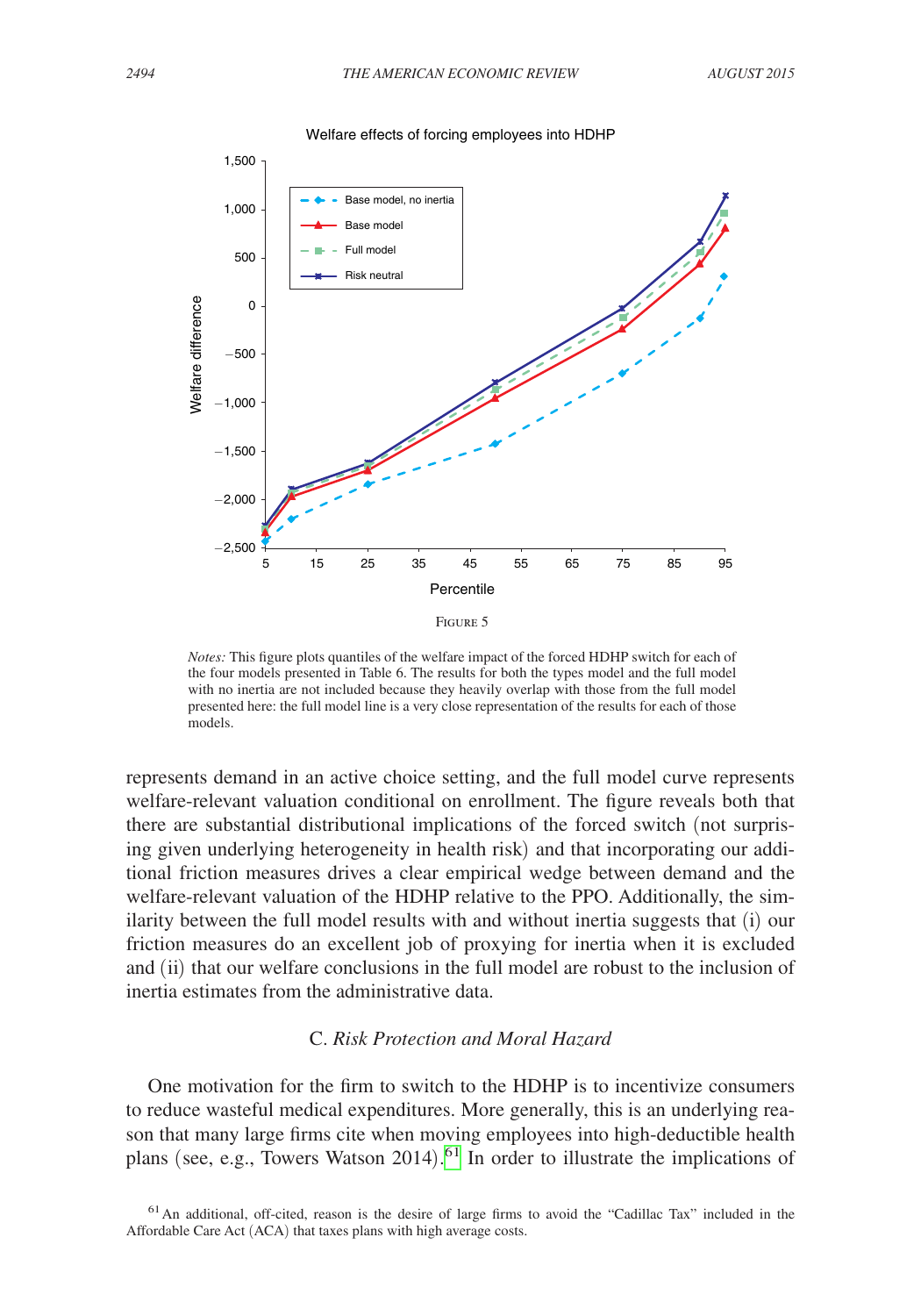our results from the perspective of a policymaker, or a firm's HR head, we analyze the minimum necessary amount of moral hazard to justify the forced shift to the HDHP. In this calculation, the benefit of reduced wasteful medical expenditures is weighed against the cost of forcing consumers to bear more risk exposure (see, e.g., Zeckhauser 1970).

We implement this analysis by calculating the implied savings from reduced wasteful medical expenditures across a range of potential consumer price elasticities of medical expenditures. The analysis does not take a stance on what this elasticity is but instead is intended to find the *minimum elasticity* such that, for any elasticity above that minimum, switching everyone into the HDHP is socially optimal.<sup>62</sup> Since the different models we estimate predict different consumer welfare losses, due to different risk preference estimates, they also require different minimum elasticities to justify the full switch to the HDHP. As the consumer welfare loss from the forced HDHP switch predicted by a given model becomes larger, a larger price elasticity is necessary to justify that policy.

We calculate the cost savings from reduced medical expenditures in the HDHP due to consumer price responsiveness as follows:

$$
\Delta TC = \frac{\Sigma_K \mu_{F_{k, HDHP}}}{\Sigma_K \mu_{TME_{k, HDHP}}} \times \frac{\Sigma_K \mu_{TME_{k, HDHP}}}{||K||} \times \xi.
$$

Here,  $\Delta TC$  represents the average reduction in total medical expenditures from forcing those enrolled in the PPO to switch into the HDHP. The first fraction measures the mean consumer out-of-pocket price of medical expenditures in the HDHP: this equals 34.9 percent in our setting and is computed as the average proportion of expenditures paid in the HDHP if consumers had the same total expenditures as in the PPO.  $\mu_{TME_k}$  denotes mean predicted total medical expenditures for family *k* for 2012 while  $\mu_{F_k, HDHP}^{\kappa}$  denotes mean predicted out-of-pocket expenditures for that family in the HDHP that year. The second fraction determines mean total predicted medical expenditures across all families in 2012. We define  $\xi$  as the assumed candidate price elasticity for medical expenditures. To simplify our analysis, we assume a homogeneous elasticity in the population. Intuitively, the total cost savings from shifting PPO consumers to the HDHP equals the marginal price difference between those two plans, multiplied by the elasticity  $\xi$  to get the proportional reduction in expenditures, which is then multiplied by total medical expenditures to get actual cost savings.

When using these total cost savings in the context of a welfare comparison, it is also crucial to consider whether services foregone are purely wasteful or whether they have some value to consumers. If we directly compare Δ*TC* to the consumer welfare implications from the choice model, we are implicitly assuming that reduced medical expenditures come from reductions in purely wasteful services. In reality, if consumers utilize medical services rationally then they value them by

<span id="page-46-0"></span> $62$ Throughout our analysis we have assumed that consumers have a 0 price elasticity for medical utilization. For this exercise, our analysis measures *total cost savings* from a positive elasticity for both the employee and the firm and thus appropriately counts the benefit to the consumer as well as to the firm. As discussed in Section III it is unlikely that including a positive utilization elasticity in the choice model would markedly impact the key estimates.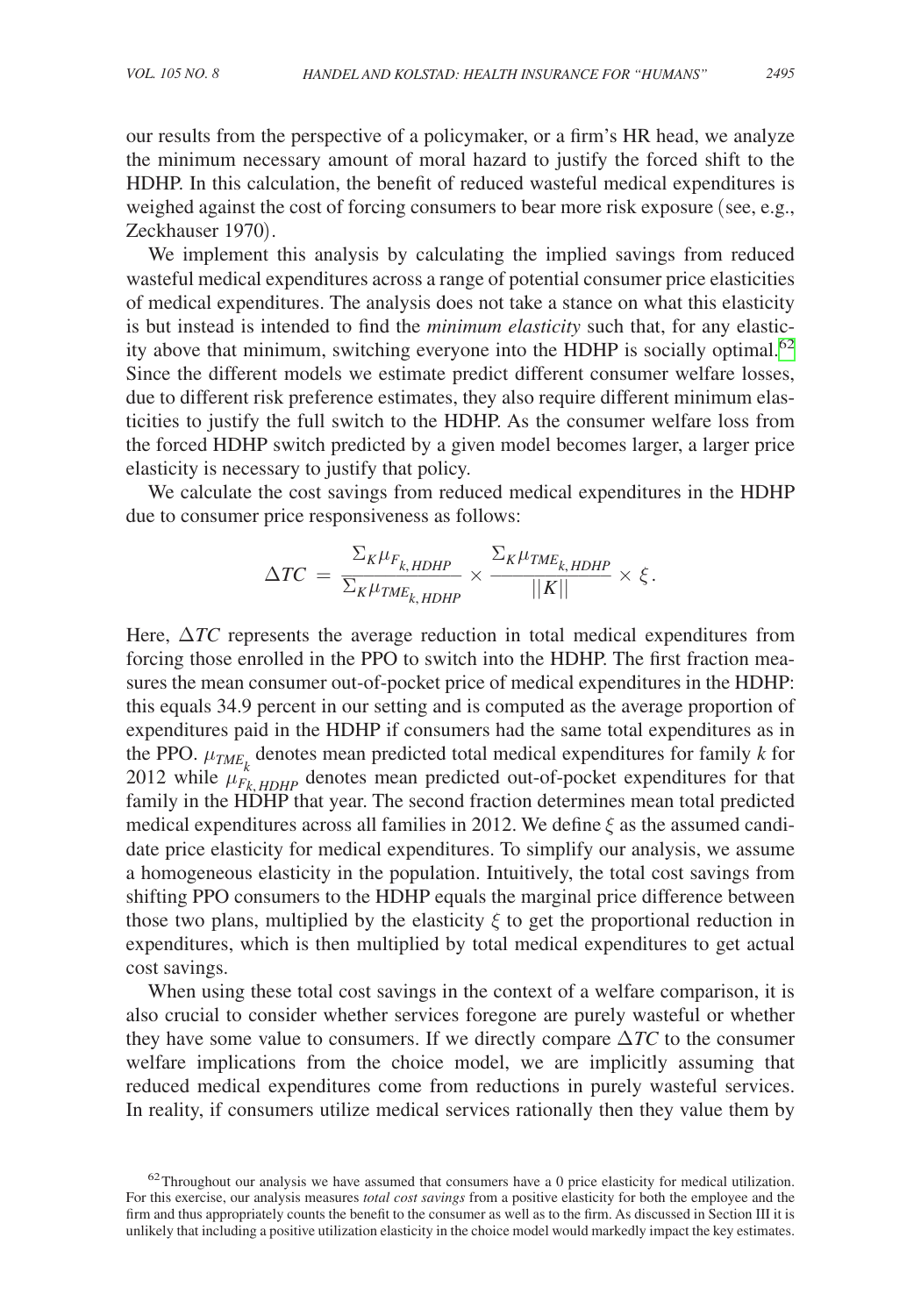

*Notes:* This figure describes the minimum price elasticity necessary to justify the forced switch to the HDHP for each of the choice models studied. The horizontal lines represent the mean consumer surplus change due to increased risk exposure for the different models studied. The upper diagonal line shows the relationship between total cost savings ( *y*-axis) from reduced expenditures in the HDHP for a given price elasticity of utilization  $\xi$  (*x*-axis) when forgone medical expenditures are assumed to be "purely wasteful." The second diagonal line shows these costs savings net of the value of forgone under the assumption that care is valued at the average marginal price paid in the HDHP. These lines imply lower and upper bounds on the minimum price elasticity necessary to justify the menu design change if consumers rationally utilize medical care.

more than their marginal price. While the marginal consumer price in the PPO is always zero, if we take the marginal price in the HDHP to be the average price paid  $\left(\textit{p}_{\textit{HDHP}}\right) = \frac{\sum_{\mathit{K}}\mu_{F_{\mathit{K}},\textit{HDHP}}}{\sum_{\mathit{K}}\mu_{\textit{TME}_\mathit{L},\textit{HDHP}}}$  $\frac{\Sigma_{K}\mu_{T_{K}}H_{DHP}}{\Sigma_{K}\mu_{TME_{K}}H_{DHP}}$ , rational consumers should value the foregone services at a rate in between zero and the marginal HDHP price.<sup>63</sup> In this simple model, we can bound the welfare loss to consumers from services foregone below  $p_{HDHP} \times \Delta TC$ . Consequently, we can bound the minimum elasticity necessary to justify the switch to the HDHP between the  $\xi$  that equates  $\Delta TC$  with the change in consumer surplus,  $\Delta CS$ , and the  $\xi$  that equates  $(1 - p_{HDHP}) \times \Delta TC$  and  $\Delta CS$ .

The bottom half of Table 6 presents the bounds on the minimum elasticity necessary to justify the forced switch to the HDHP from a social welfare perspective. The first column presents the lower bound for this minimum elasticity (foregone spending is purely wasteful) while the second column presents the upper bound on this minimum elasticity (foregone spending is valued at consumers' marginal prices). Figure 6 illustrates these calculations in depth. It plots the candidate price

<span id="page-47-0"></span><sup>&</sup>lt;sup>63</sup>This back of the envelope calculation ignores the fact that the HDHP is a nonlinear contract where the marginal price consumers face at any point in time is unclear and depends on their expectations about their end of year spending. See Aron-Dine et al. (2012) for an extensive treatment of this issue. See Cardon and Hendel (2001) for a sophisticated empirical treatment of the demand for medical services. See Baicker, Mullainathan, and Schwartzstein (2015) for a discussion of cases where consumers forgo care that society should value for them at higher than their marginal prices: it is plausible, especially given our analysis here, that consumers at times make suboptimal care decisions from a social perspective due to choice and information frictions.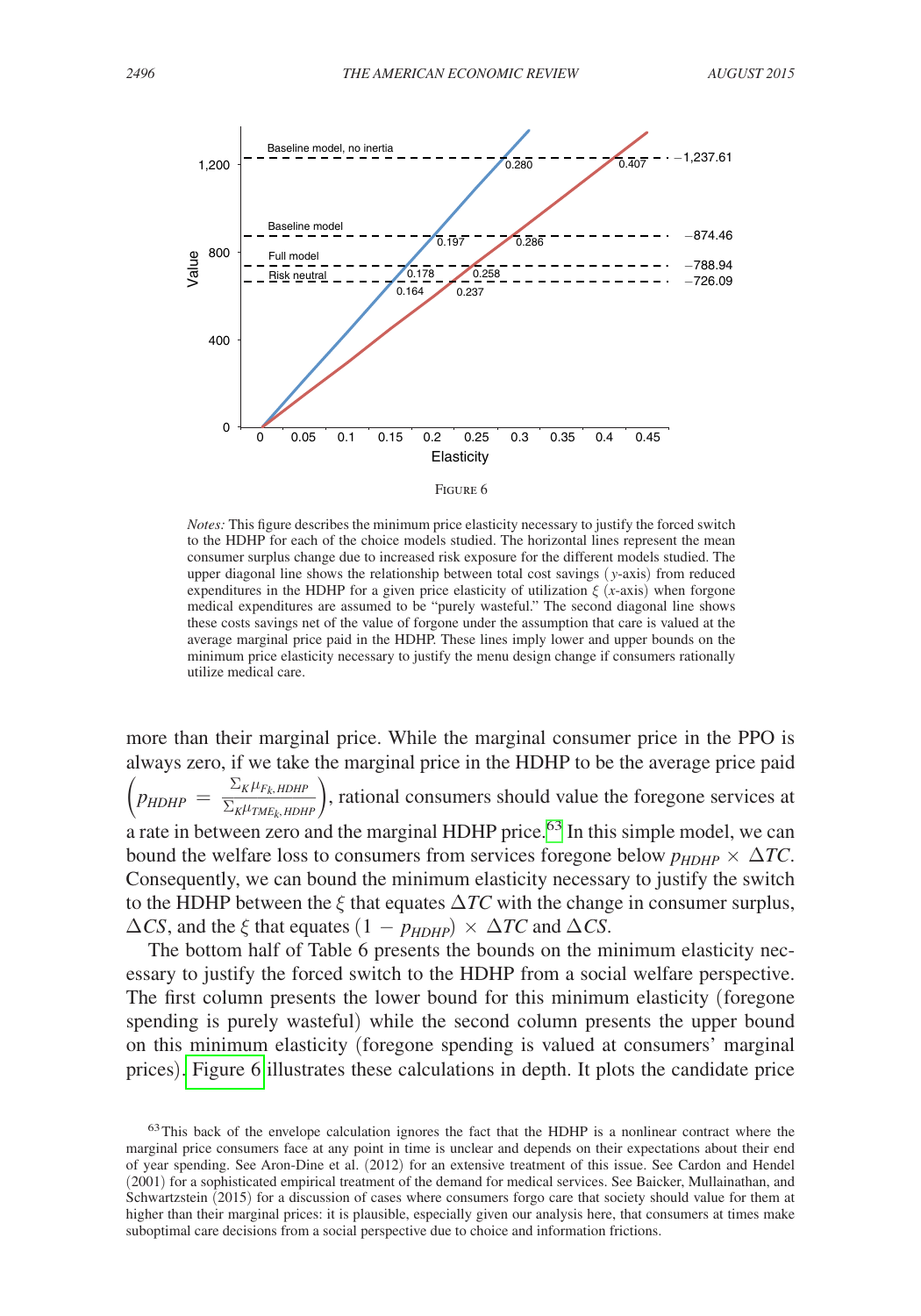elasticity of utilization  $\xi$  on the horizontal axis and the resulting total cost savings on the vertical axis, net of the assumed care value foregone by consumers. The figure then compares total cost savings from the policy change to the consumer welfare losses from increased risk exposure implied by each of the different choice models. Since total net cost savings are increasing in  $\xi$ , for all  $\xi$  greater than some threshold ξ∗ the social savings from switching to the HDHP exceed the consumer welfare loss from increased risk exposure under that policy.

The minimum elasticity necessary to justify the menu redesign is 0.280 for the baseline model, when foregone spending is purely wasteful. This elasticity is 0.197 for the inertial baseline model, 0.178 for the full model, and 0.164 under a simple risk neutral model. Thus, as the models incorporate information frictions and hassle costs and the mean consumer welfare loss from risk exposure due to the policy change decreases, this policy becomes more attractive and is justifiable at lower  $\xi$ . The upper bound on the minimum elasticity to justify the policy change, when foregone medical care is valued at the marginal price, is 0.407 in the baseline model, 0.286 in the inertial baseline model, 0.258 in the full model, and 0.237 for the risk neutral model.<sup>64</sup> While no specific externally valid conclusions should be drawn from these numbers given the specific setting and plan menu studied here, our analysis illustrates how an employer insurance decision or insurance regulation decision could be directly impacted when the underlying choice model includes detailed measures of information frictions and hassle costs.

#### **VI. Conclusion**

In this paper we leveraged novel, individually linked, administrative, and survey data to show that both information frictions and perceived hassle costs are important factors for consumer health insurance choices at the large employer we study. We quantified the monetary implications for a variety of specific frictions, and revealed that including these friction measures in an expected utility framework typical of the structural insurance literature has potentially important implications for risk preference estimates. In our setting, omitting the typically unobserved friction measures leads to higher estimates of consumer risk aversion, which in turn directly impacts welfare analysis. In a simple counterfactual analysis designed to highlight the welfare implications of our results, we find that, when we omit our additional friction measures from the model, the consumer welfare loss from risk exposure is approximately double that when these measures are included. While the direction and magnitude of this welfare result are specific to our setting, the analysis illustrates that accounting for these typically unobserved choice frictions can have potentially important implications for both choice and welfare analyses in insurance markets.

Many past studies have noted the potentially important role of information frictions and hassle costs in insurance markets, but few have been able to study frictions in depth, primarily as a result of data limitations. The analysis we perform was made possible by directly linking survey and administrative data at the individual level,

<span id="page-48-0"></span><sup>&</sup>lt;sup>64</sup>Since these results are based on the case where stated time and hassle costs are assumed to be non-welfare-relevant, or the counterfactual HDHP has the same such costs as the PPO, we note that these minimum elasticities will increase as true HDHP time and hassle costs increase.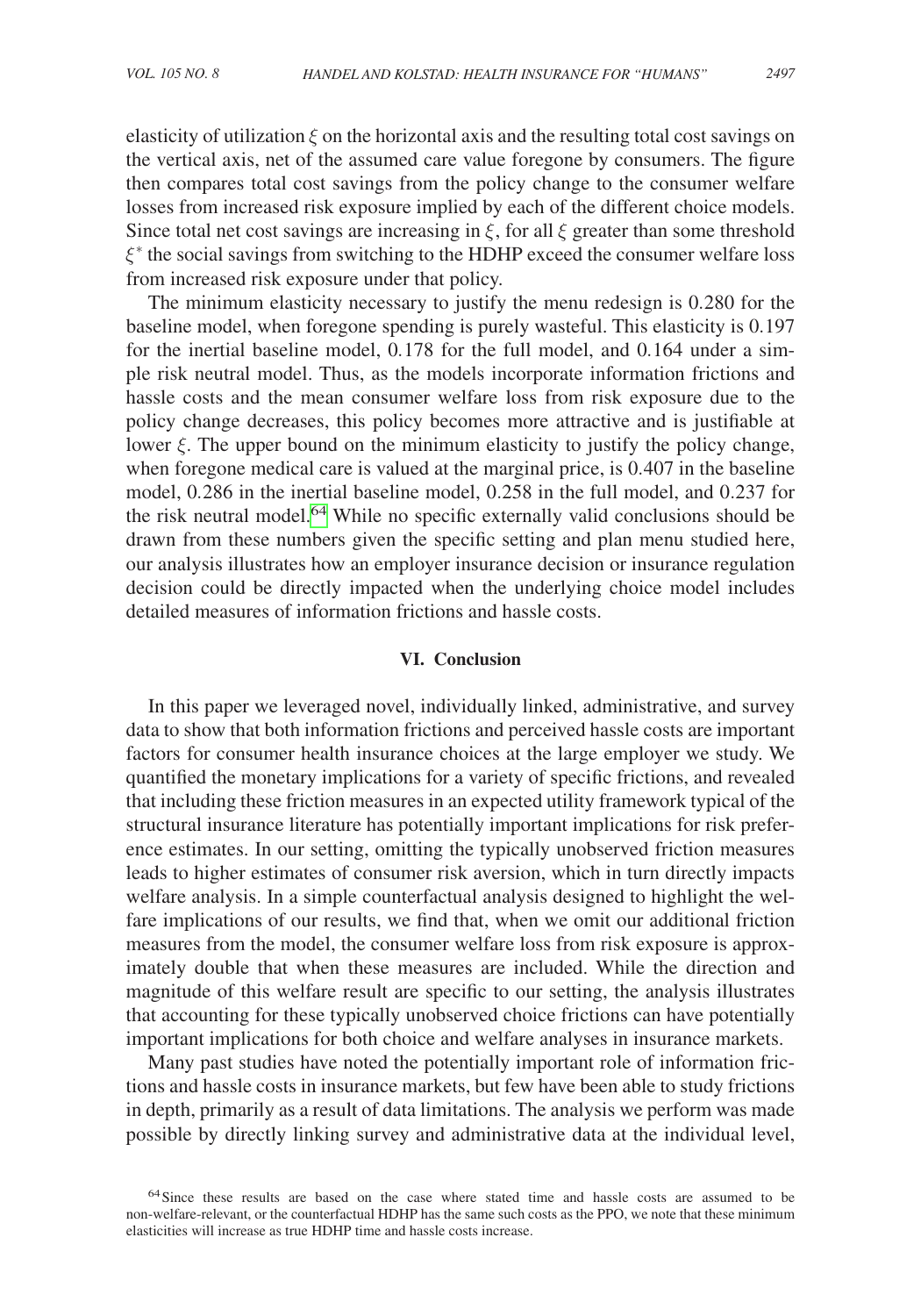and highlights both the additional advantages and potential concerns that leveraging survey data implies. While the survey conducted brings much new and valuable data to the analysis, those data should be interpreted with some caution because of issues like (i) selection bias on unobservable characteristics; (ii) confirmation bias; and (iii) consumer experiential learning and forgetting. For such reasons, identification using survey data will almost always be more open to interpretation than identification using exogenous variation in administrative data[.65](#page-49-0) Nevertheless, we argue that integrating survey data with administrative data can produce valuable insights, especially when it is highly unlikely one can obtain rich enough administrative data to answer certain questions, as in our setting.<sup>[66](#page-49-1)</sup>

From a survey design perspective, we asked simple questions that consumers could easily understand and took a conservative stance in our main analysis on the exact structural meaning of their answers. An alternative, more ambitious, approach could ask survey questions designed to elicit rich measures of consumer beliefs that could be used directly in a structural framework. This approach would place a greater burden on both question framing and consumer sophistication in responding to questions, but could yield a more completely specified structural decision process. An additional extension along these lines could also seek to directly elicit risk preferences as in, e.g., Dohmen et al. (2005). In our analysis, the ability to directly compare our results to the structural health insurance literature is a key benefit of not taking this approach, though integrating such measures could be an interesting complement. In addition, while our analysis is framed in terms of information frictions, there are direct links with the literature on behavioral decision-making that could be further explored (see, e.g., Barseghyan et al. 2013 or Abaluck and Gruber 2011).

Finally, this paper does not focus on the industrial organization implications of our results, which could be interesting to study in future work. In markets where consumers have many potential insurance choices, such as Medicare Part D or the state exchanges proposed in the ACA, the information frictions and relative plan hassle cost differences could be much larger than those we document in our setting with only two primary plan options. While our analysis focused on the demand and welfare implications of measuring such frictions in a simple setting, examining the equilibrium implications of these frictions could be interesting, especially thinking about how firms price to consumers with frictions or the implications of frictions for adverse selection in the marketplace. Federal and state insurance exchange regulators could administer similar surveys in order to better estimate risk preferences, more precisely optimize market design, and answer questions about market equilibrium. Similarly, as large self-insured employers adjust to the ACA and consider whether to move employees toward plans with less risk protection, they may be able to perform analyses similar to those here to make more efficient decisions.

<span id="page-49-0"></span><sup>&</sup>lt;sup>65</sup>We note that some of these concerns could be mitigated by (i) incentivizing some or all consumers to respond to the survey and (ii) optimal timing for administering the survey.

<span id="page-49-1"></span> $66$ This is true broadly for other markets and other empirical questions in economics. See, e.g., Hastings et al. (2013) for an example of linked survey and administrative data in the context of the economics of education.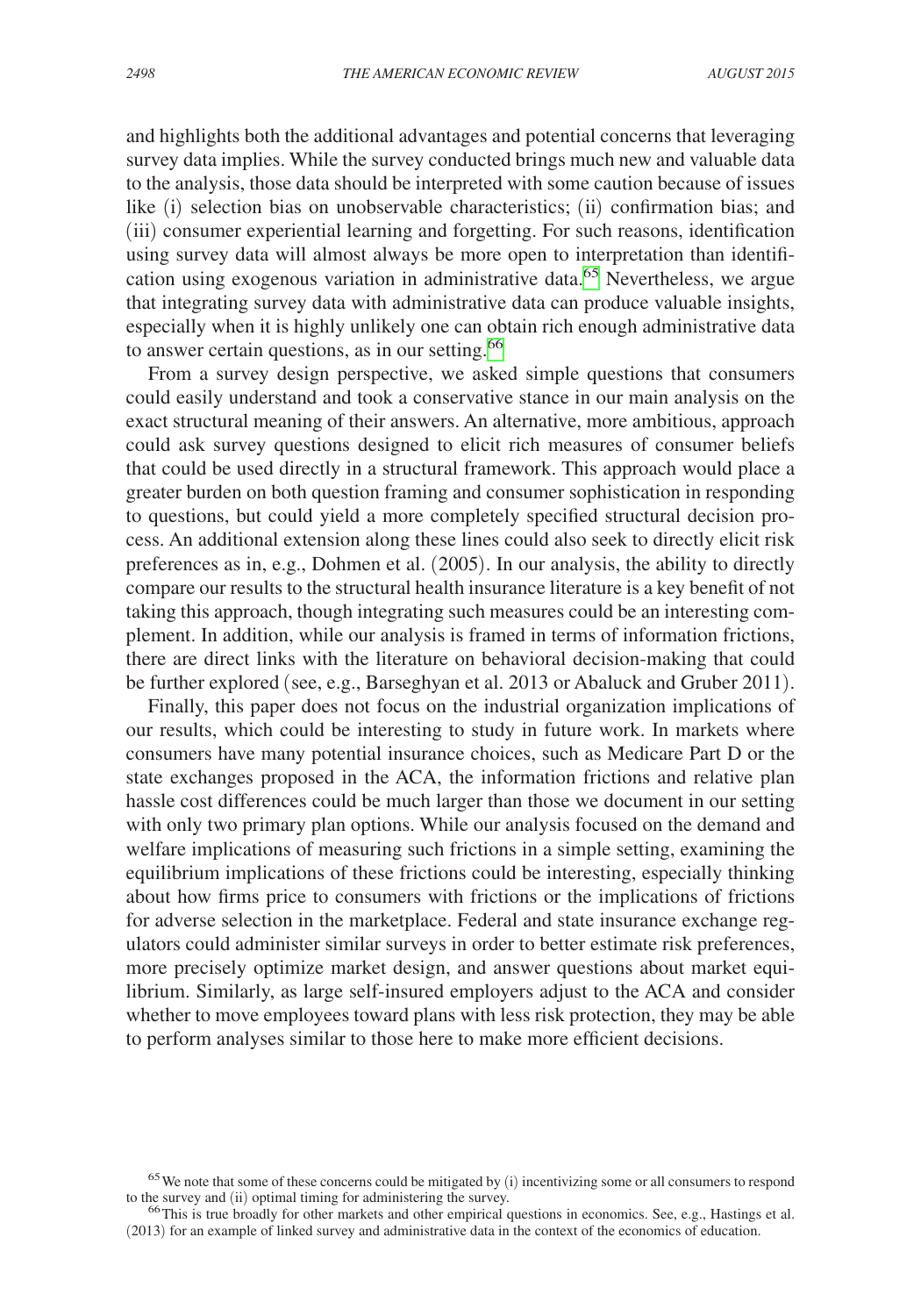#### REFERENCES

- **Abaluck, Jason, and Jonathan Gruber.** 2011. "Choice Inconsistencies among the Elderly: Evidence from Plan Choice in the Medicare Part D Program." *American Economic Review* 101 (4): 1180–1210.
	- **Aron-Dine, Aviva, Liran Einav, Amy Finkelstein, and Mark R. Cullen.** 2012. "Moral Hazard in Health Insurance: How Important is Forward Looking Behavior?" National Bureau of Economic Research Working Paper 17802.
	- **Arrow, Kenneth J.** 1963. "Uncertainty and the Welfare Economics of Medical Care." *American Economic Review* 53 (5): 941–73.
	- **Baicker, Katherine, Sendhil Mullainathan, and Joshua Schwartzstein.** 2015. "Behavioral Hazard in Health Insurance." http://www.dartmouth.edu/~jschwartzstein/papers/bh.pdf (accessed June 4, 2015).
- **Barseghyan, Levon, Francesca Molinari, Ted O'Donoghue, and Joshua C. Teitelbaum.** 2013. "The Nature of Risk Preferences: Evidence from Insurance Choices." *American Economic Review* 103 (6): 2499–2529.
- **Bernheim, B. Douglas, and Antonio Rangel.** 2009. "Beyond Revealed Preference: Choice-Theoretic Foundations for Behavioral Welfare Economics." *Quarterly Journal of Economics* 124 (1): 51–104.
- **Beshears, John, James J. Choi, David Laibson, and Brigitte C. Madrian.** 2008. "How are Preferences Revealed?" *Journal of Public Economics* 92 (8-9): 1787–94.
- **Bundorf, M. Kate, Jonathan Levin, and Neale Mahoney.** 2012. "Pricing and Welfare in Health Plan Choice." *American Economic Review* 102 (7): 3214–48.
- **Cardon, James H., and Igal Hendel.** 2001. "Asymmetric Information in Health Insurance: Evidence from the National Medical Expenditure Survey." *RAND Journal of Economics* 32 (3): 408–27.
- **Carlin, Caroline, and Robert Town.** [2010. "Adverse Selection: The Dog that Didn't Bite." https://hcmg.](https://hcmg.wharton.upenn.edu/profile/1665/research) wharton.upenn.edu/profile/1665/research (accessed June 4, 2015).
- **Chandra, Amitabh, Jonathan Gruber, and Robin McKnight.** 2010. "Patient Cost-Sharing and Hospitalization Offsets in the Elderly." *American Economic Review* 100 (1): 193–213.
- **Chetty, Raj, John N. Friedman, Soren Leth-Petersen, Torben Nielsen, and Tore Olsen.** 2012. "Active vs. Passive Decisions and Crowdout in Retirement Savings Accounts: Evidence from Denmark." National Bureau of Economic Research Working Paper 18565.
- **Chiappori, Pierre-André, and Bernard Salanié.** 2000. "Testing for Asymmetric Information in Insurance Markets." *Journal of Political Economy* 108 (1): 56–78.
- **Cohen, Alma, and Liran Einav.** 2007. "Estimating Risk Preferences from Deductible Choice." *American Economic Review* 97 (3): 745–88.
- **Cutler, David M., Mark McClellan, and Joseph P. Newhouse.** 2000. "How Does Managed Care Do It?" *RAND Journal of Economics* 31 (3): 526–48.
	- **Dohmen, Thomas, Armin Falk, David Huffman, Uwe Sunde, Jürgen Schupp, and Gert G. Wagner.**  2005. "Individual Risk Attitudes: New Evidence from a Large, Representative, Experimentally-Validated Survey." IZA Discussion Paper 1730.
- **Dube, Jean-Pierre, Gunter J. Hitsch, Peter E. Rossi, and Maria Ana Vitorino.** 2008. "Category Pricing with State-Dependent Utility." *Marketing Science* 27 (3): 417–29.
- **Einav, Liran, Amy Finkelstein, and Mark R. Cullen.** 2010. "Estimating Welfare in Insurance Markets Using Variation in Prices." *Quarterly Journal of Economics* 125 (3): 877–921.
- **Einav, Liran, Amy Finkelstein, and Jonathan Levin.** 2010. "Beyond Testing: Empirical Models of Insurance Markets." *Annual Review of Economics* 2 (1): 311–36.
- **Einav, Liran, Amy Finkelstein, Stephen P. Ryan, Paul Schrimpf, and Mark R. Cullen. 2013. "Selection"** on Moral Hazard in Health Insurance." *American Economic Review* 103 (1): 178–219.
- **Fang, Hanming, Michael P. Keane, and Dan Silverman.** 2008. "Sources of Advantageous Selection: Evidence from the Medigap Insurance Market." *Journal of Political Economy* 116 (2): 303–50.
- **Grubb, Michael D., and Matthew Osborne.** 2015. "Cellular Service Demand: Biased Beliefs, Learning, and Bill Shock." *American Economic Review* 105 (1): 234–71.
- **Handel, Benjamin R.** 2013. "Adverse Selection and Inertia in Health Insurance Markets: When Nudging Hurts." *American Economic Review* 103 (7): 2643–82.
	- **Handel, Benjamin R., Igal Hendel, and Michael D. Whinston.** 2013. "Equilibria in Health Exchanges: Adverse Selection vs. Reclassification Risk." National Bureau of Economic Research Working Paper 19399.
	- **Handel, Benjamin R., and Jonathan T. Kolstad.** 2015. "Health Insurance for 'Humans': Information Frictions, Plan Choice, and Consumer Welfare: Dataset." *American Economic Review*. http:// dx.doi.org/10.1257/aer.20131126.